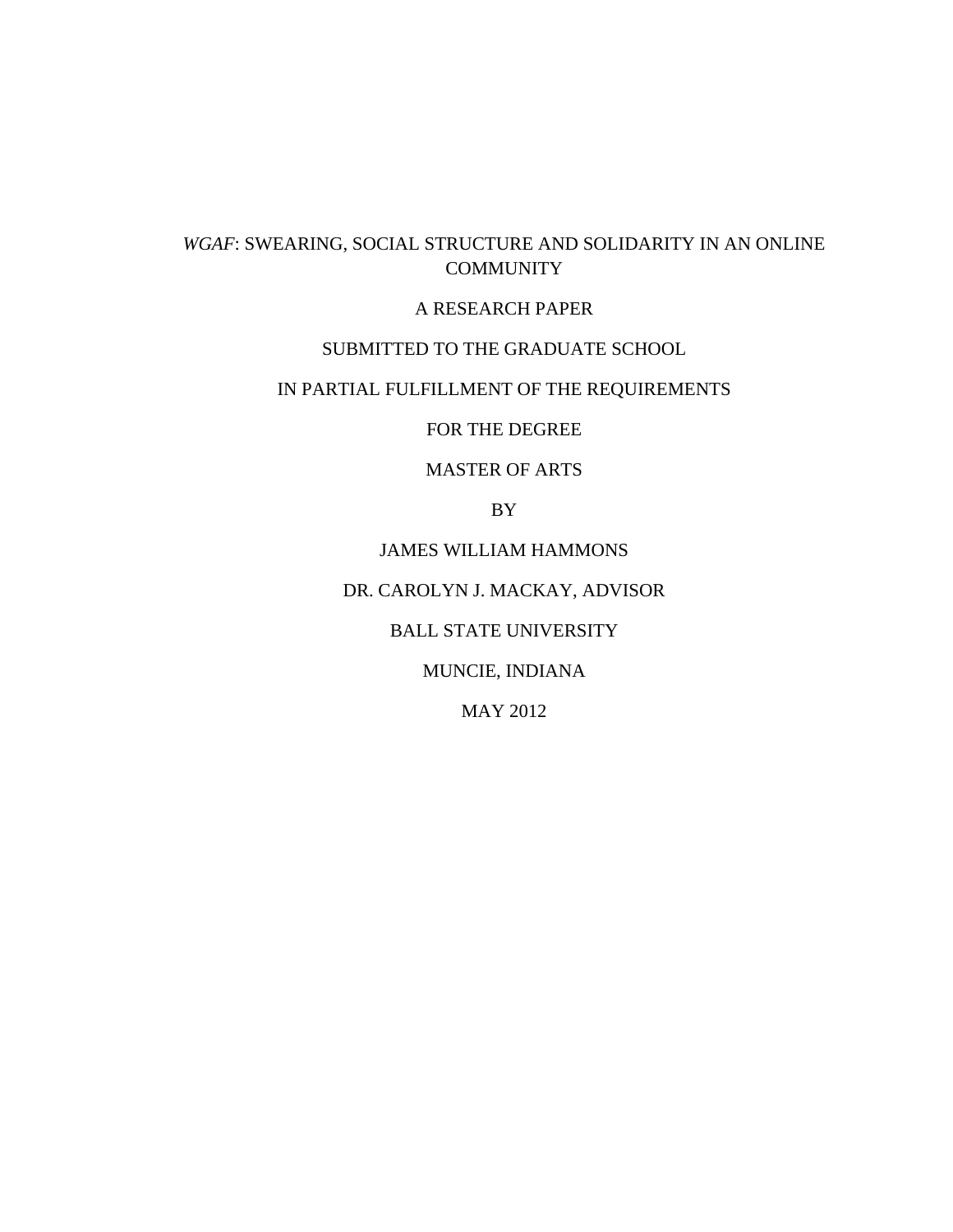For Mary, who waited so patiently for me to finish this project. And for my proud brothers and sisters.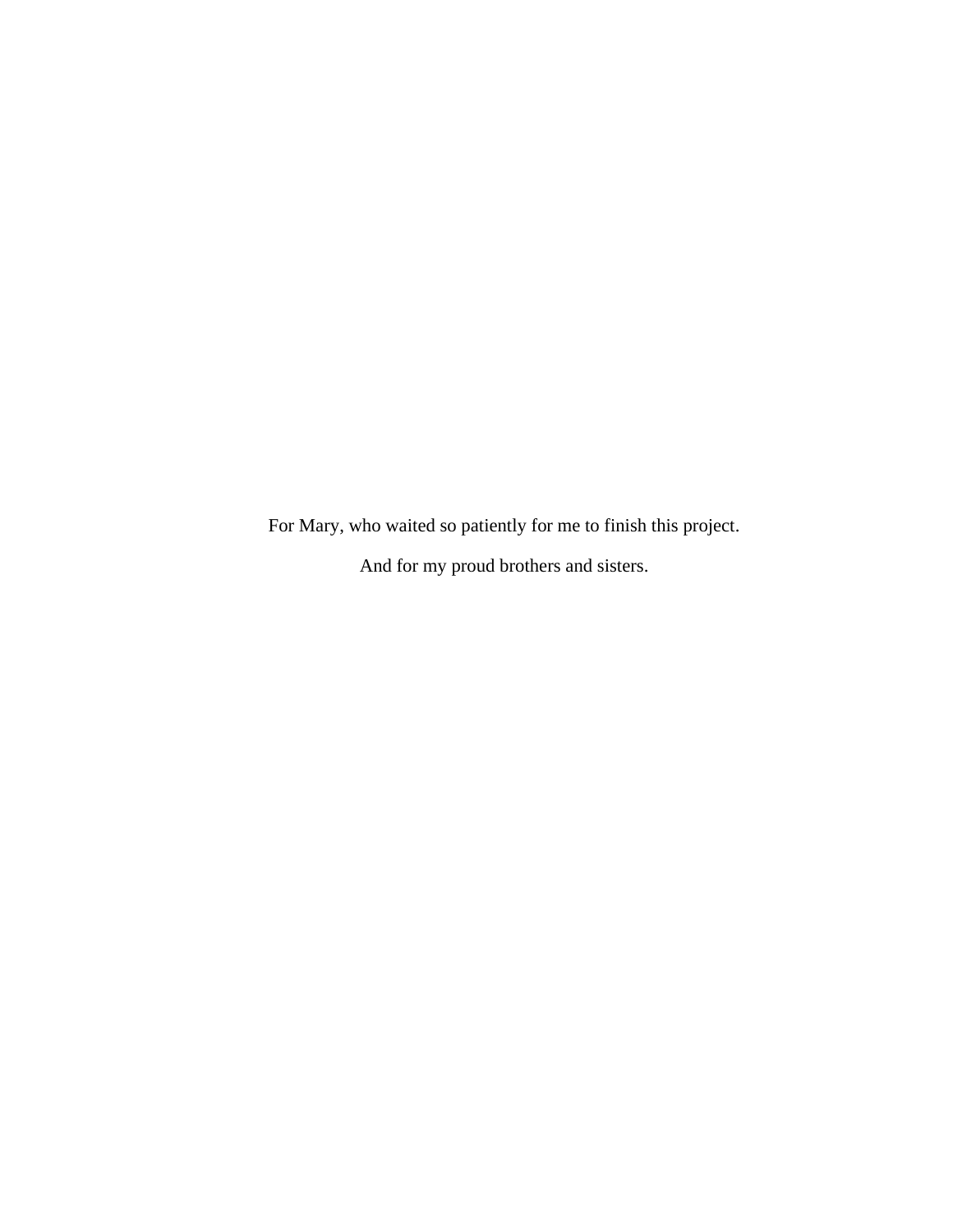# **Table of Contents**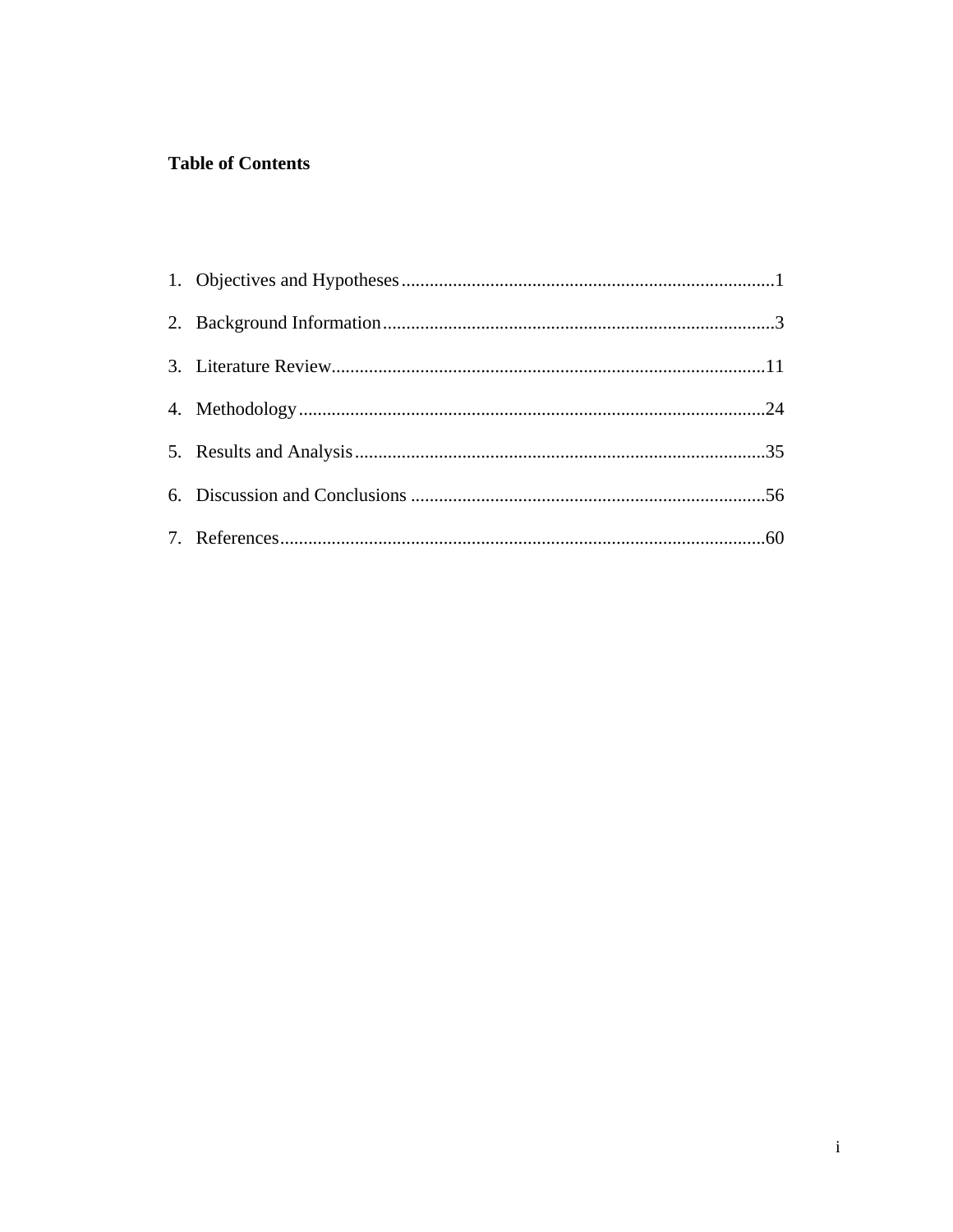## **1. Objectives and Hypotheses**

Swearing has been shown to be one linguistic strategy deployed to affirm or enforce in-group solidarity within face-to-face communities of practice or subcultures. Daly et al. (2004) showed how members of a factory work team used swearing within the team to affirm their bond, whereas they reduced or refrained from swearing when communicating with fellow workers outside their team. Kuiper (1991) observed how a rugby team utilized a brutal form of swearing and ritual insult to enforce a hypermasculine ethos among team members.

This study examines in detail the uses and functions of swearing in an online community called Disarm the Settlers (DTS), a rock music and popular culture oriented discussion board organized by fans of the Ohio-based rock band Guided by Voices (GBV) and bandleader Robert Pollard. It will show how the dynamics of solidarity and social status and organization within the online community relate to swearing behavior, in comparison with the types of face-to-face communities studied by Daly et al., Kuiper and others.

Using a sample of 4,558 discussion board posts from 142 discussion threads, along with social network analysis (SNA) techniques to analyze the structure of cliques within the online community, three main hypotheses are tested: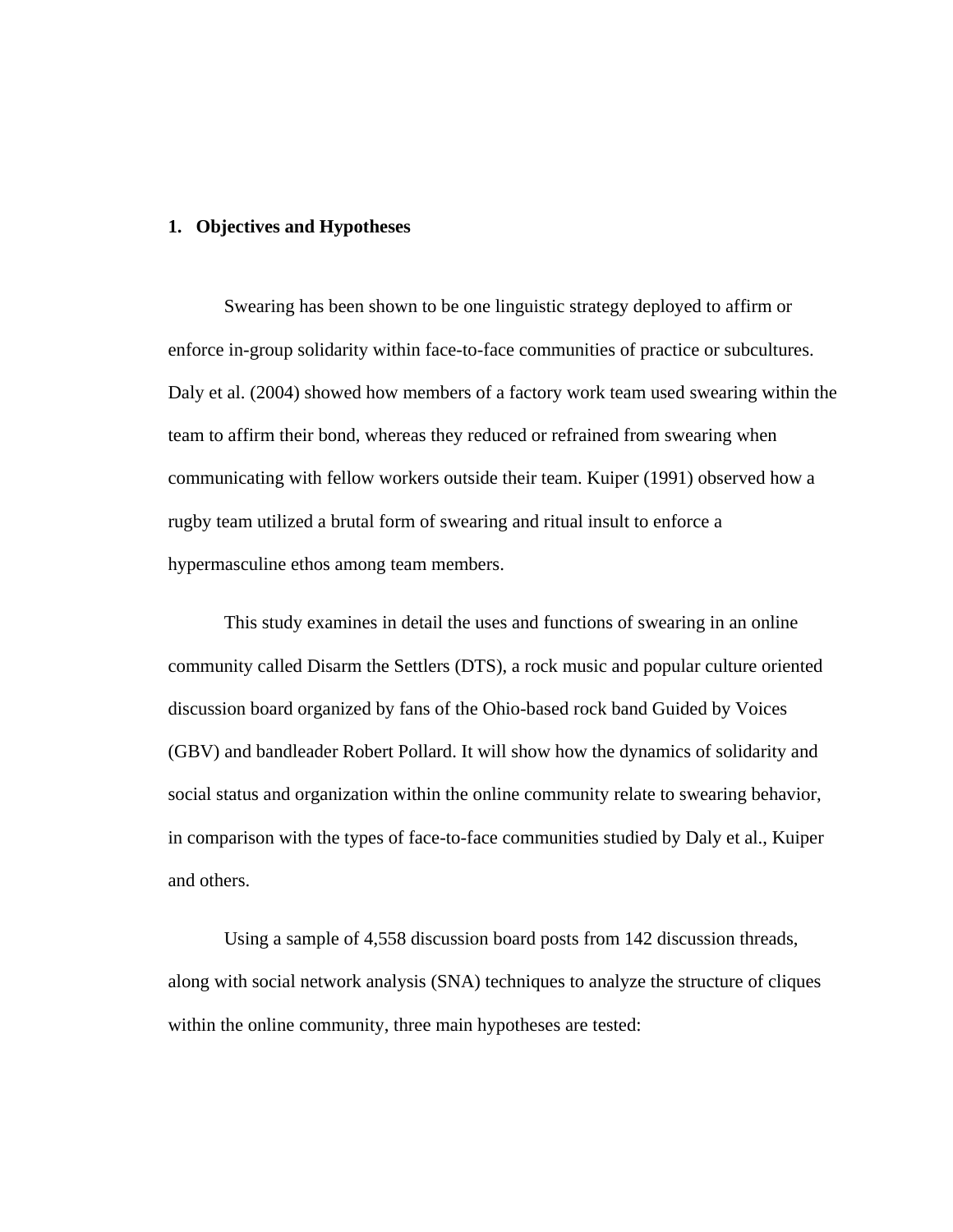- 1. Swearing occurs more frequently among members of the same clique.
- 2. Recognized leaders of the community will swear at a significantly different rate than others.
- 3. Male participants swear at a higher rate than female participants.

The variety of variables encoded enable additional observations about the social functions of swearing:

- Discourse functions of swear words.
- Topics of discussion where swearing occurs. Do some topics elicit a greater rate of swearing than others?
- The relative frequency of the specific swear words used.

Statistical and social network analysis are supplemented by ethnographic description to help explain aspects of the social organization of the board relevant to this study. For the ethnographic analysis I draw especially on knowledge of DTS community culture based on my participation in DTS.

This project builds on previous research on the solidarity functions of swearing while being the first study to systematically examine this function in relation to the development and social structure of an online community. Generally, the project contributes to knowledge about language usage in computer-mediated communication. Studies of online communities and how they resemble or differ from offline speech communities are increasingly important as language users spend increasing amounts of work and leisure time online.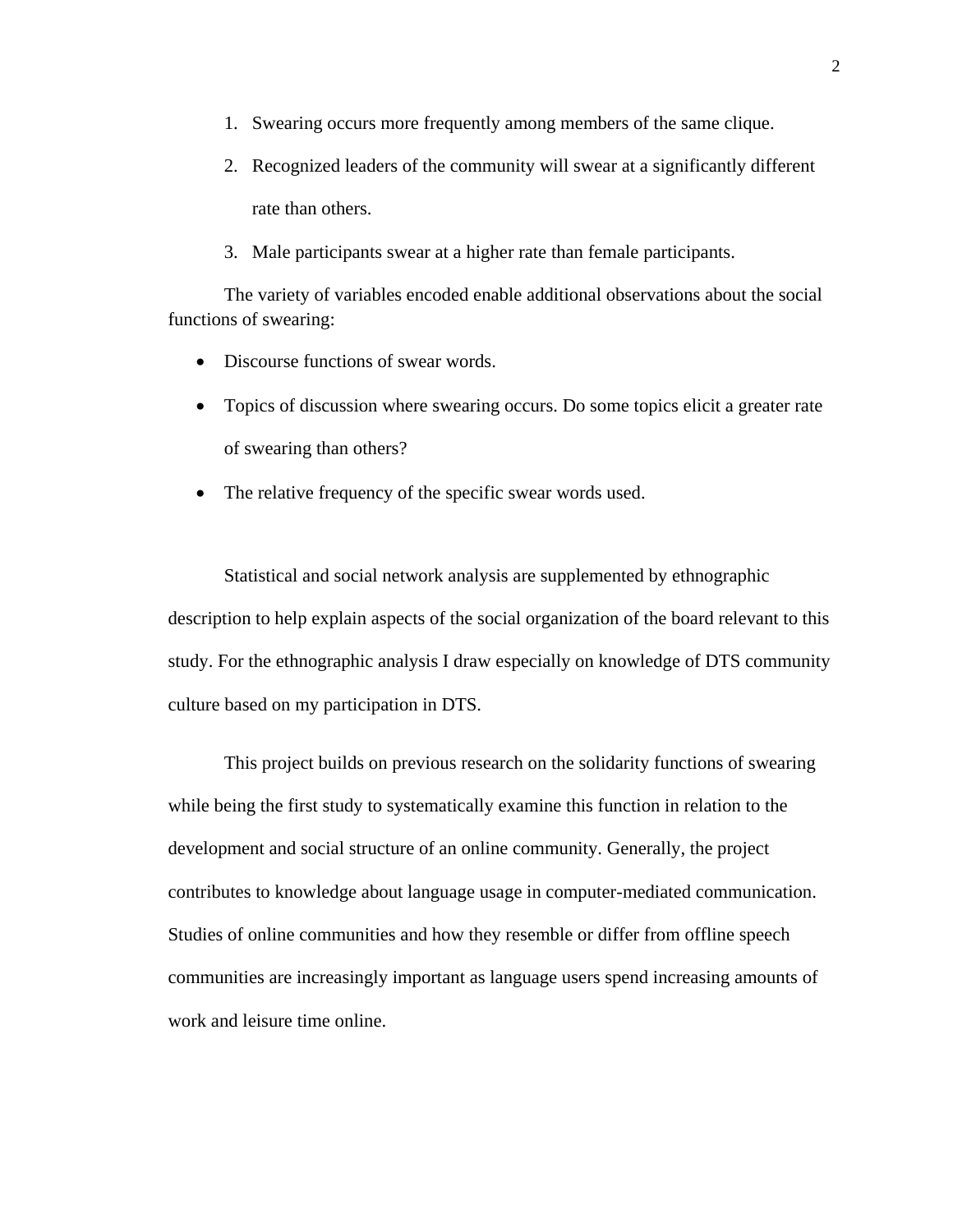## **2. Background Information**

The idea for this project originated in two personal experiences. The first was a first outing with a new friend for beers at a local pub. I had met this friend through a preschool attended by our children, and we both served on the board. At a point early in the evening, one of us uttered a form of the word *fuck* and duly noted that "The 'F-Bomb'" had made its first appearance. We mutually felt this was especially noteworthy to us, as white-collar professionals and fathers of young children who felt constrained to "watch what we say" at home and work. Later in the evening, we struck up a conversation with two automotive mechanics from a shop that specializes in foreign cars, and my friend, who then owned a 1970s-model European sports car, struck up a conversation with them. The mechanics, who obviously knew each other well, made heavy use of swear words in their speech: one of them effectively used the word *cocksucker* as a generic term for any automobile part.

The second experience originated in my musical fandom. Sometime in the year 2005, I "discovered" the Dayton, Ohio, based indie rock band Guided By Voices (GBV). Before formally breaking up in 2004, the band had built a small but intensely loyal following. Many fans had become personal friends of band members. At that point I had never attended a live performance of the band (until it re-formed for a tour in 2010) but there existed a large database of live performances on the Internet. Salient features of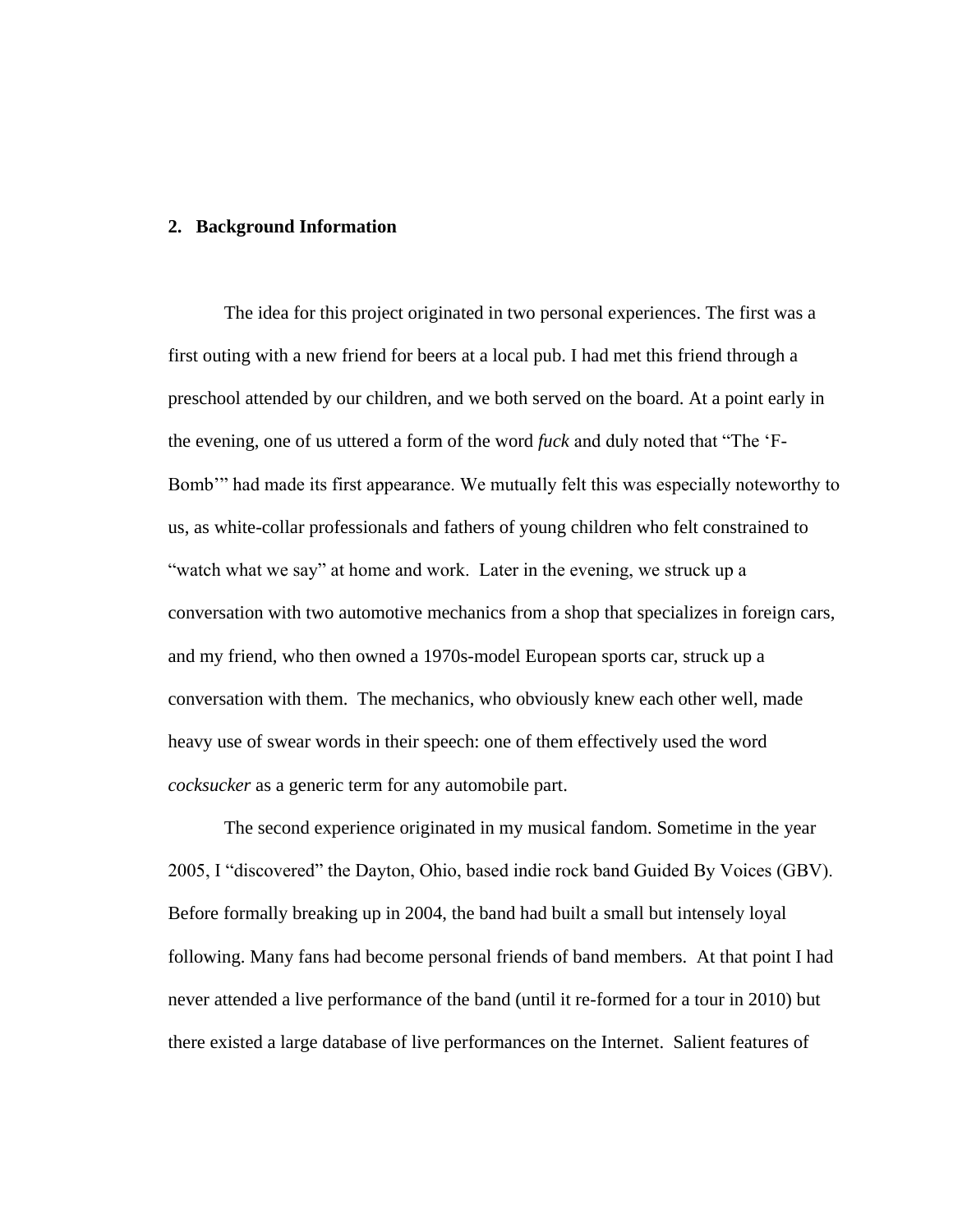these performances included lead singer Robert Pollard's heavy consumption of alcohol (while performing for three hours or longer without intermission) and prodigious use of swear words. Punk rockers (especially British performers) in the 1970s had essentially shattered the taboo against swearing in live rock performances, completing a process probably started by participants in 1960s protest movements and musical styles associated with it. But in my own experience as a rock fan, Pollard's comprehensive use of profanity in stage banter was unprecedented. His swearing behavior seemed to evolve over time, however. A 1995 performance heard on the streaming audio Internet site [www.largeheartedboy.com](http://www.largeheartedboy.com/) exhibited virtually no swearing. (The web site, whose name is a reference to a GBV song, no longer streams the band's music.) Shows from the 2000s, by which time GBV's following had solidified, are full of it. It is interesting to speculate whether the unusually close relationship between performer and fans had something to do with Pollard's language use. (By contrast, Pollard has infrequently used swear words in the lyrics of his songs.)

Both experiences raised the question of the relationship between swearing and the process of building solidarity between individuals and within groups. My interest in this question was further reinforced by forays into online social networking at around the same time. Having heard that MySpace had become an online channel for indie bands to distribute their music and interact with fans, I opened an account and soon began interacting with fellow Pollard and GBV fans. After several months the owner of a Pollard fan group recommended the discussion board Disarm the Settlers (DTS) as a place to watch for news about an impending Robert Pollard solo tour.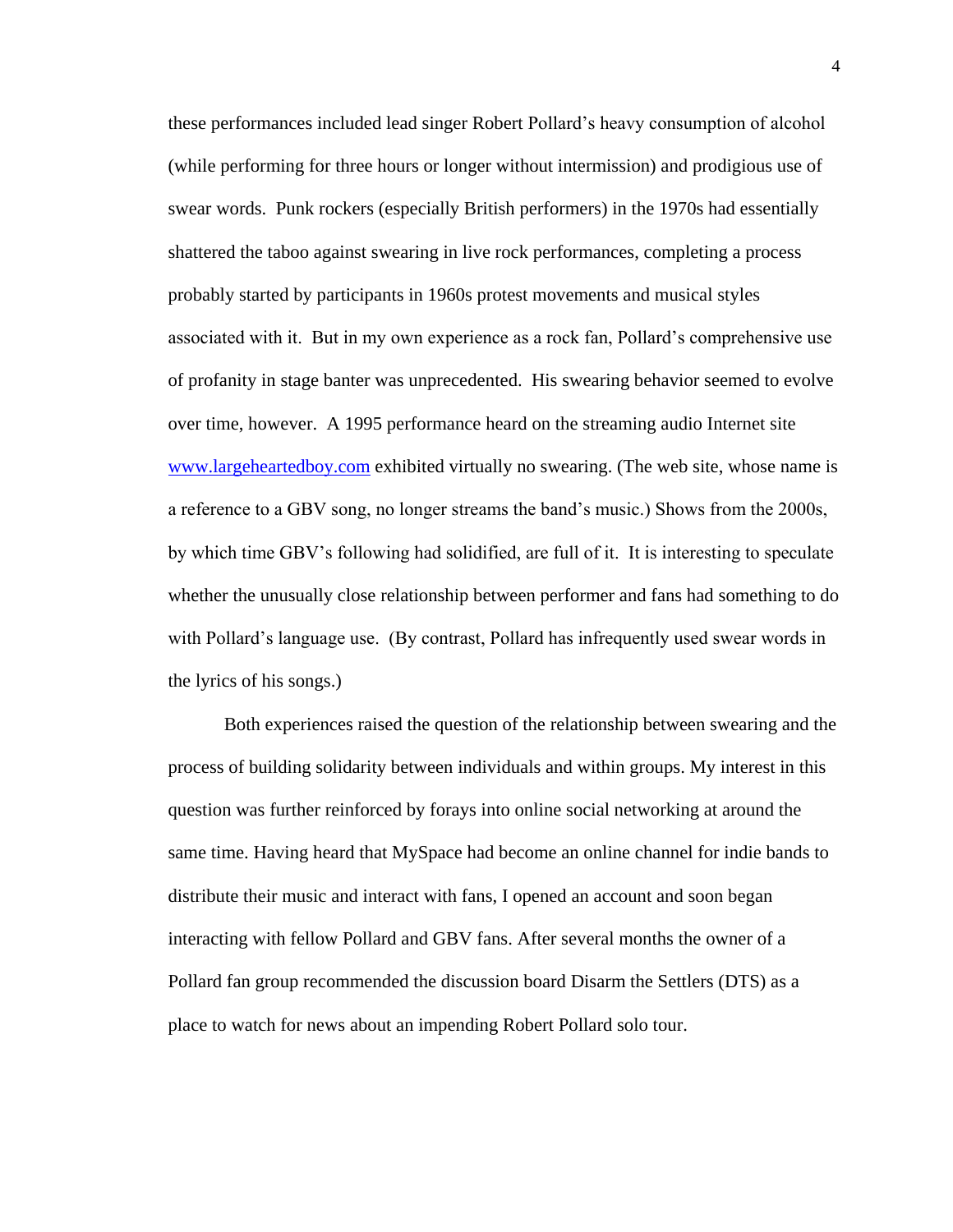Prior to joining MySpace and DTS, my previous involvement in online social networking and predominantly been for professional purposes (I work as a librarian and systems administrator). My online networking for leisure purposes had been limited to a bulletin board community at the undergraduate university I attended in the 1980s, and sporadic participation in various musician and music fan groups in the now antiquated Usenet system. These online venues were, for the most part, friendly and non-hostile, where swearing and other "bad language" was rare. The Pollard fan MySpace group and DTS were a different story: swearing was not only common, much of it seemed to be separated from any perceivable anger, frustration or hostility among community members. Continued participation in DTS over the next two years ultimately led to a decision to adopt it as the speech community for this project.

DTS in its current form was founded in August 2004 by GBV fans. DTS is actually one of three existing fan communities dedicated to GBV and Pollard at the time I began working on this project The other two are the e-mail distribution lists (i.e., "listserves") known as Postal Blowfish and Strong Lions. One other notable fan group, now defunct, was an all-woman group discussion list called The Girls Named Captain. (The names of all these groups are references to Robert Pollard-written songs.) There is overlapping membership among these communities, although most members seem to concentrate their activity in one of them. I joined DTS in August 2006, but I have not (as of this time) participated in either of the other two existing communities. As noted earlier, GBV fans congregated on MySpace and, since Facebook has become more popular, in that online community as well.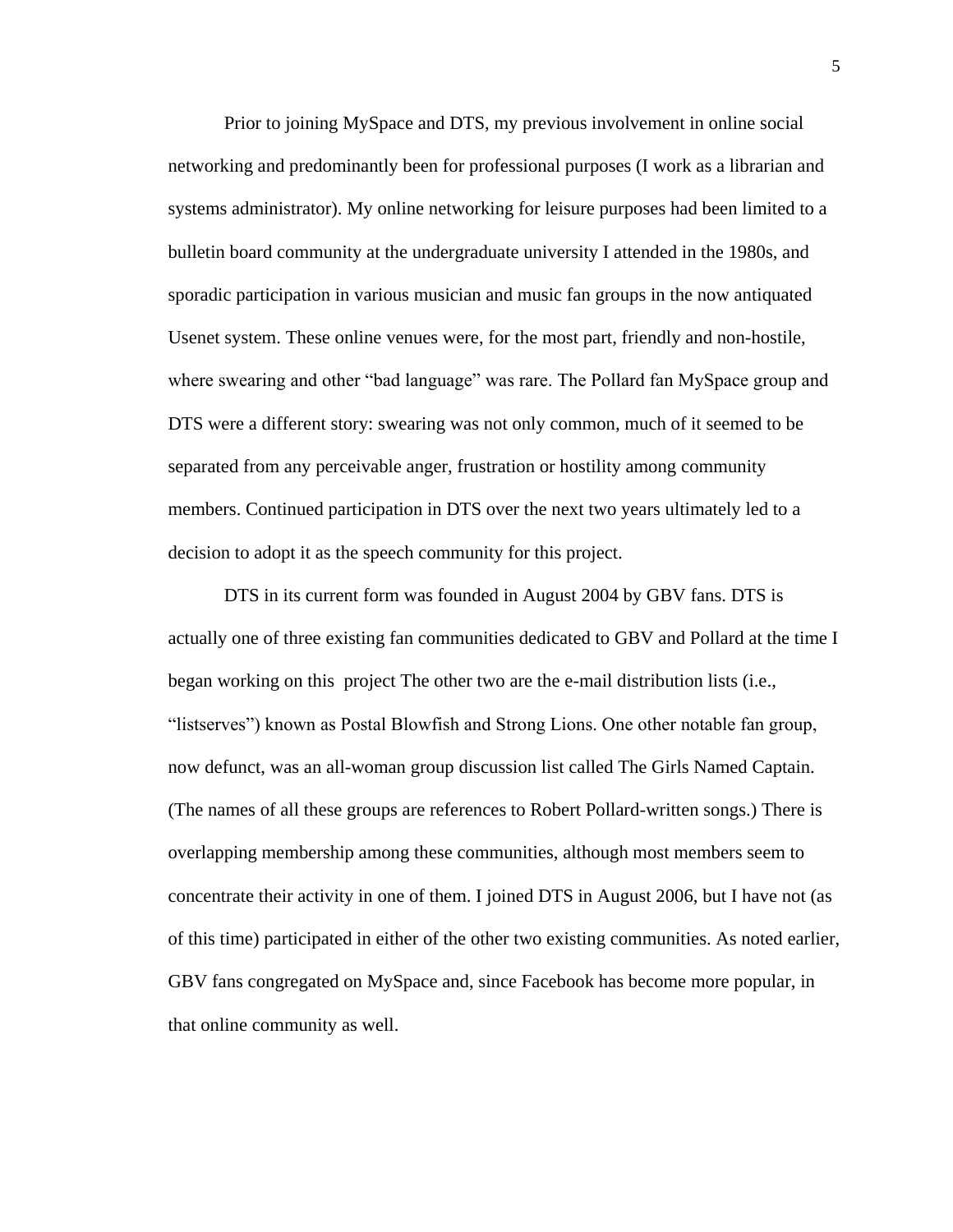Online discussion boards dedicated to specific musical artists are commonplace and are frequently hosted on artists' official web site. A distinguishing characteristic of DTS, then, is that it is completely independent of the artist, and is administered and financed solely by DTS members ("Settlers") through donations of time, technical expertise and money. Pollard's best friend, tour manager and other close associates participate in DTS and some hold positions as moderators. They naturally hold high social status on DTS due to their relationships with Pollard and their willingness to share their insights about Pollard's music and (with considerable discretion) personal life, but they exercise no more overt control over DTS communications than any other core member.

As of mid-December 2008 – which fell between my two data collection periods – there were approximately 850,000 posts in over 16,600 discussion threads. DTS administrators have created forums in three categories ("Bob/GBV", "Minutiae", and "Events". Only administrators can create new forums, but any member with ordinary privileges can start a new thread in the appropriate forum (and very few members are denied this privilege). Although the community is primarily dedicated to Pollard and his music, the General Chat forum (part of Minutiae) is by far the busiest, with about 60% of all posts on any topic any member brings up.

New DTS members must register an account and choose a user name and password. Most users also choose an image to use as an "avatar," and can also create a signature. Avatars and signatures display with each message posted by Settlers. In December 2008, there were about 900 registered users on DTS. This is not a precise count, however, for two reasons. First, over time a few Settlers have used and may still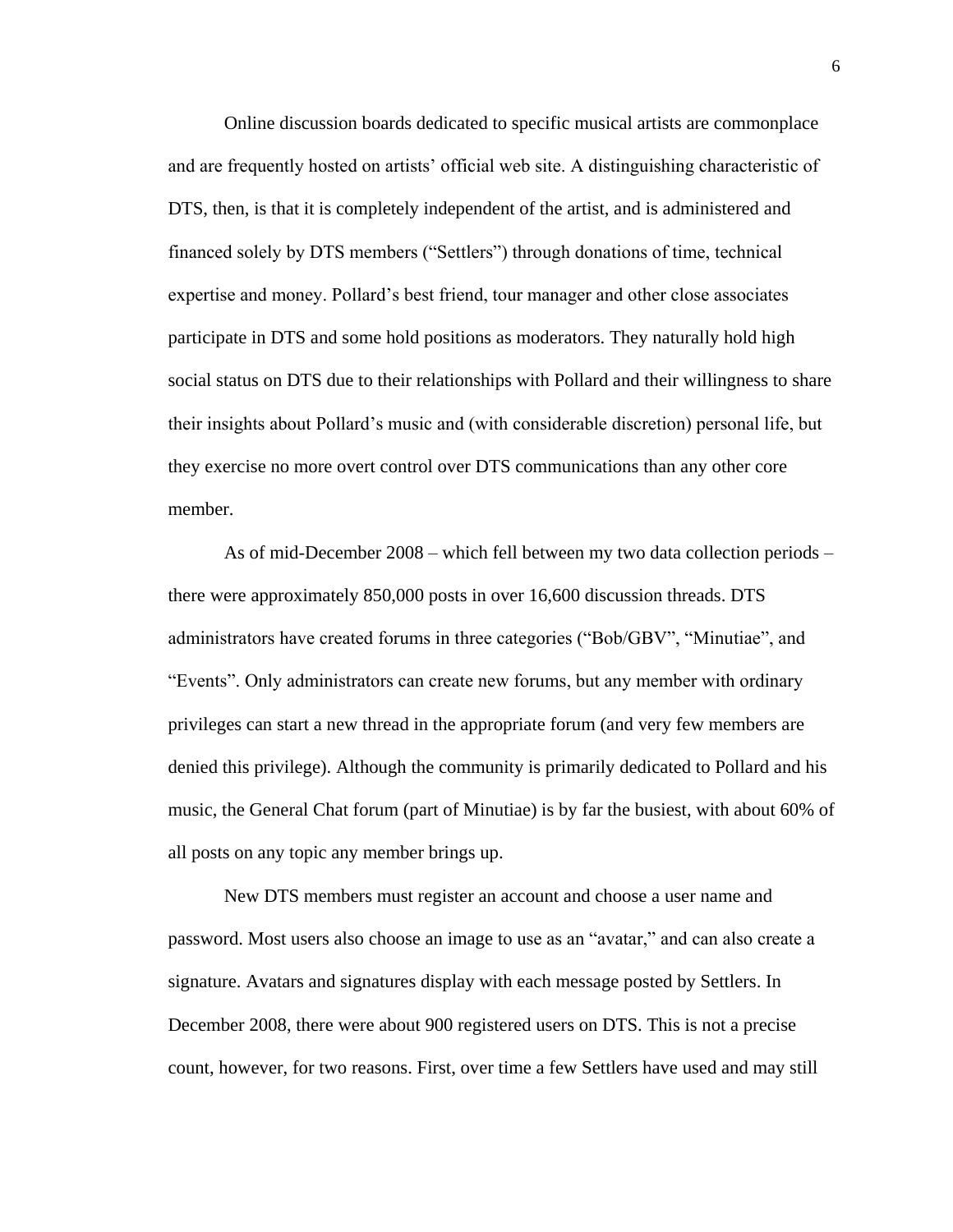use multiple accounts. Some of these accounts are created as jokes and are used only for a few posts. Others may be new accounts created by former members who had been ostracized or banned. Still others are created out of personal preference to change ones online identity. Second, while administrators have implemented some safeguards against automated registrations by spam bots, spammers still manage to register bogus accounts. The effect of these spammer accounts on DTS activity is negligible, but they mean that statistics on registered users are meaningless. DTS is predominantly a male enclave: of the 100 usernames with the most posts as of December 2008, 92 belonged to male Settlers.

DTS operates on the popular phpBB open source bulletin board software. phpBB offers tools that permit users a range of ways to express themselves. Communication is asynchronous, meaning that participants do not have to be online at the same time to interact with each other. Except in rare cases, old threads and posts are kept online forever, meaning that a Settler can revive a thread years after it has gone inactive and renew discussion. Having said this, rapid, near-synchronous interaction does occur on DTS. One frequent practice is for members to logon at the same time and chat about a recording or sporting event they are experiencing simultaneously in their separate homes.

In addition to displaying avatars (a photo or image) and signatures (text and/or images displayed in message footers), Settlers have access to emoticons, small images used to enhance textual messages with a visual indication of tone or mood. DTS provides many of the well-known emoticons, indicating smiling, laughter, sadness, irony ("greenface"), uproarious laughter ("rotfl" or "rolling on the floor laughing") and so forth. DTS administrators and other Settlers have also created custom community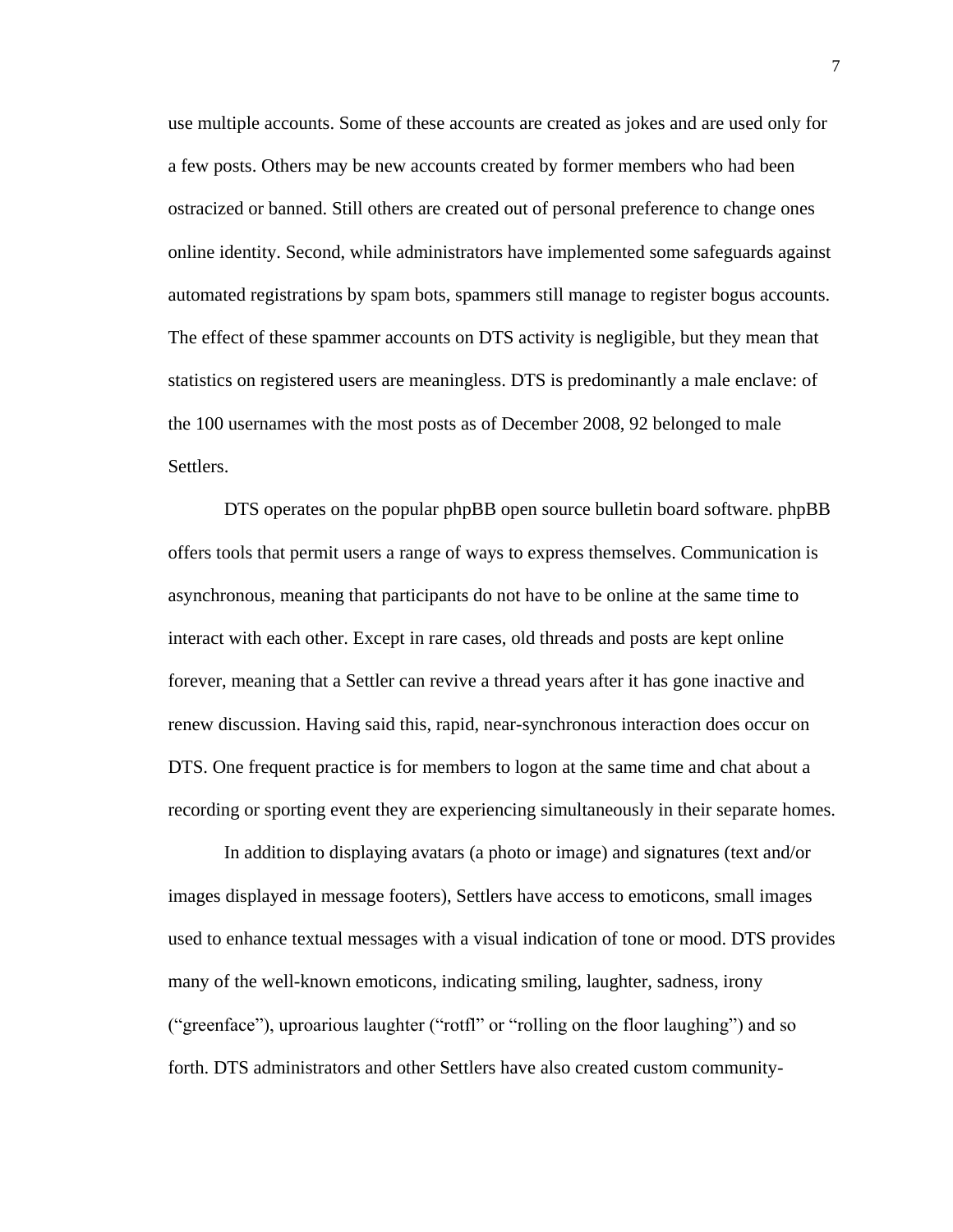specific emoticons or obtained custom emoticons from other online communities and given them new DTS meanings. Examples include a nodding head wearing headphone (which I like to use to show enthusiasm for music I have heard), and a number of drinking-themed images. Some emoticons are meant to be used in combinations, such as flying bat and pile of feces, meaning *batshit* 'insane'.

While most communication in the DTS community is posted publicly in the forums, Settlers can also communicate using the private message (PM) feature, a form of e-mail. PMs are surely important to building one-on-one relationships within the DTS community, but this project will only consider public postings. This project will also ignore the "NSFW" forum, which is dedicated to posts related to obscenity or other subject matter commonly deemed "not safe for work." Settlers who want access to NSFW must petition an administrator for access. This project, therefore, will only examine public postings which are in principle readable by all members of DTS.

As in many online communities, the administrators of DTS are able to set up "filters" which can be used to censor the language used by community participants. In my first two years on DTS, however, I never witness swearing as such censored in this way. On the contrary, administrators have used their powers from time to time to create filters to harass or tease other members, and they are apt, in fact, to use swear words in the replacement text. For example, one board member who is widely viewed as an interloper (and who is one of the rare members who was ever "banned" from DTS, under at least two usernames), was in the habit of including the phrase "I Love You" in his posts. An administrators set up a filter to replace this text with the phrase "I Fuck Ham." The filter applied regardless of who posted a message containing the original phrase. That is, if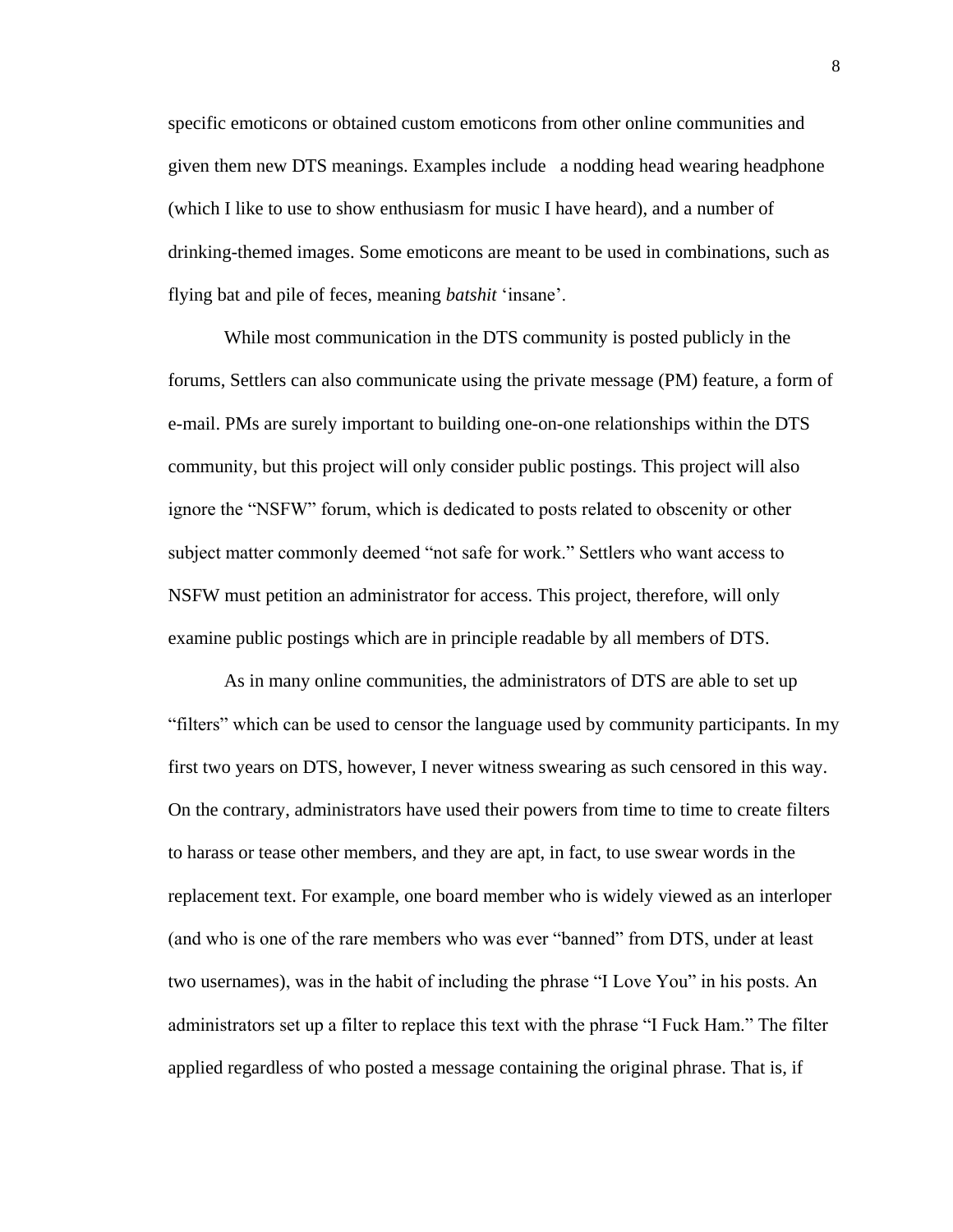another Settler posted "I love you all!" the filter would automatically change it to "I Fuck Ham all!" Whenever this occurs, savvy Settlers eventually catch on and devise workarounds to defeat the filter, such as entering spaces or apostrophes between letters. I note, however, that this particular use of administrative power is rare and tends to be directed only at posters who commit serious violations of DTS or GBV/Pollard-fan etiquette. Administrative bannings, the ultimate penalty for breaches of community rules, are typically carried out only after much outcry from other Settlers.

Baym (1998) and Gatson and Zweerinck (2004) document the ways in with the online communities they studied (a soap opera fan Usenet group and a "Buffy the Vampire Slayer" discussion board, respectively) overlapped with offline life. In the DTS community, online social life overlaps with offline experience in several ways. Settlers use DTS as a sort of virtual rendez-vous point to meet each other at Pollard's live performances when he goes on tour. Mutual recognition from DTS activity breaks the ice when Settlers meet in person, and it helps make live shows a social as well as a musical event for fans. After Pollard disbanded Guided by Voices in 2004, he toured less extensively. When he hinted that his Fall 2006 tour would be his last, Settlers organized the first Heedfest, a weekend gathering in June 2007 in Dayton, Ohio, Pollard's home town. Pollard himself, many members of his family, and a number of former members of Guided by Voices attended as well, and a makeshift version of the band took the stage for a surprise reunion set. Heedfest 2 took place in Dayton in June 2008, and it has been an annual event since then, supplemented since 2009 by an annual midwinter gathering. In October 2007, Pollard's Dayton friends and family organized a surprise party for his  $50<sup>th</sup>$ birthday, and fans who could make the trip were invited. (I have attended all the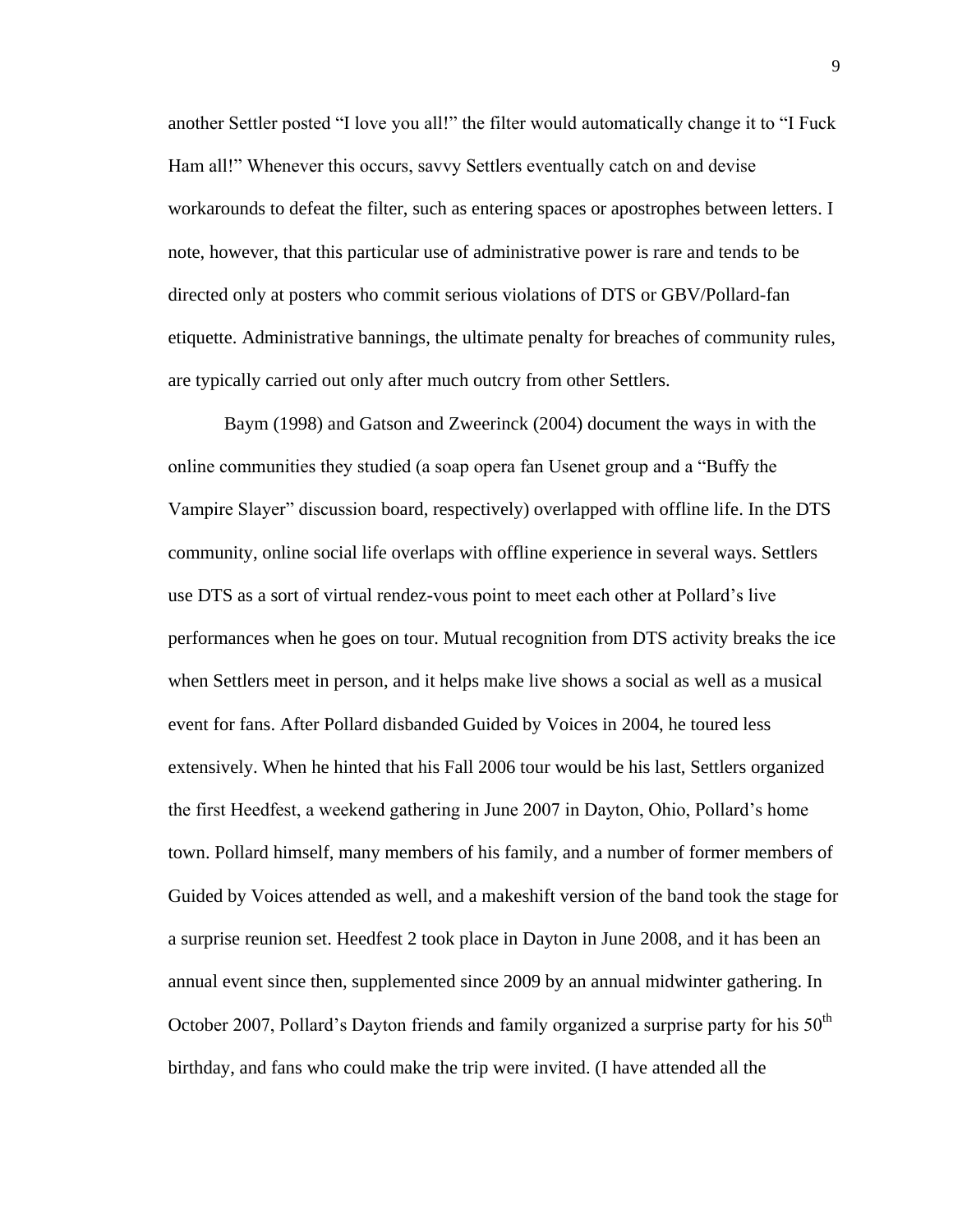Heedfests, the birthday party, and two the winter gatherings.) These fan-organized events, in addition to the live shows, indicate that online and offline connections complement each other in this community.

The most obvious online/offline overlap is, in fact, the fans' perceived relationship with the musical artist DTS is dedicated to. A full discussion of Robert Pollard's music is far beyond the scope of this project, but several elements of his musical career and his own approach to performance and interaction with his fans surely contribute to the development of community on DTS, even if he himself does not directly participate. Pollard has released dozens of albums since 1987 and has more than 1,500 songs registered in the BMI catalog , giving fans plenty of music to discuss. In his stage performances, Pollard routinely interacts with fans, exchanging banter, sharing beer and tequila from his on-stage supply, addressing many fans by name, and handing fans his microphone to sing parts of songs. In essence, Pollard does not merely provide entertainment for his fans, he joins them in the celebration. After shows, he frequently mills around and talks with fans, whom he treats as good friends.

Some sociolinguistic elements may also contribute to fan community development. As fans of any musical artist will do, many of Pollard's fans know his songs by heart. Song titles and lyrics have become catch-phrases among fans, and may even serve as shibboleths used by serious fans to identify each other. Most to the point, Pollard himself swears heavily on stage and (somewhat less) off stage as well. Within the overall context of this particular fan-artist relationship, Pollard's swearing can be viewed as affirming solidarity with his fans.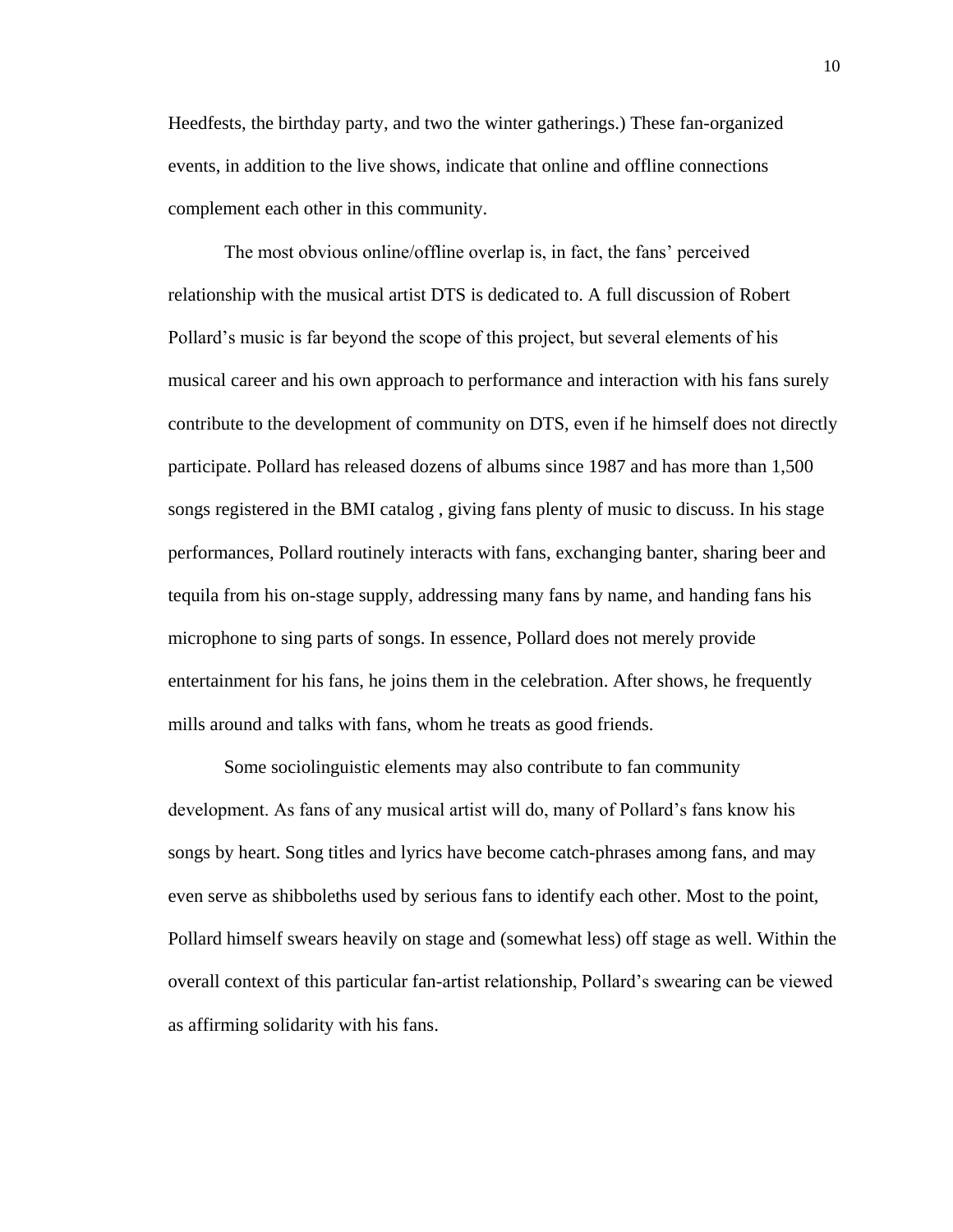### **3. Literature Review**

#### **3.1 Research on Swearing**

The literature on swearing is figuratively bookended by two panoramic histories of the language phenomenon, Ashley Montagu's (1968) *The Anatomy of Swearing* and Geoffrey Hughes' (1998) *Swearing: A Social History of Foul Language, Oaths and Profanity*. These works aim to establish the universality of swearing, even as they rely largely on written primary sources and secondary literature. More in depth recent research on swearing has generally taken three approaches: placing swearing in the larger context of taboo, or socially proscribed behavior judged to be transgressive or offensive; examining swearing as a behavior deployed to express anger or frustration, or to "let off steam"; or, the focus of this paper, as a marker of intimacy or solidarity. Much useful research has also been done to discern the social variables that govern or constrain swearing, such as the gender, social class of interlocutors, the relative social power of speaker and hearer, and the degree of familiarity between communication partners. These concerns have perhaps inevitably overlapped in specific studies. Very few studies have used social network analysis techniques to analyze swearing behavior, and that is what this paper contributes to the research.

In two books Allen and Burridge (1991, 2006) have developed and expanded a three-tiered model of language usage where words (and other products of human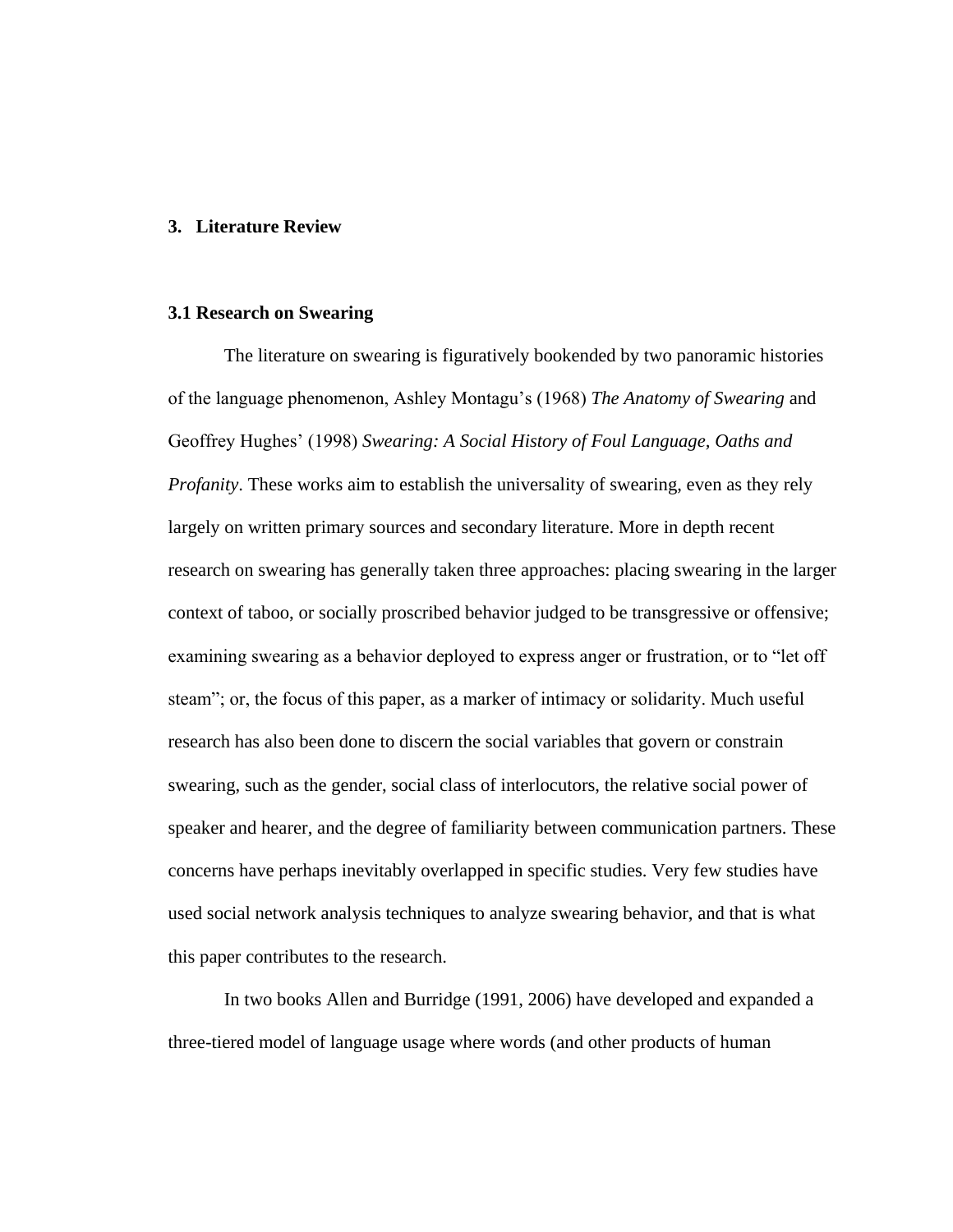behavior) can be categorized as euphemism, dysphemism or orthophemism. In their model, dysphemism is a dispreferred word or expression that carries some negative emotional or taboo force. This category can of course apply to swearing, but words can also derive dysphemistic quality from the underlying referent that is considered taboo: for instance, excrement and other body products, death, sexuality and sex organs. Orthophemism refers to the "correct" and ostensibly neutral words to refer to something. Examples include medical terminology. Language users develop euphemisms to avoid both dysphemism and orthophemism. The boundaries between the three categories blur and are sensitive to specific social context. The word *pussy* 'vagina' can serve as a euphemism in a context of sexual intimacy, where the dysphemistic option would be *cunt* and the orthophemism would be out of place. A physician might avoid using *vagina* at all to avoid causing emotional discomfort in a patient.

Jay (1992) reported survey and laboratory research to discern categories of language and other behavior that are deemed taboo or otherwise offensive in American culture, with much of his research dating back to the 1970s. These categories include aggression (in language or physical action), sexual content, reference to body parts, reference to body functions or products, racial slurs, and religious references. College students in a 1978 study reported in Jay 1992 ranked these as the top five in terms of "offensiveness": witnessing murder, witnessing rape, witnessing acts of child abuse, witnessing masturbation, and then, finally, a strictly linguistic stimulus, the word *motherfucker*. Women and men in Jay's study differed in their ratings of the offensiveness of some terms: women, for instance, rated *cunt* highly offensive, while men rated *fag* or *faggot* ('homosexual') highly offensive.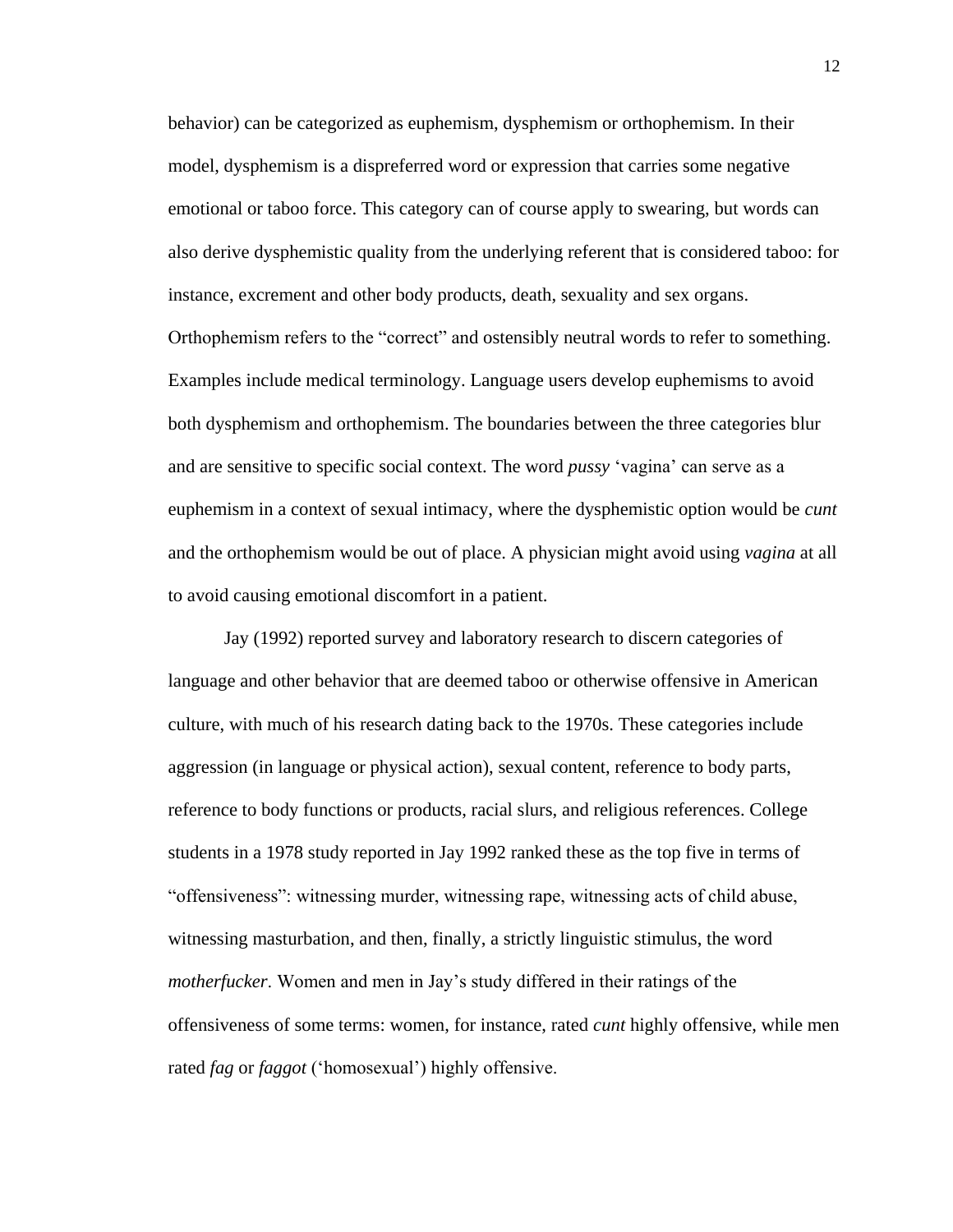Ability to offend is not the only dimension that categorizes language as taboo. Hirsch and Andersson (1985) suggest that modern metaphorical forms of cursing derive power from remnants of belief that speech acts can function on a supernatural level. They use the example of calling someone a *shithead*. While metaphorical (and absurd), they propose the usage of the word embraces a desire to literally see the target's head turn into excrement, and that its taboo power derives from the implicit threat, as if the speaker could really use it to invoke negative magic.

Taboo has also figured in larger scale social and historical movements. McEnery (2006) documents five centuries of mainly middle class "social panics" about bad language, including swearing, in Great Britain. From Elizabethan times to the present, in McEnery's analysis, middle class activists occasionally led campaigns to discourage or censor swearing, viewing it as detrimental to their own class aspirations for prosperity or as a threat to the social order that supports their affluence. The legacy of such campaigns is alive and well in the United Kingdom. Mary Whitehouse, a notable British activist of the 1950s and 1960s, campaigned against television programs such as *Till Death Us Do Part* and *Steptoe and Son* in the 1960s (models for the American sitcoms *All in the Family* and *Sanford and Son*, respectively) for, among other reasons, frequent use of the intensifier *bloody* on these BBC-produced programs. Whitehouse's anti-obscenity campaign is still mentioned with due reverence (and irony) by BBC 6 Music deejay Marc Riley, himself a veteran of the British punk and post-punk rock music scenes, where the flaunting of linguistic and stylistic taboo was emblematic.

Jay and Janschewitz (2008) include taboo in their definition of swearing when they write, "Swearing is the use of taboo language with the purpose of expressing the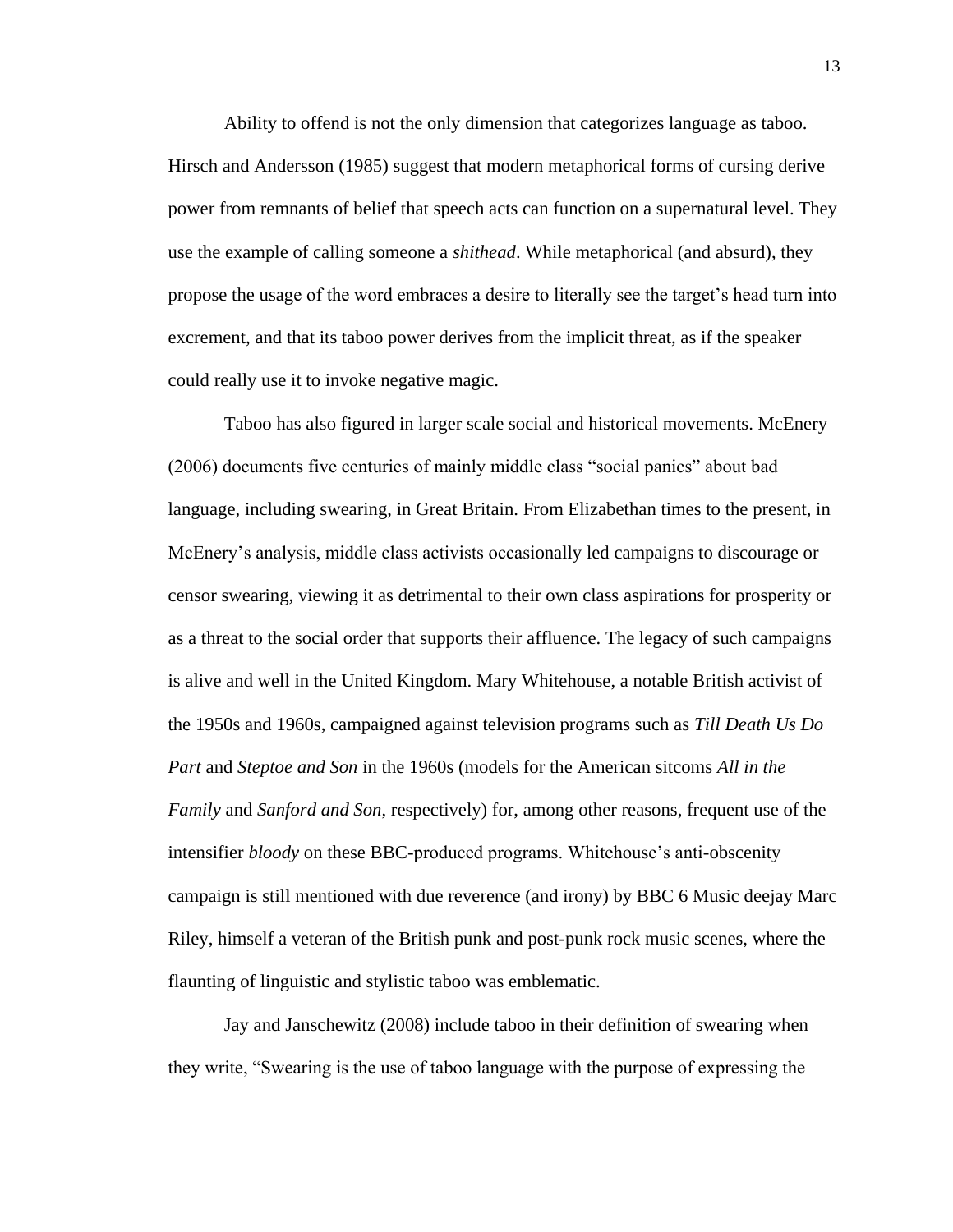speaker's emotional state and communicating that information to listeners (p. 268)." Their 2008 study of multilinguals' knowledge and attitudes about swearing in English pointed out that speakers learn rules for swearing as they acquire the pragmatics of their language: when it is appropriate to swear and when it is perceived as offensive. Their laboratory-based findings confirmed Jay's (1992) earlier research showing that perceptions of appropriateness are highly context-sensitive, and dependent on speakerlistener relationship as well as time and place. For instance, students tended to rate a college Dean swearing as more offensive if heard in the Dean's Office than in a parking garage. Swearing among students in a dorm tends to be perceived as much less offensive if taking place in a dorm room. (Curiously, these students were asked about offensiveness and likelihood of swearing by a dean in a dorm room. One wonders what they thought about the offensiveness or likelihood of a dean's *presence* in a dorm room.)

The process of acquiring the pragmatics of swearing carries into the acquisition of second languages. Dewaele (2004) found that confidence in one's awareness of the emotional force of swearwords diminishes with each successive language learned, leveling off with L4 and L5, with the site of learning being a major influencer, meaning those who learned a second language by a naturalistic method had a stronger awareness than those who learned primarily in the classroom, which those who learned by a hybrid of the two somewhere in between. Some subjects in that study even attested to preferring to swear in a second language to avoid confronting the emotional weight of swearing in their native language.

Jay, in yet other research (1992), places swearing in the larger context of learning social rules for the appropriate expression of anger. Factors such as who provoked the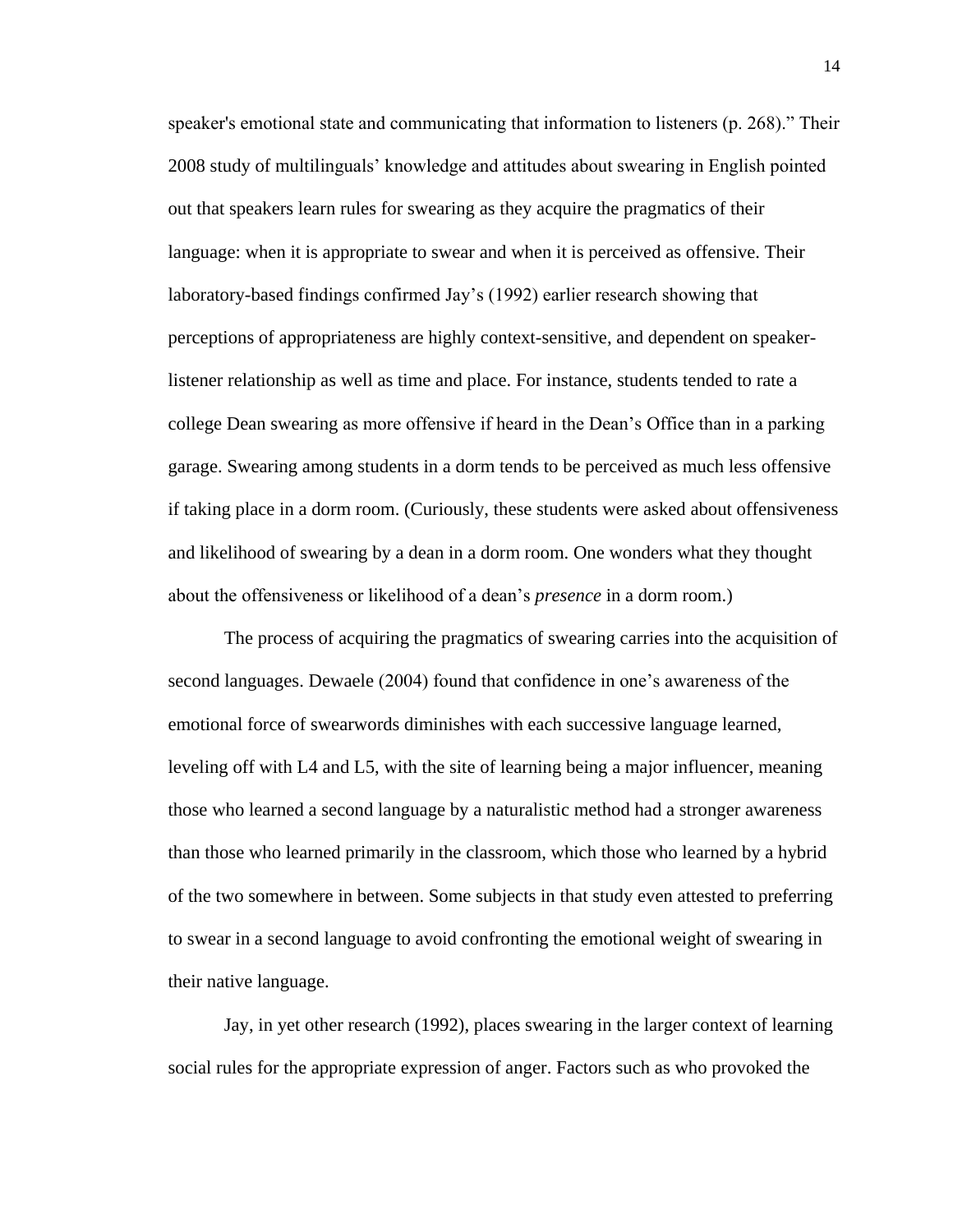anger (and their relationship and relative social power with respect to the aggrieved), along with concerns with proportionality of response and the danger of further retaliation serve as variables, according to Jay. Jay's model of anger expression begs the question, though, as to which speech act should be weighted more heavily in the social equation: Is it swearing in and of itself or is it the expression of anger in general? Is swearing to express anger more offensive; or is expressing anger without swearing more offensive? Jay's research is further limited by his constant focus on anger or frustration. He pays no attention, for instance, to swearing as a means to express joy or surprise.

Infante et al (1992) went one step further than Jay to link swearing to relative verbal aggressiveness. High verbal aggressiveness was indicated by more frequent use of attacks on others' competence, teasing, non-verbal gestures like eyerolls to attack selfconcept, as well as swearing. They also found, interestingly, that high verbal agressives reported no more aggression against them than did low-aggressives, probably indicating a threshold effect on the perception of aggression.

A great deal of recent research has been done on the sociolinguistic aspects of swearing. While a belief persists that swearing tends to be associated with males more than females, and with certain socioeconomic or age groups (as McEnery's 2006 discussion of social panics about bad language neatly demonstrate, as does Hughes 1998), the research presents a more complex picture.

McEnery and Xiao (2004) cross-tabulated frequency counts of the word *fuck* with age, socioeconomic status and sex in both spoken and written language portions of the British National Corpus (BNC). The forms *fuck, fucked, fucks, fucking* and *fucker(s)* were counted. Indeed, they found that unskilled manual laborers (denoted with the code DE)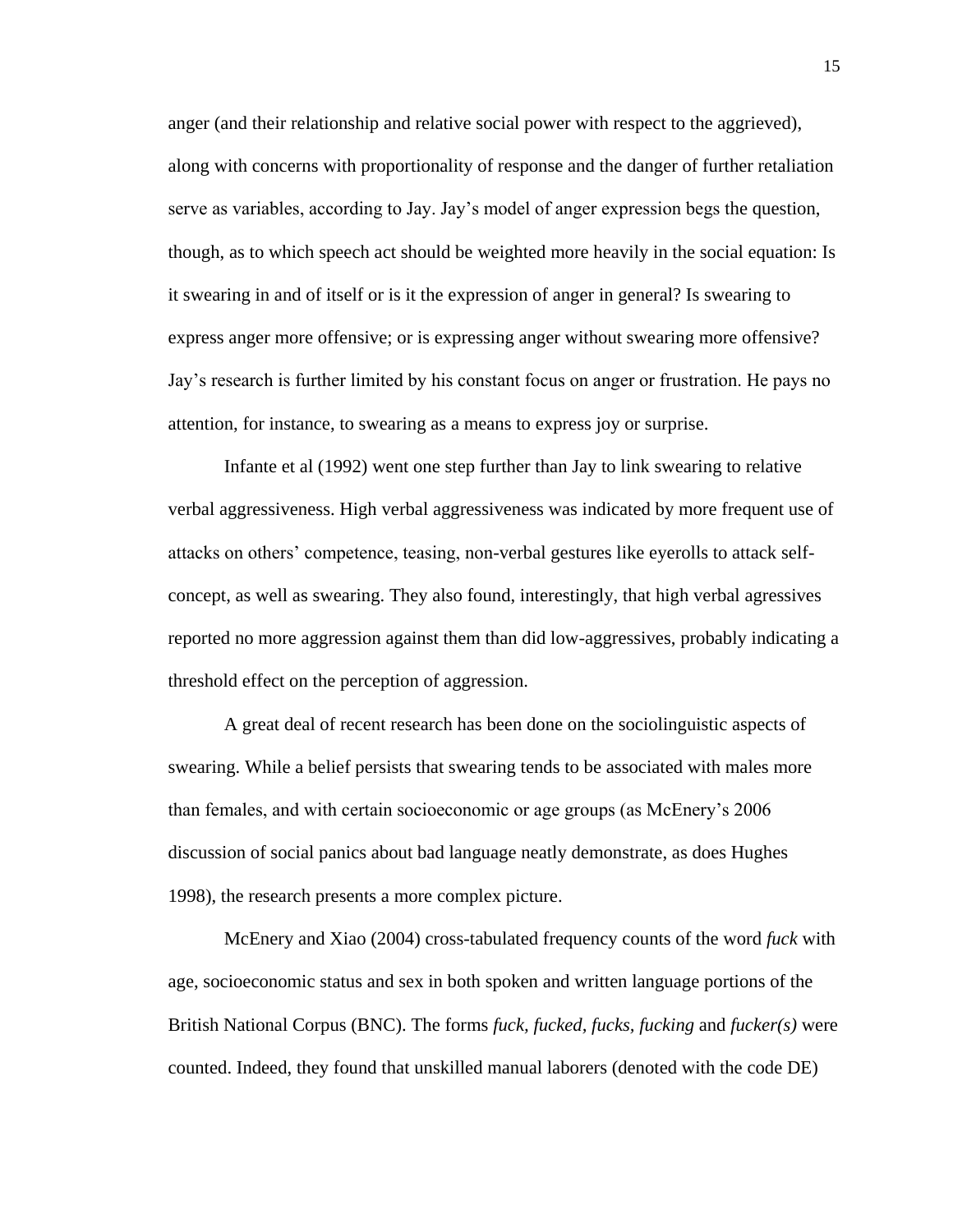used all forms of *fuck* more often than managerial/professional (AB), supervisory/clerical (C1) and skilled manual worker (C2), but AB speakers were the top or second most frequent users of some forms. And, while males were found to use *fuck* nearly three times as often as female speakers, the ratio varied greatly by class: in the lower middle class group (C2), males swore 100 times more frequently than females, while in the C1 group the ratio was about 25:1, and just slightly more than 2:1 for AB and DE speakers. Age and class also interacted in complex ways. Swearing rates were high for AB-class in the 14 and under and 15-24 age groups, but non-existent or very low in the sample for the 25- 34, 35-44 and 45-59 groups. (Over 60, AB speakers evidenced the only cases of swearing.) Swearing rates uniformly low for all classes in the 35-44 age group. The authors do not venture an interpretation, but it is possible that persons in this group are more likely to be raising children at this life-stage and may be more conscientious about their use of bad language.

Stenström (1995 and 1999) found ample evidence of swearing among upper middle class youth in the Bergen Corpus of London Teenager Language (COLT). Looking specifically at the use of adverbial intensifiers by pupils at a London boarding school (1999), she found that *bloody* and *fucking* (the former still a swearword with some taboo force in UK English) used less frequently than *really*, but more frequently than *absolutely* and *completely* to intensify both negative and positive adjectives. Their use with positive adjectives seems to help make the point Jay has not made in his research, that swearing is in fact used to express positive emotion, too.

Thelwall (2008) is one of the first researchers to use corpus-based methods focus specifically on swearing in an online context. Comparing MySpace pages by nationality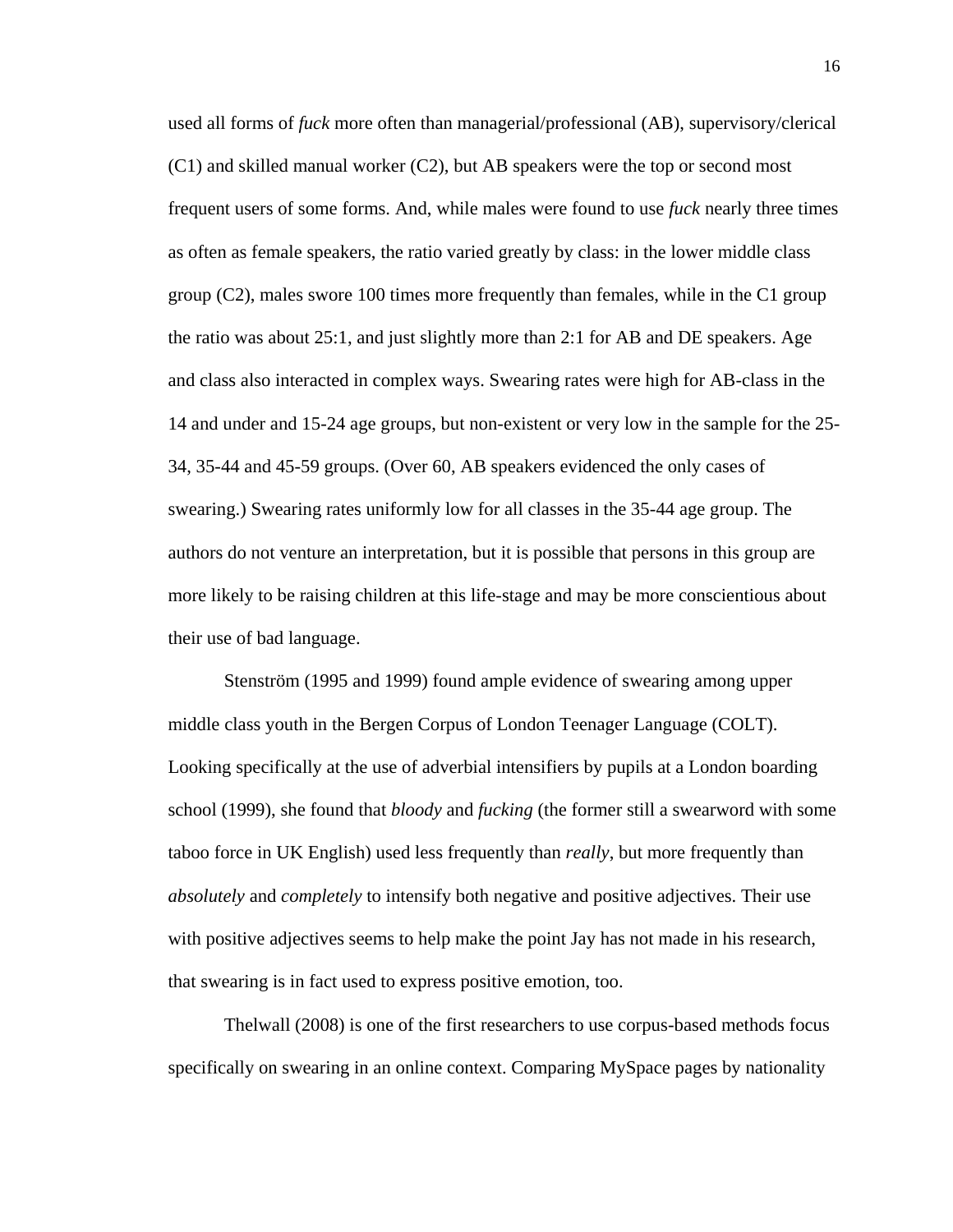(UK and US) and sex of page owner, he found that the decades old assumption (e.g., Bailey and Timm 1976 and McEnery 2004/1998) that females used strong taboo terms significantly less frequently than males held for US pages, but not for UK-owned pages. Thelwall suggests this may be related to a cultural shift in the UK he refers to as the rise of "ladette culture."

Whether males swear more than females is a secondary focus of this paper, but the question certainly continues to come up in recent literature. Kiesling's (2001) discourse analysis of US college fraternity speech found deliberate use of swearing ostensibly to assert authority in the speech of a fraternity officer during an official meeting of his house. In mixed-sex groups of friends, however, the same fraternity member avoided swearing and adopted a more "calm, cool, got-his-shit-together" (p. 266) tone in speaking to a female friend, who happened to be a former girlfriend. Kiesling interpreted this form of code switching as an effort to shift identities based on who the young man's interlocutors were.

Beers Fägersten (2001), using questionnaires, interviews and direct observation in perhaps the most comprehensive study of swearing in the US, found ample evidence of shifting based on multiple social variables: familiarity of interlocutors, gender, age and even race. African Americans, especially, tended to confine their swearing behavior to friends. This pattern was particularly strong for African American males, who tended to swear only in same-sex groups. The complementary questionnaire and interview data Beers Fägersten collected revealed strong awareness about the rules governing swearing among African American men in the group studied. Indeed, there seemed to be high awareness of the stigma attached to swearing which, if combined with an awareness of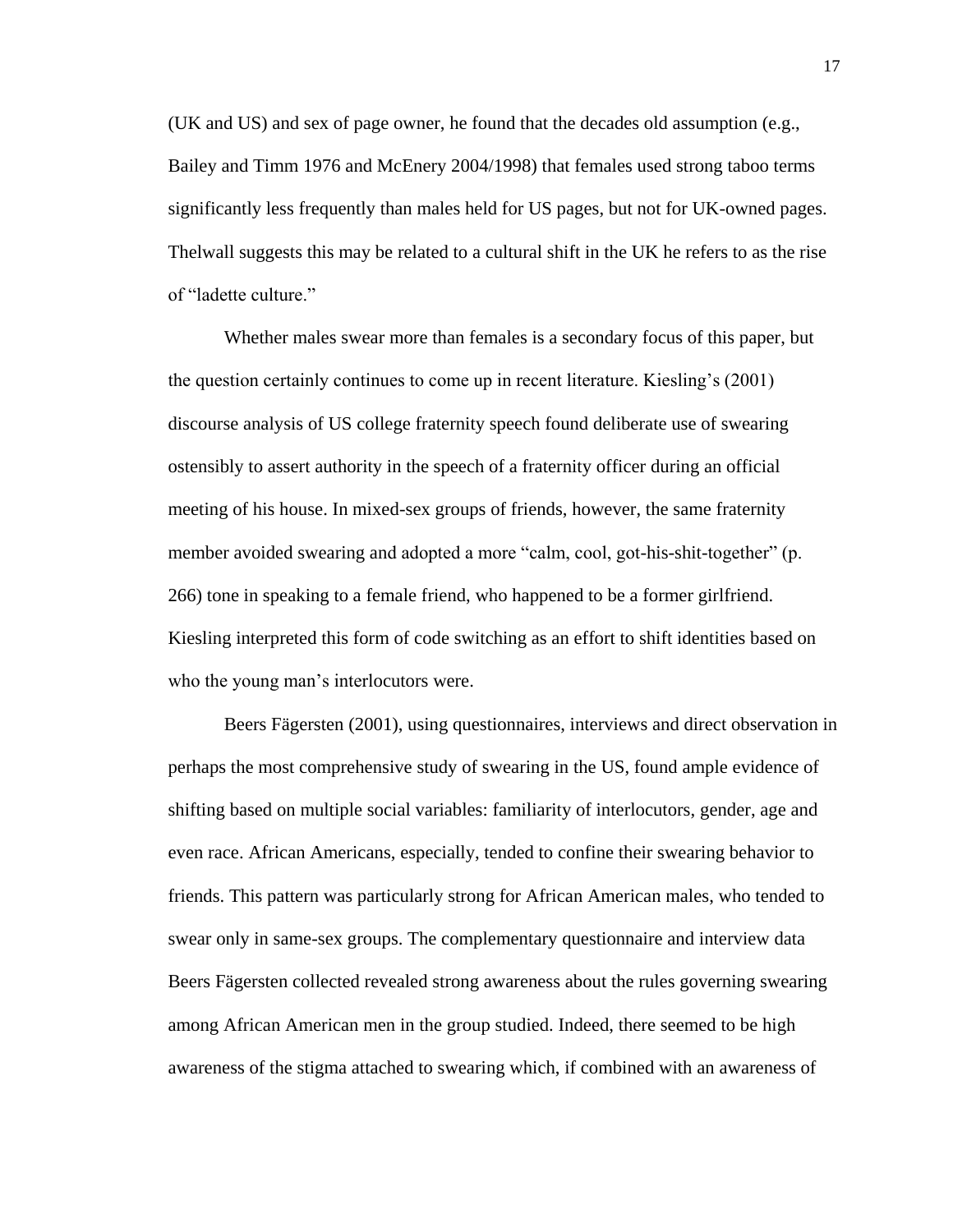societal power relationships among races, leads to a sense that swearing amidst outgroups could be negatively received. In interviews, members of this category also expressed the strong opinions against swearing by people in positions of authority, such as their college instructors, indicating, again, an awareness of rules for when it is appropriate to swear. By contrast, white males swore among the broadest array of groups. Moreover, African Americans were found to swear, or condone swearing, predominantly in a humorous tone, rarely in a distressed or angry or other tones reflecting annoyance. White speakers also frequently swore in humorous or supportive tone, but more frequently than other groups in an angry or distressed tone. Jay (1992) did not consider race in his earlier research on swearing and offensiveness, but Beers Fägersten's finding suggests an important sociocultural difference.

Certainly any sociocultural difference could apply on a national or ethnic dimension as well. Stapleton (2003) investigated Irish student drinking culture and found a somewhat different stance on swearing in a mixed-sex group of friends in which she was a participant-observer. The women and men in her group swore frequently, but they did express different notions of the appropriateness and function of swearing. The women attested to awareness of the function of swearing in showing intimacy and trust, whereas men were more likely simply to see it as expected behavior. Members of both genders saw its importance in storytelling and humor, both important bonding functions. The primary difference was in perception of offensiveness of specific terms: women attested to avoiding terms that denoted sexism or otherwise made them feel uncomfortable, such as *cunt* or *fanny* (which are synonymous in Irish English in the sense of 'vagina'.) Notably, anger- and frustration-expression were not addressed in this study, but these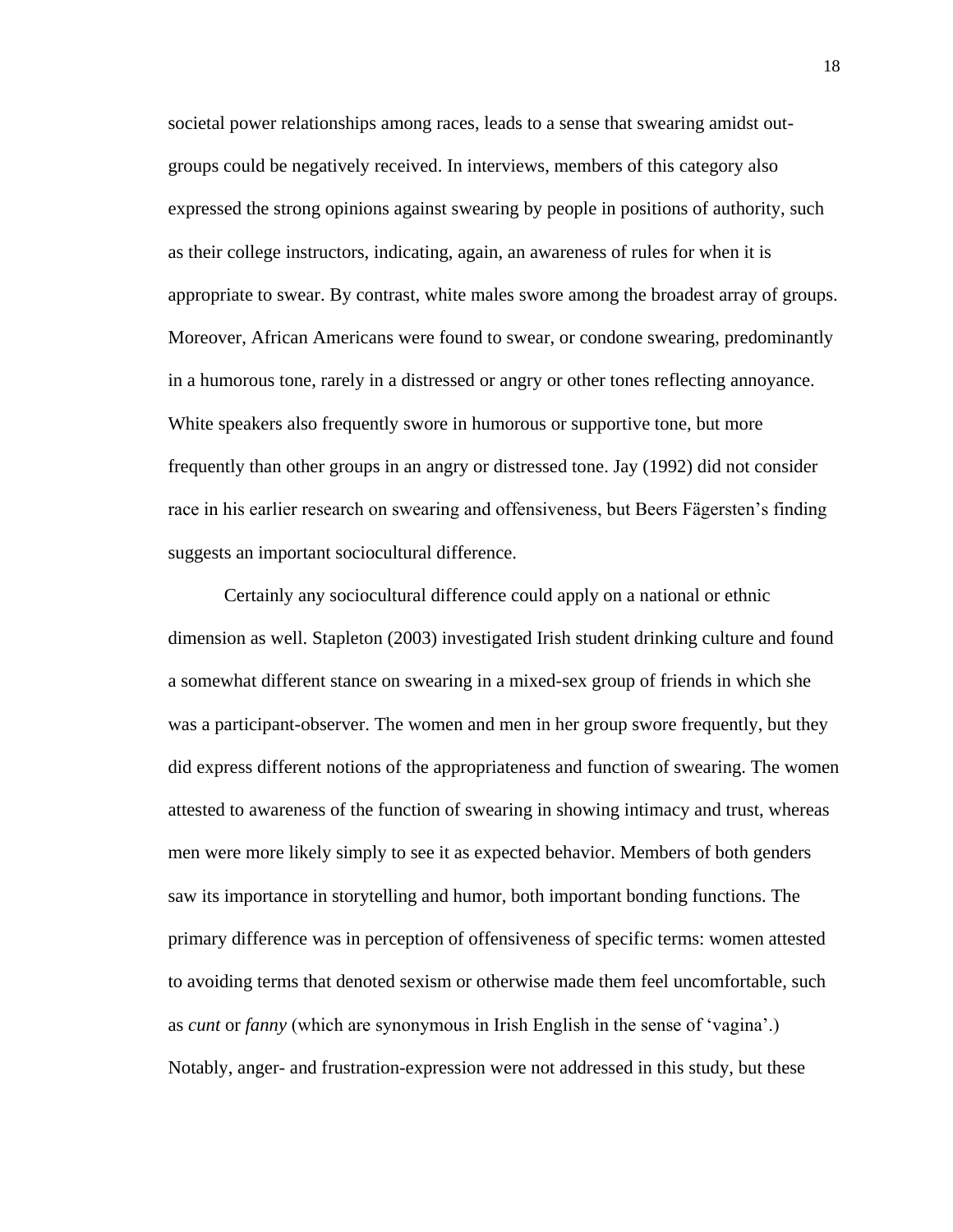subjects' awareness of swearing's role in building friendship and group solidarity was salient.

Research from New Zealand and Australia corroborates the reality of a solidaritybuilding function of swearing. Bayard and Krishnayya (2001) analyzed recorded conversations that took place in student apartments in New Zealand (recorded with the students' knowledge). They found that in both unstructured and structured/purposeoriented conversation these groups of friends and roomates used swearwords freely. (Unstructured conversation was on topics like someone's personal appearance, or gossip; a structured conversation pertained to a specific goal, such as deciding whose turn it was to feed the cat.) Like Stapleton, these researchers found little difference in the quantity of swearing by the women students, even in mixed-sex contexts. Women reduced the use of "strong" swearing (e.g. *cunt*) to a lesser extent than men in structured conversation, while men overall tended to avoid weaker swear words (e.g. *dicky* 'penis').

One of the strongest pieces of research supporting the solidarity function of swearing was produced by the Wellington (New Zealand) Language in the Workplace Project (LWP). The LWP was treated in book form in Holmes and Stubbe (2003). Indeed, the leaders of the LWP drive home the importance of the interlocutors' relationship and precise context of an interaction for interpreting language use: "While some messages can be communicated directly, the precise choice of linguistic form is always influenced by the relationship between those talking, and the context of their talk (Holmes and Stubbe, 2003, p. 17)."

The LWP as a whole studied fourteen workplaces in New Zealand, using direct recording of spontaneous speech (with recording controlled, as much as possible, by the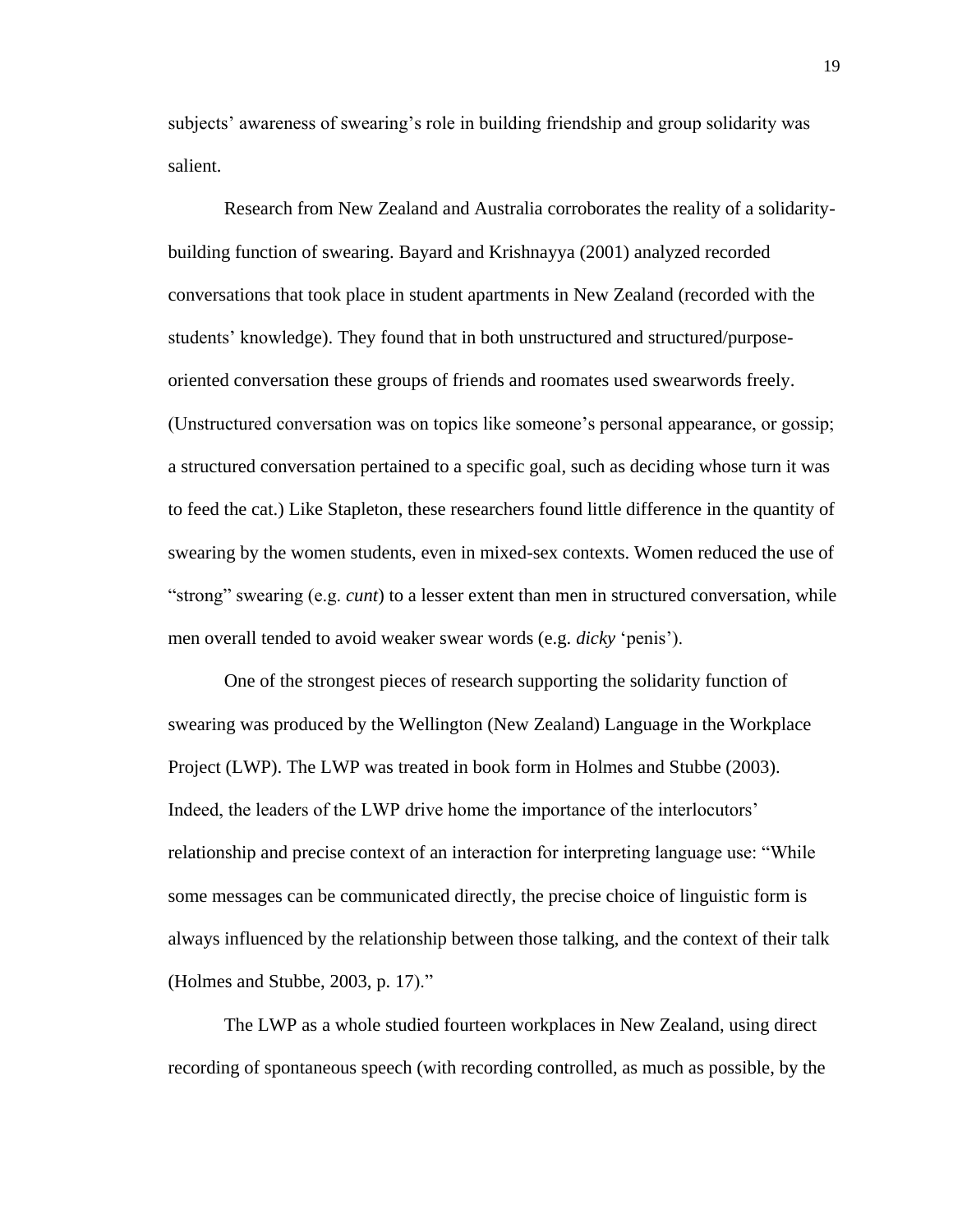subjects) and extensive ethnographic interviews to provide background data to help interpret the speech data. Daly et al deal specifically with a production work group in a soap factory. The work group is of mixed ethnicity, although members are predominantly of Maori or Samoan or other Pacific Islander descent. Daly et al observe that within this group, which they cite as remarkably close-knit for this factory, swearing behavior is pervasive and occurs between speakers regardless of organizational status, age, work experience, and other factors that could conceivably influence behavior. They quote the group's supervisor as attesting that swearing, including its use in jocular insults, is "a 'we know each other well thing' … no one really took offense. (Daly et al, 2004, p. 949)."

The LWP investigators draw heavily on aspects of Politeness Theory, particularly the notion of politeness as a strategy to accommodate other people to preserve "face". (Daly et al, 2004, p. 947). There is a distinction between positive and negative face. Positive face is defined as an individual's self-worth or self-image. Negative face is an individual's need for respect of privacy and autonomy. These concepts are crucial to the analysis of the New Zealand soap factory workers' swearing behavior, since direct complaints and refusals are both speech acts that can threaten the receiver (the "FTAs", face-threatening acts, of the article's title). The article focused on usage of *fuck* in two types of speech acts – refusals and complaints, which in turn divide into direct complaints and "whinges", indirect complaints about, for example, the actions of a third party or something none of the interlocutors are directly responsible for. Within the group, FTAs are consistently balanced with face-saving gestures, such as whinges, which tend to mitigate the threat. Both FTAs and face-saving acts feature the use of *fuck*.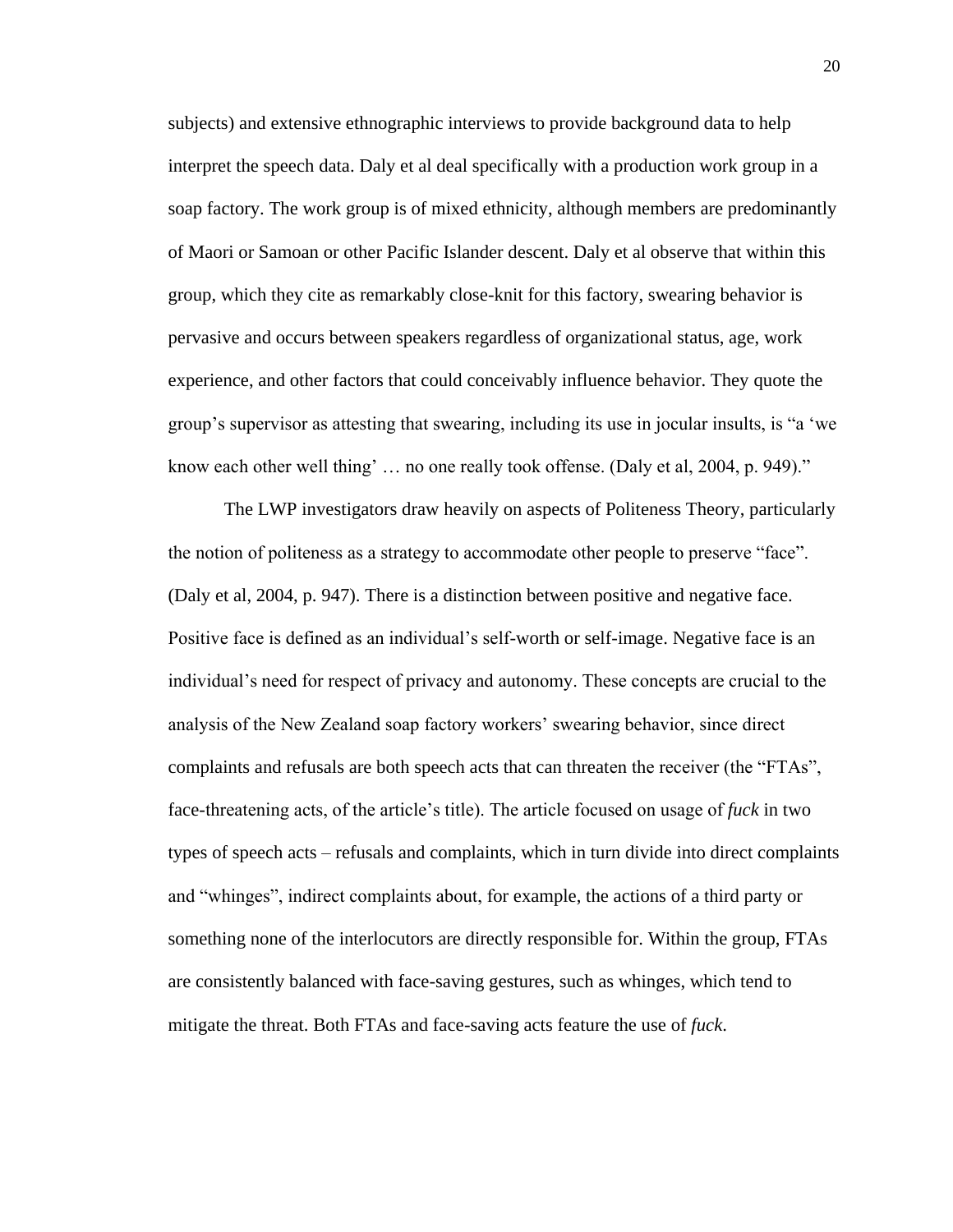Dabke (1978) also observed the relationship between solidarity ("mateship" in her terms) and swearing behavior in a sports related context at Australian Rules football games. (The sport bears a closer superficial resemblance to rugby than to soccer or American football.) The swearing at these games was largely motivated by frustration and anger, or an intent to intimidate others, but the pattern of who would swear at whom demonstrates a relationship marking function. Spectators and players would each swear among their own groups; players and umpires would swear at each other. Spectators and coaches would swear at players and umpires, but this was not reciprocated, indicating at the time that this may have been considered taboo based on the defined roles of these groups.

Kuiper (1991) describes a "dark side" of politeness phenomena in a comparison of predominantly New Zealand working class men's language in two types of sports leagues: a non-competitive recreational volleyball league, on the one hand, and a rugby league on the other. Kuiper documents no swearing at all in the volleyball league. Even when putting down the performance of other players, the men's comments tend to be couched in face-saving strategies intended to boost or avoid deflating the self-value of the target. An example: "He's worth two to the opposition any day (p. 202)" in reaction to a bad play by a member of the other team indicating that (translated into other words germane to the topic of the present paper) "it's all right to fuck up, especially when it helps our side." The rugby team provided a stark contrast. Rugby is an extremely physical sport requiring players to submit to the probability of violence and resulting pain and injury. In this environment, team solidarity is critical to success. Enforcing solidarity entails enforcing a stance, essentially, of hegemonic masculinity. The swearing behavior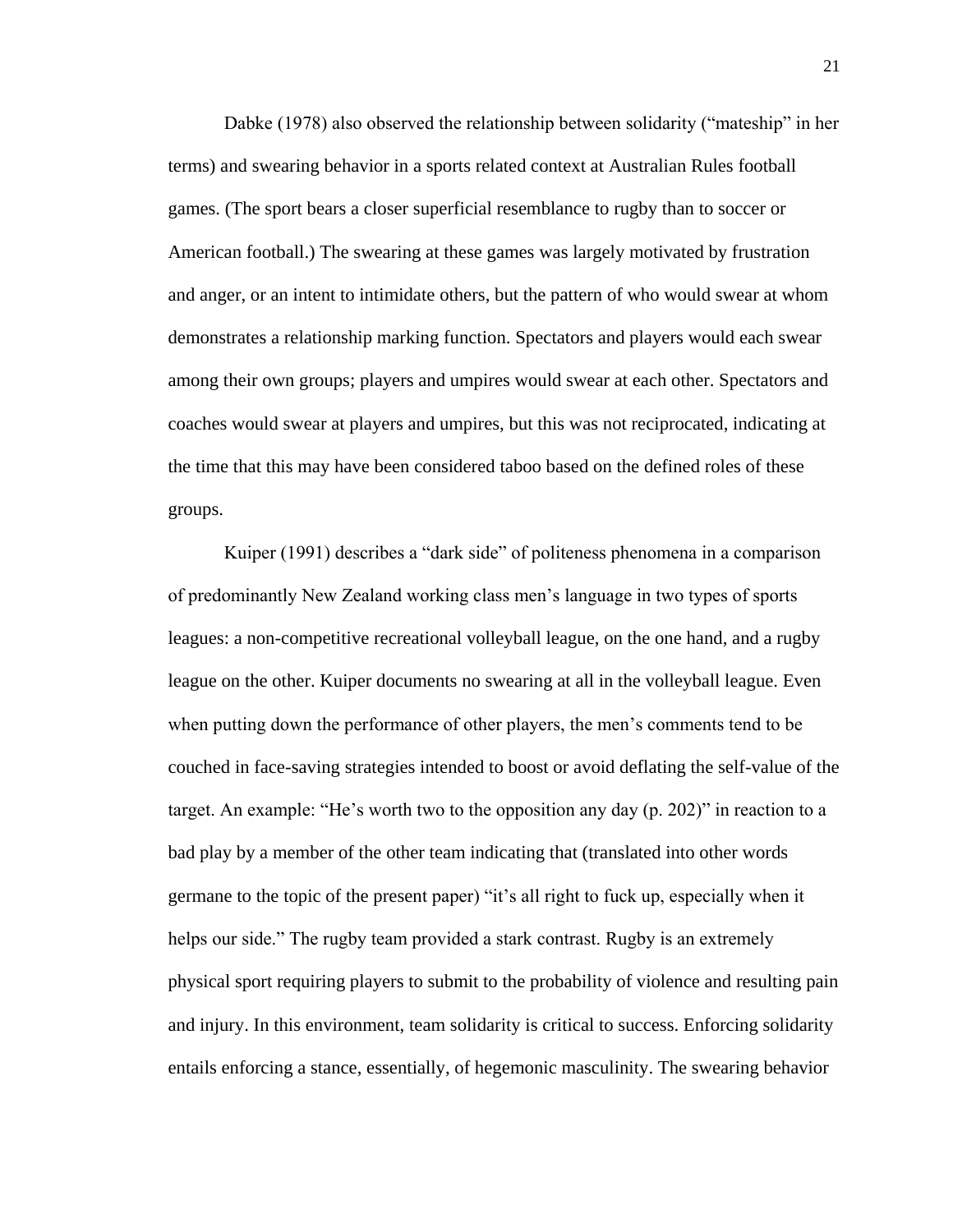in this instance involves coercion and sexual humiliation, going as far ascribing presumed feminine or homosexual traits to players who do not perform as expected.

## **3.2 Research on Online Communities and Online Language**

Over the past 20 years a central topic of critical and methodological debate has been whether or not online communities represent *real* community or can function like physical, face-to-face communities and thus be studies as similar phenomena. A full discussion of the debate is beyond the scope of this paper. I direct the curious reader to Jones (1998) for a summary of the early debates.

Nancy Baym (1998, 2000, 2002 and 2007), much of whose work concentrates on online fan communities in popular culture realms such as television soap operas and indie rock music, proposes an emergent model of online community. As they develop, online communities exhibit and "emergence of group-specific forms of expression, identities, relationships and normative connections" (Baym 1998, p. 38) that permit members to imagine themselves as part of a community. For Baym, it is the communicative practices of an online community that give rise to a shared feeling of community among its members. These practices entail a codification of form. For instance, the soap opera fan forum (on the early Usenet network), the fellow fans Baym participated with would come up with nicknames for various soap opera characters. To help newcomers follow the conversations, members would compile lists of these nicknames periodically. It is a common practice in online communities to build a section of the site for newcomers to learn background information or the rules of the community (to the extent that they have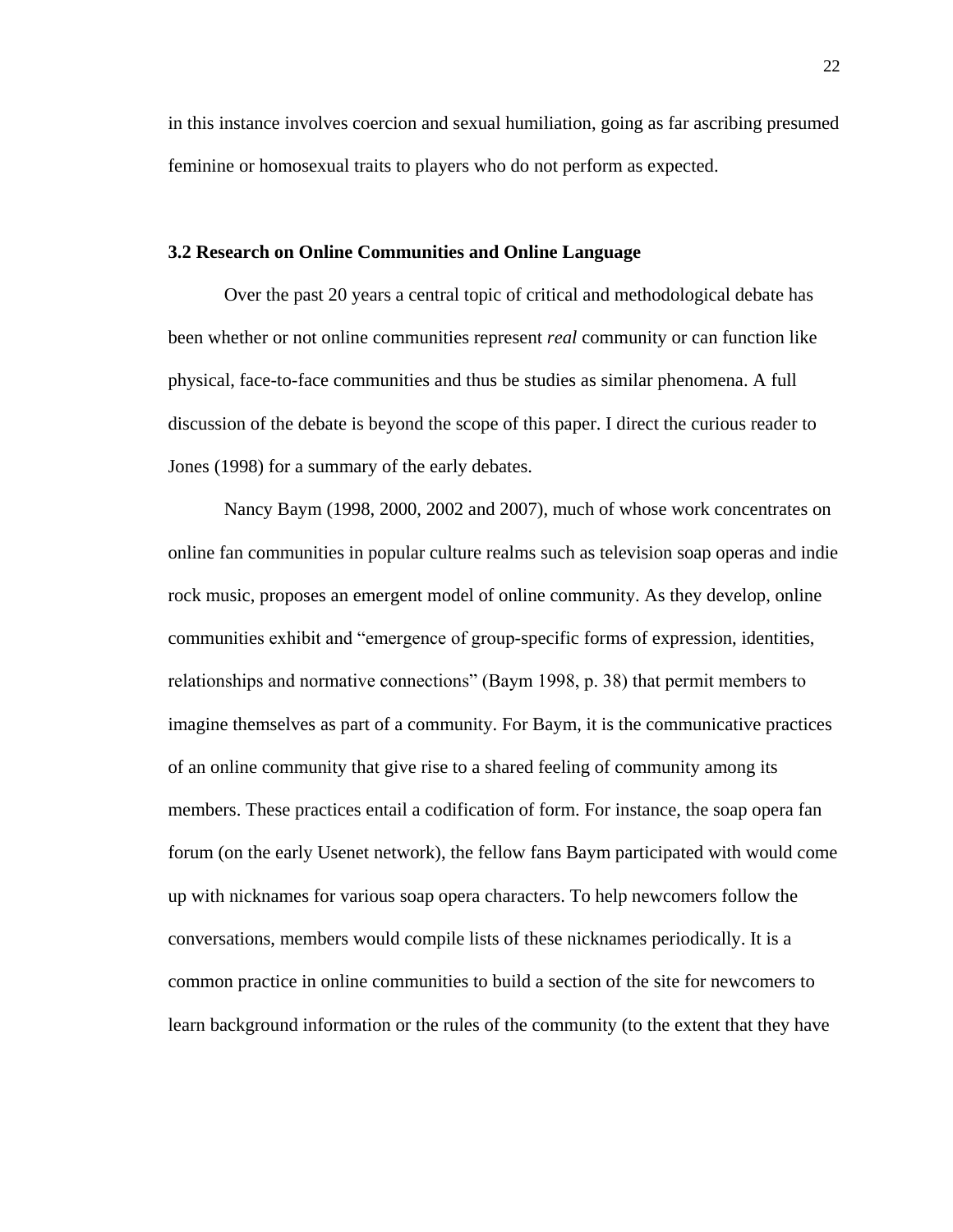codified rules), or to teach basic skills, such as how to search the forum for previous discussion of a topic.

Baym relates her views on language and other behaviors within communities (as do the LWP team and Stapleton) in the work of Etienne Wenger (1998, 2000) on Communities of Practice. With respect to communicative practices like swearing, a community of practice would at least tacitly educate its members about and reinforce rules about swearing.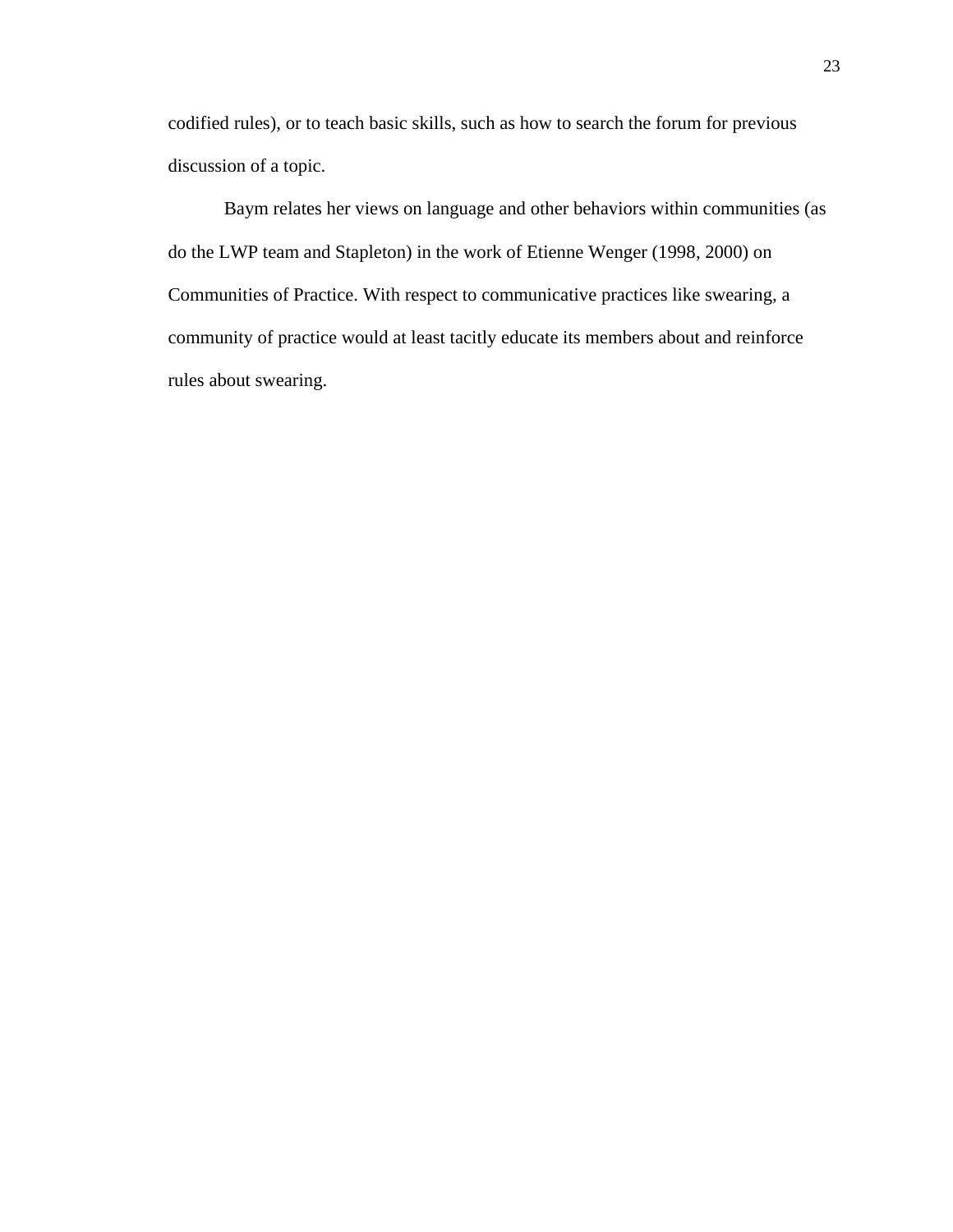## **4. Methodology**

#### **4.1 Data Collection and Coding**

An overarching objective in data collection was to ensure that posts included in the sample reflected the social network structure of the DTS community at the time data was collected. A purely random sample of posts, or even threads, would not have achieved this. Instead, posts were sampled in a multistep procedure as follows:

- 1. Based on my knowledge as a participant in the community, I selected two months spaced by six months that fell the month following the major regular in-person gatherings of DTS members. Choosing these months aided in avoiding undue distortion in the normal level of ingroup solidarity that would be created by excitement over the upcoming gatherings or their immediate aftermath. Heedfest 2 took place in July 2008, and the first "midwinter" gathering took place in January 2009. Thus August 2008 and February 2009 were selected. Furthermore, selecting two months helped partially correct for any unexpected absence of community members during the sampling period, another possible source of distortion of the network structure.
- 2. Within each month, I used the random number function of Microsoft Excel to select a start date of a two-week period. The periods August 6-19, 2008, and February 9-22, 2009 were selected.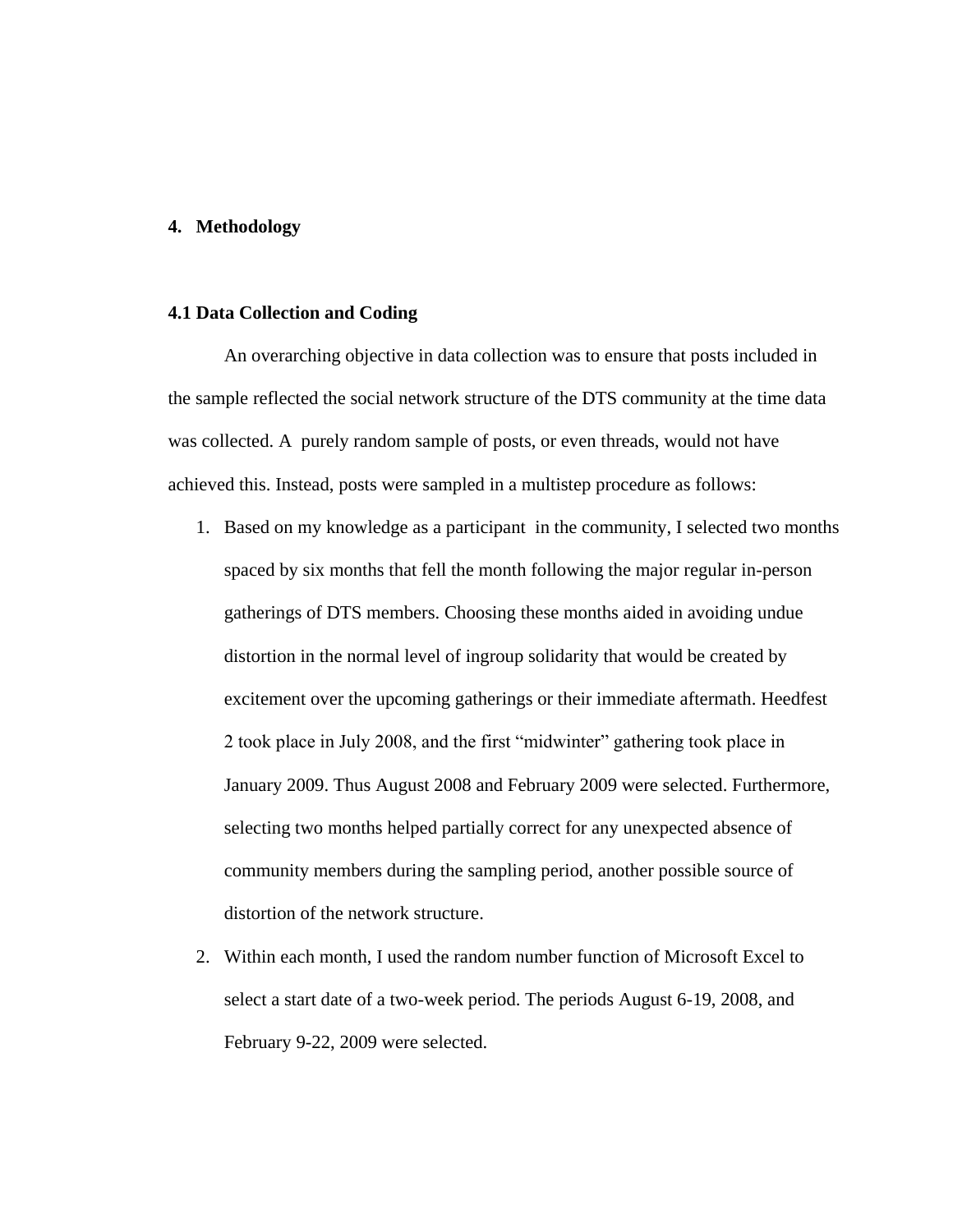- 3. Next I selected all discussion threads in all forums and subforums visible to me that were started during each two-week period.
- 4. For each discussion thread in the sample, I considered all posts from the first 30 days after the beginning of the thread.

Using this procedure, a total of 141 discussion threads were included in the sample, containing, ultimately, 4,558 individual posts. The numbers of posts per thread ranged from only 1 to 506, with a mean of 32.3 and median of 18.

The data were collected in September and October 2009 using the Mozilla Firefox web browser to download the pages of each thread containing the first 30-days of discussions. To speed up this part of the process, I initially downloaded all threads that were started during the two months (a total of 258), later narrowing down the sample based on the start date of the threads. The phpBB software presents 16 individual posts per page, and many of the threads spanned over multiple pages. Each page was saved in a file named with a sequential thread number and page number, e.g., 071001.htm for thread number 71 (assigned by me), page 1. Naming the files this way made it straightforward later on to keep the files in order on computers and hence to keep track of which files had been examined.

I created a Microsoft Access database to store data extracted from the files. I chose Access primarily due to years of experience creating small relational databases to store data and output it in various formats for different purposes, including for further analysis in other programs such as Excel and SPSS. I created three core database tables to store the following data to be extracted from the threads:

• Threaddata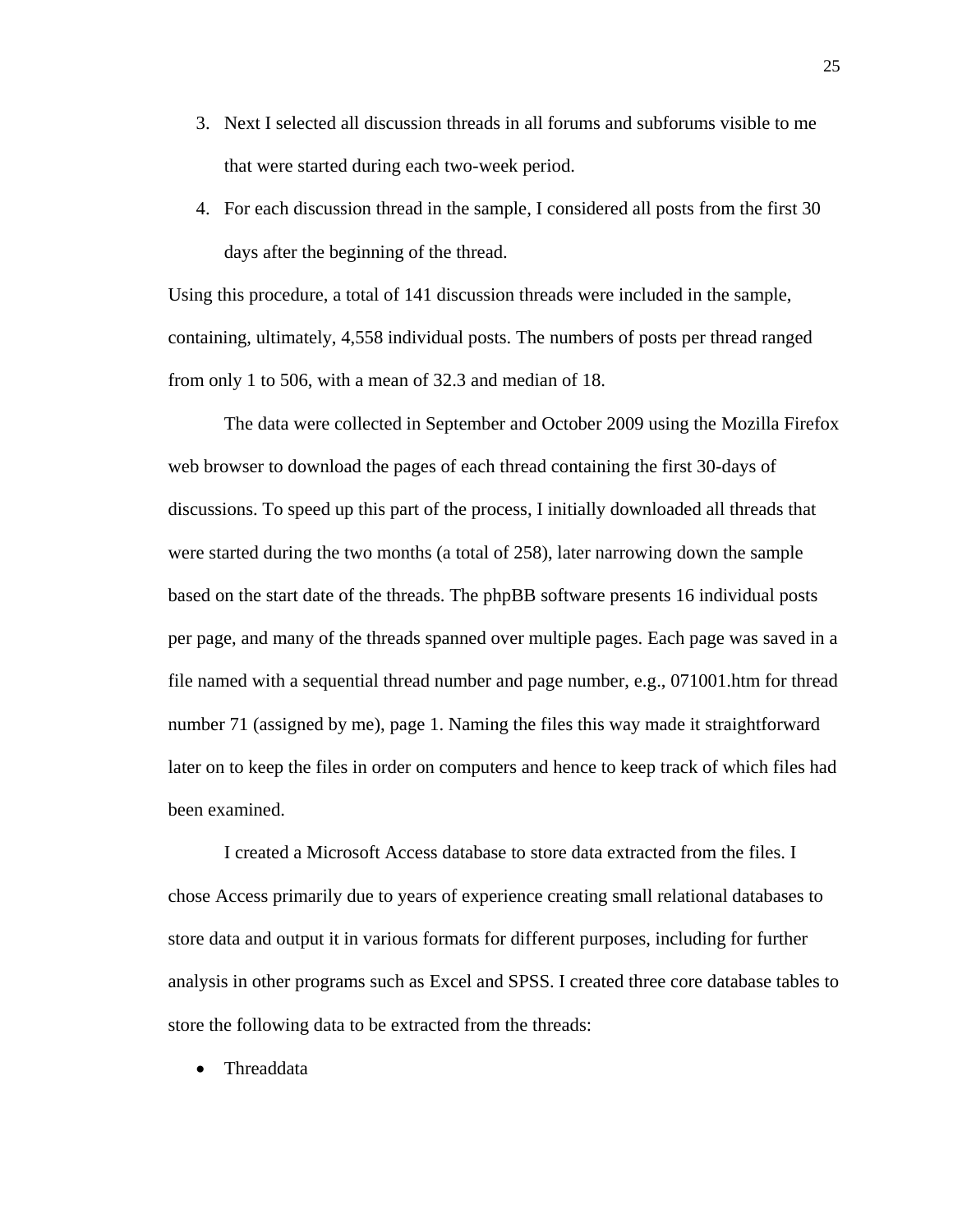- o Thread number assigned by me as described above
- o Post count the number of posts in the thread at the time of download
- o Thread ID the internal ID number assigned to the thread by the phpBB software
- o Thread title the overall title of the thread, in most cases assigned by the member who started the thread (occasionally changed later by a moderator or administrator)
- o First post the internal ID number assigned by the phpBB application to the first post.
- Postdata
	- o Post ID internal ID number assigned by phpBB to the post
	- o Thread number the thread in which the post appeared, assigned by me
	- $\circ$  Post number a sequential number of the post within the thread, assigned by the script used to extract the data
	- o User ID the internal ID number assigned to the post author by phpBB
	- o Post time the date and time of the post as generated by the server hosting DTS
- Userdata
	- o User ID the internal ID of the user assigned by phpBB. (Note that only DTS members who authored posts in the sample were captured.)
	- o User name the board username chosen by the board member
	- o Date joined the date the user created his or her account on the board
	- o Total posts posts made by the user at the time the data were collected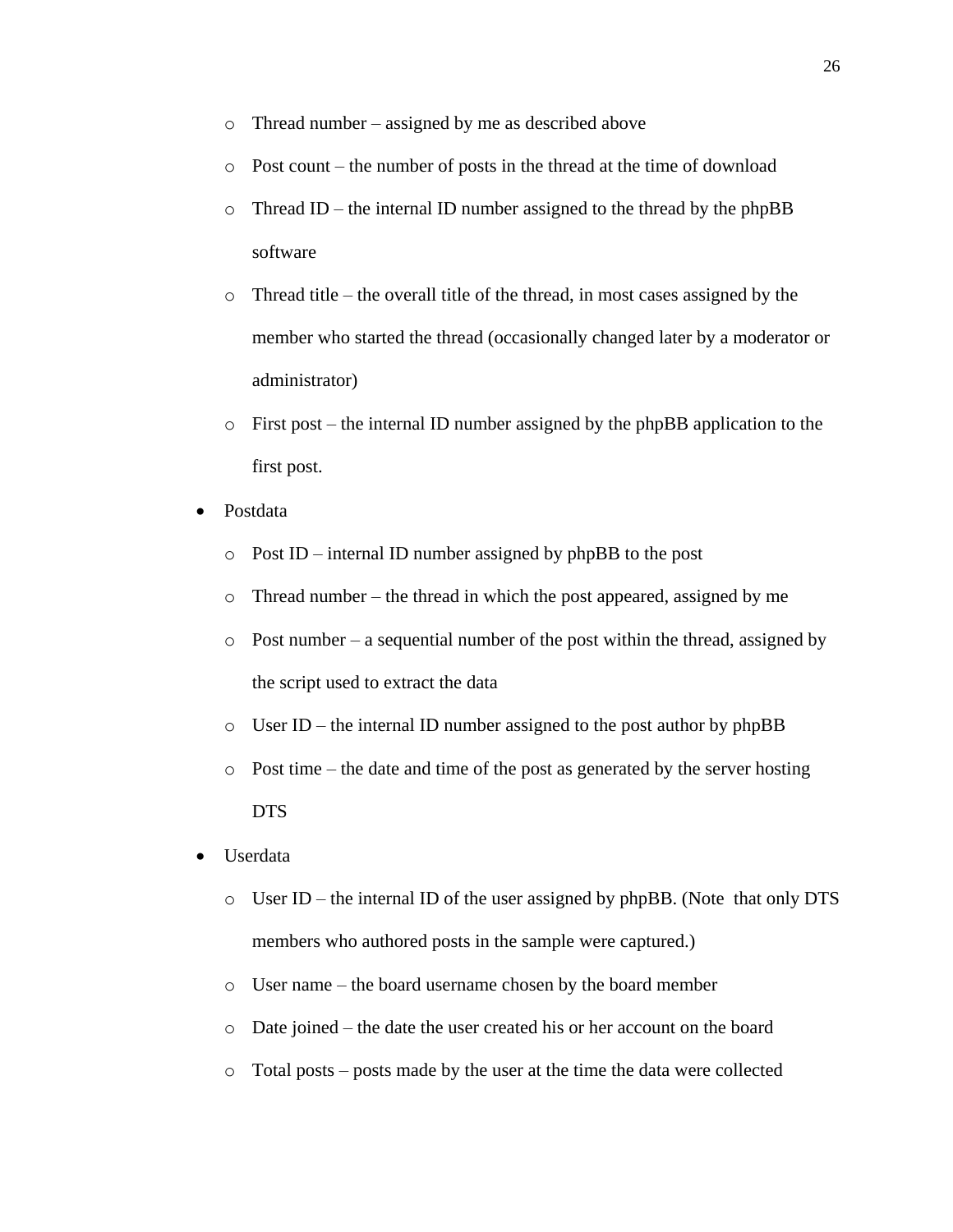I wrote a Perl script to extract this data from the downloaded files to delimited text files, which I then imported to Access using the program's native text import function.

I added additional fields to each table to be able to record additional data as I coded posts. The most significant additions were to the Userdata table to record the user's sex (if this could be determined), whether they were a board moderator or administrator (a variable related to status), and whether or not I had met the user in person. I also added a randomly generated ID number for each user for use in anonymizing discussion board activity documented in this paper. The number of posts for each user contained in the sample was derived from a query. 175 individual user names were found in the sample.

With the basic data collected I created other database tables to store information collected from each post:

- Usernames of specific users addressed in the post (up to two addressees per post)
- Whether the post contained swearing
- Whether the post was unrelated to the original thread topic
- The use of the quoting function, used to quote all or part of a previous post
- The use of any visual features, such as emoticons or hotlink-embedded images (which can be visual instances of swearing)

Individual utterances containing swearing were coded for the following variables:

- Both the full utterance and specific expressions used
- Whether the swearing expression is a euphemistic variant
- Swearing category (derived from McEnery 2006)
- Whether the utterance was an obvious expression of hostility or annoyance (thereby calling in doubt its status as solidarity-inspired swearing)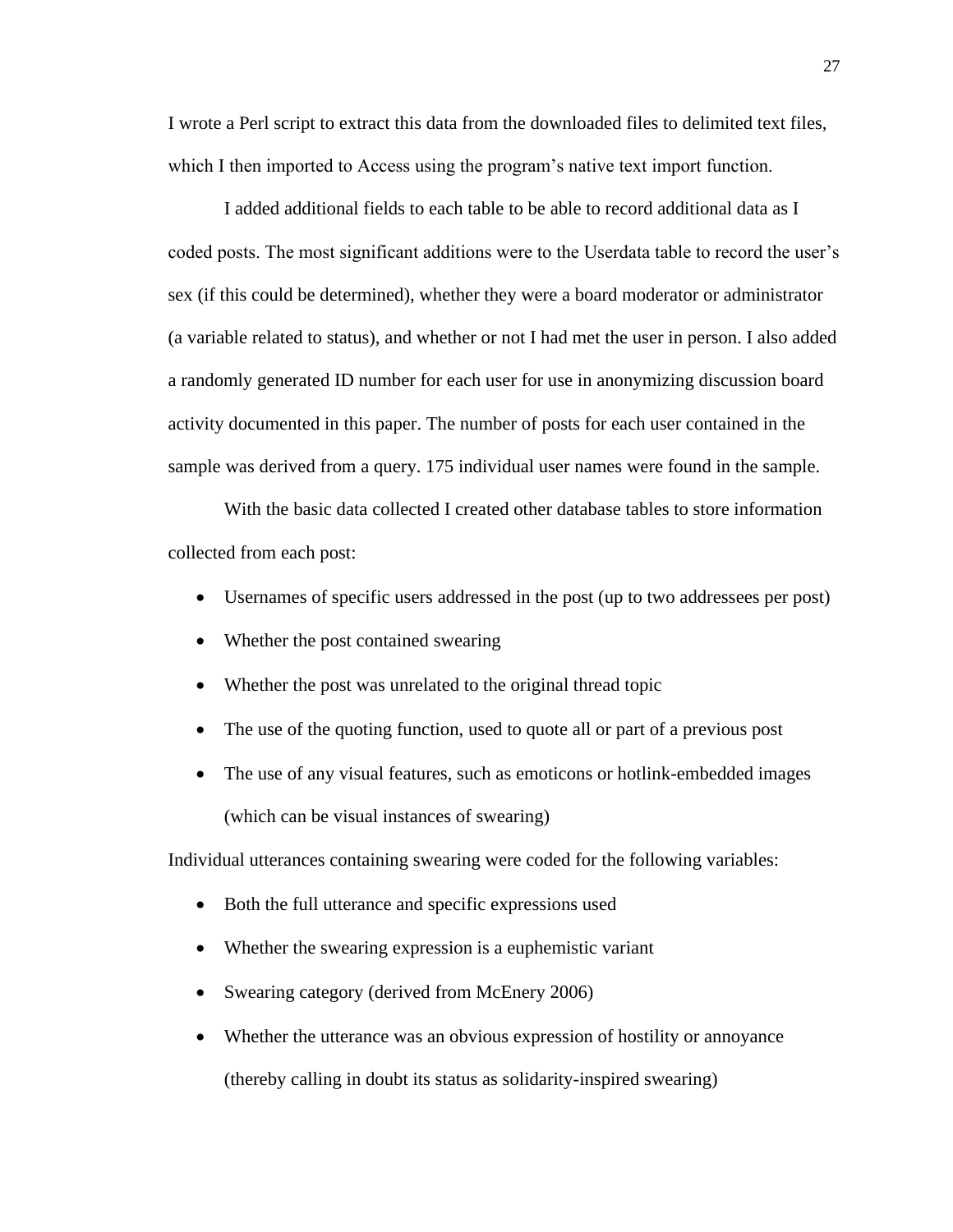• The syntactic category of the swearing expression

One crucial methodological issue is how the researcher determines whether an expression consists of swearing. The issue is not exactly clarified by the research on swearing, with many researchers stating their own definitions.

Almost any definition involves a degree of circularity and ambiguity. To say that swearing is language that would not be acceptable in "polite company" ignores implicit communicative practices in some ingroups, such the New Zealand factory workers studied by Daly et al, or Stapleton's student drinking group. To define it in contrast to "formal situations" assumes the fraternity meeting documented by Keesling is somehow informal. A standard such as "language one would not use polite middle class company" does not take into account the myriad possible variations of politeness within specific groups.

In deciding whether an utterance counted as swearing, I asked three questions:

- 1. Have I heard or seen the expression censored in electronic media?
- 2. Have I witnessed a native English speaker object to the expression as offensive?
- 3. Would I use the expression, or consider it natural for my colleagues to use it, in a formal meeting at work?

Thus I do partially apply the "polite company" standard in deciding whether an utterance contains swearing (or an obvious euphemism for a swearing expression). One thing to make clear is that the judgment of whether an utterance fits the criteria for swearing is mine alone. I have, however, attempted to add a second, independent criterion by forcing a choice of one of McEnery's (2006) categories for each utterance. The categories, with examples from the DTS data are: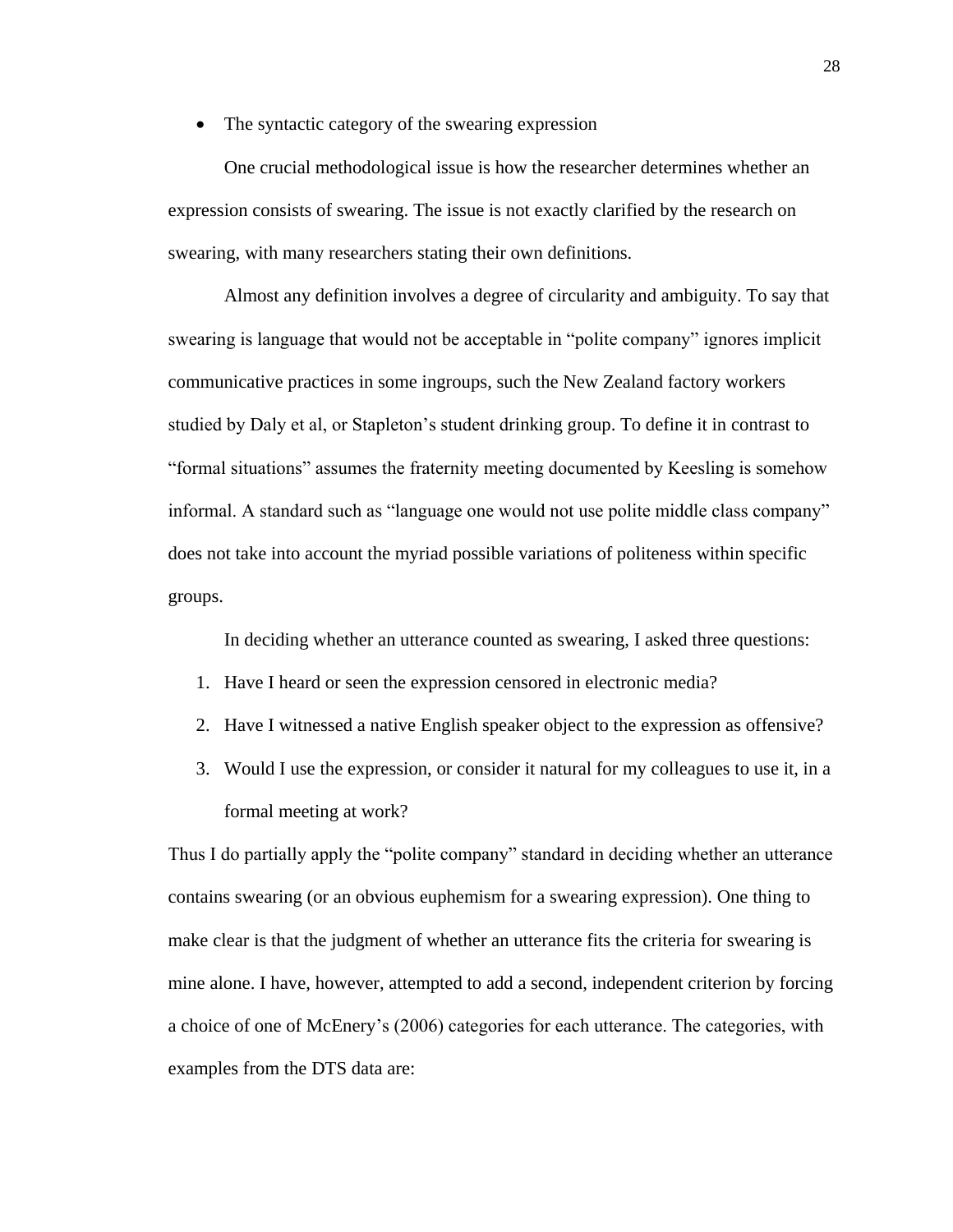| <b>Table 4-1: Functional Category Examples</b>  |                                                                                                                                                                                      |  |  |  |
|-------------------------------------------------|--------------------------------------------------------------------------------------------------------------------------------------------------------------------------------------|--|--|--|
| Category                                        | <b>Examples</b>                                                                                                                                                                      |  |  |  |
| Adverbial booster                               | Kevin Nealon as the psychiatrist who can't stop                                                                                                                                      |  |  |  |
|                                                 | farting during the therapy session. <b>Fuckin'</b> funny.                                                                                                                            |  |  |  |
| Curse                                           | <i>fuck you!!!!!</i>                                                                                                                                                                 |  |  |  |
|                                                 |                                                                                                                                                                                      |  |  |  |
|                                                 | this is my thread for getting ass.                                                                                                                                                   |  |  |  |
|                                                 | <b>FUCK ALL OF YOU.</b>                                                                                                                                                              |  |  |  |
| Destinational usage                             | I don't think he appreciated my lecture on the                                                                                                                                       |  |  |  |
|                                                 | harsh reality of life and how it sucked and how i                                                                                                                                    |  |  |  |
|                                                 | was in no position to help him even a little bit                                                                                                                                     |  |  |  |
|                                                 | because i had my own shit to swim throughhe                                                                                                                                          |  |  |  |
|                                                 | told me to <u>fuck off</u> . whatever.                                                                                                                                               |  |  |  |
| Emphatic adverb/adjective                       | Huge fucking douche.                                                                                                                                                                 |  |  |  |
|                                                 |                                                                                                                                                                                      |  |  |  |
|                                                 | But, those first 3 albums are fantastic.                                                                                                                                             |  |  |  |
|                                                 | i was so fucking drunk when i talked to dex at                                                                                                                                       |  |  |  |
|                                                 | frickers on thursday. good times.                                                                                                                                                    |  |  |  |
| Figurative extension of literal                 | I occasionally go to Dayton and get fucked up.                                                                                                                                       |  |  |  |
| meaning                                         | Tell me about yourself.                                                                                                                                                              |  |  |  |
|                                                 | why you gotta cock block me!??!!                                                                                                                                                     |  |  |  |
| General expletive                               | corn dog pizza?????                                                                                                                                                                  |  |  |  |
|                                                 | <u>oh fucks yeah!</u>                                                                                                                                                                |  |  |  |
|                                                 | Why isnt Bob doing Canadian dates goddammit!                                                                                                                                         |  |  |  |
| Idiomatic/stereotyped phrase                    | But "race walking"RACE WALKING??? WTF                                                                                                                                                |  |  |  |
|                                                 | $f'$ What the fuck'] x 1,000,000,000                                                                                                                                                 |  |  |  |
|                                                 | But "race walking"RACE WALKING???                                                                                                                                                    |  |  |  |
|                                                 | WGAF ['Who gives a fuck'] x 1,000,000,000                                                                                                                                            |  |  |  |
| Literal usage denoting taboo                    | how did <i>assfucking</i> invade this thread?                                                                                                                                        |  |  |  |
| referent                                        | yeah, that's why I don't fuck toddlers                                                                                                                                               |  |  |  |
|                                                 |                                                                                                                                                                                      |  |  |  |
|                                                 | $\gamma$ ou?                                                                                                                                                                         |  |  |  |
| Image based on literal meaning                  | X would have shit himself if you showed up at                                                                                                                                        |  |  |  |
|                                                 | Wings dressed like this.                                                                                                                                                             |  |  |  |
|                                                 | I plan to text the shit out of Officer Jason come                                                                                                                                    |  |  |  |
|                                                 | Sooner season.                                                                                                                                                                       |  |  |  |
| Predicate negative adjective                    | Maybe it's cuz I was uploading both discs at the                                                                                                                                     |  |  |  |
|                                                 |                                                                                                                                                                                      |  |  |  |
|                                                 |                                                                                                                                                                                      |  |  |  |
|                                                 |                                                                                                                                                                                      |  |  |  |
|                                                 |                                                                                                                                                                                      |  |  |  |
| Premodifying intensifying<br>negative adjective | same time (I never do that), but mostly it's cuz my<br>computer is SHIT.<br>unless that's what you meant, in which case<br>you're <u>fucking</u> gay<br><b>Shitty Mike McCready?</b> |  |  |  |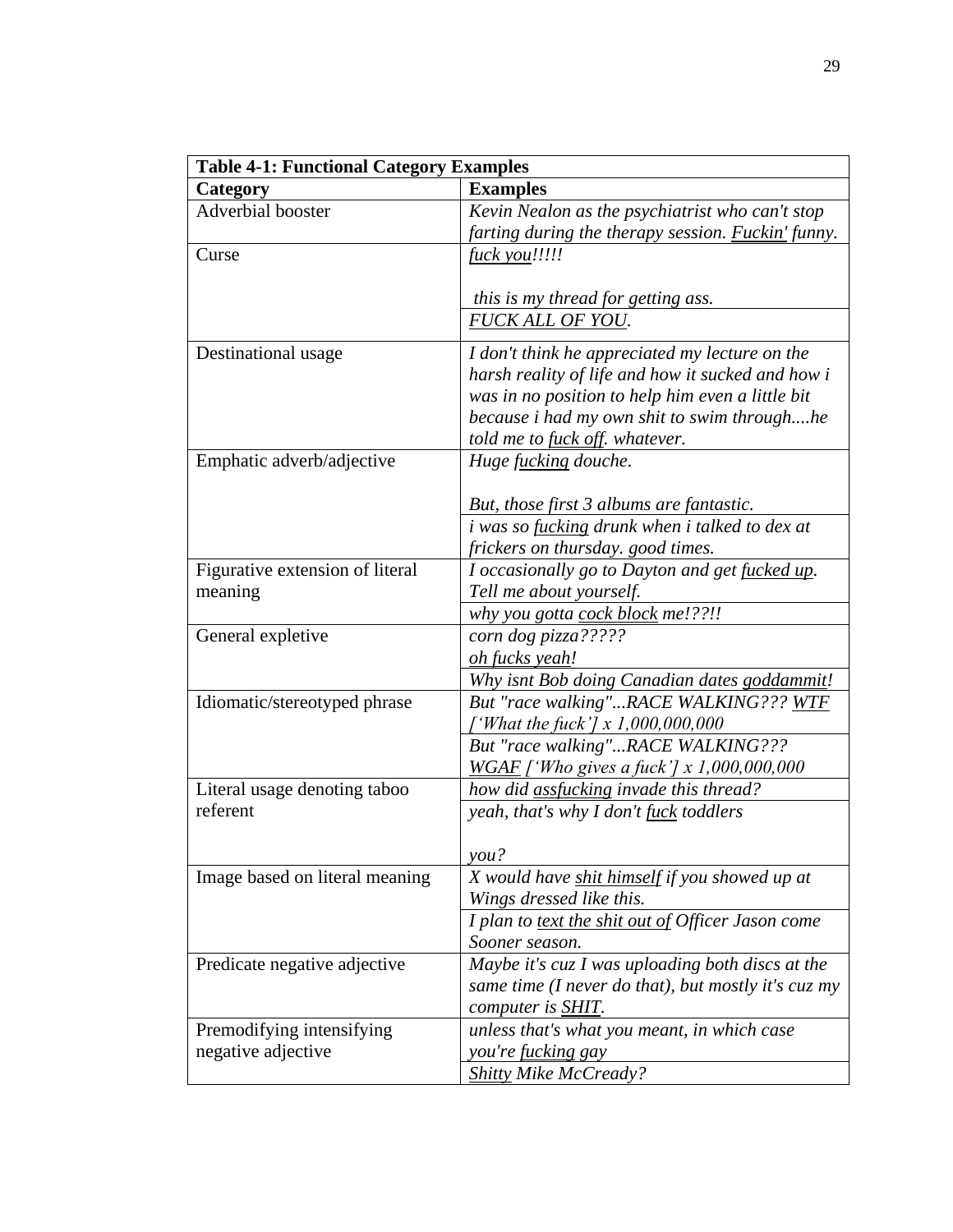| Pronominal form with undefined | did you survive that shit last night?              |
|--------------------------------|----------------------------------------------------|
| referent                       |                                                    |
| Personal insult                | why you little <b>SHITASS!</b>                     |
|                                | You humorless cunt!                                |
| Reclaimed usage                | the little chinky girl was crying just now after   |
|                                | finishing her uneven bar routine that had her fall |
|                                | off the bars in a epic display of fail.            |
| Religious oath                 | thank christ my PC is up and running again. If $I$ |
|                                | was down another week who knows what Bob           |
|                                | releases I would have missed!                      |
| Unclassifiable                 | None in the data.                                  |

Each swear word used was coded with one of these categories. I made these coding decisions in three three passes several months apart to attempt to compensate for any temporary personal bias or inattention on my part.

#### **4.2 Social Network Analysis**

The basis for determining the structure of the social network realized within DTS is the data collected on specific addressees. Social interaction is operationalized as an instance of directly addressing another board member, either by name or clear pronoun antecedent, or by quoting a previous post by the other member. As mentioned in the description of data collection, up to two addressees were noted per post. From this data, it was possible to produce a table of all the interactions in the sample data. There was a total of 2,930 interactions in 2,860 posts. Posts not directly addressed to another member are considered to be addressed to the entire board.

The challenge was then figuring out what to do with it. The social network analysis approach adopted in this project was originally inspired by Paolillo (1999; 2001). Paolillo had collected similar online interaction data in an Indian (Asian)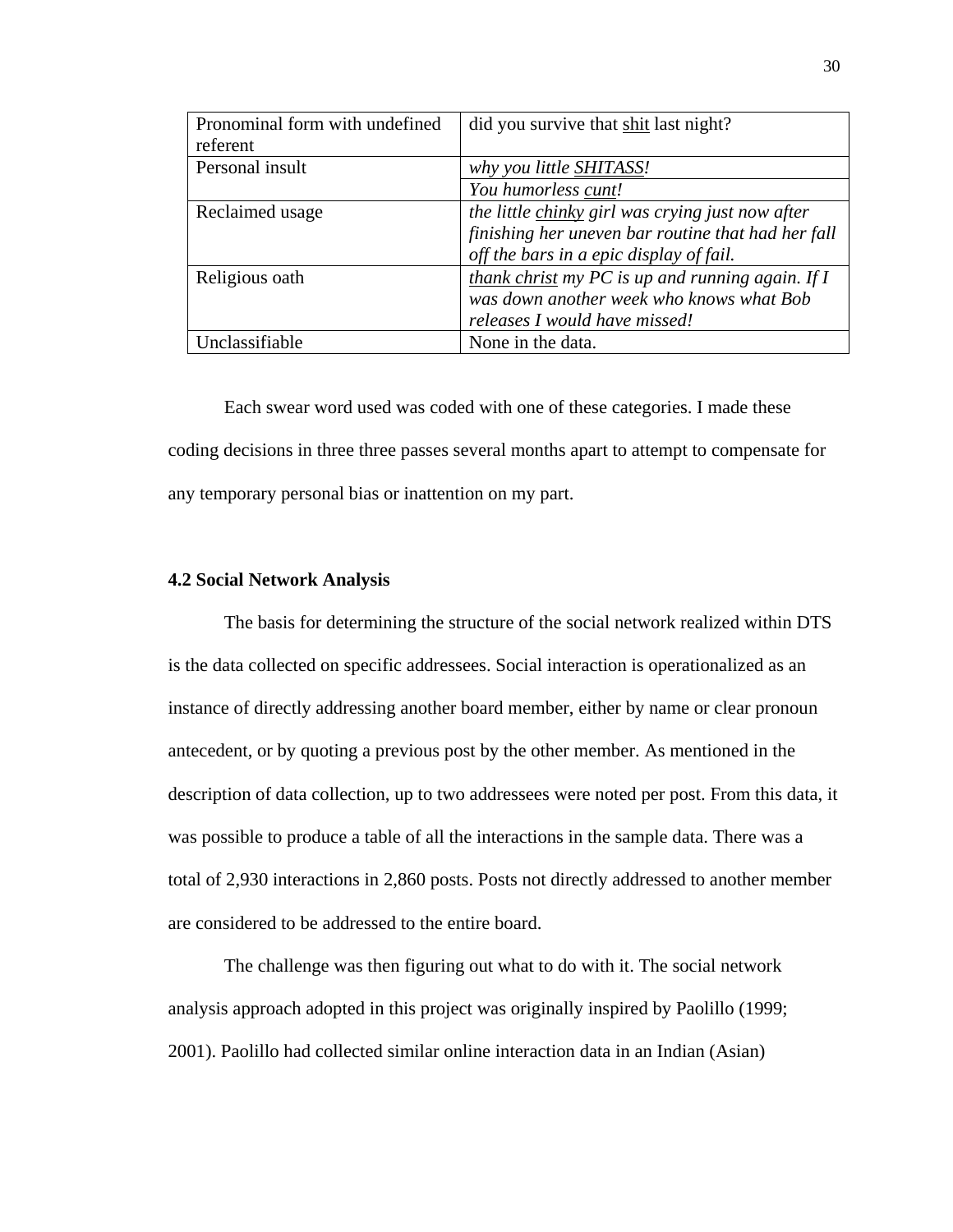chatroom. He produced two cross-tabulations of the interactions: speaker by addressee and addressee by speaker. In each table the second dimension was considered a dependent variable such that, for instance, each speaker was a case with 144 addressee "variables" measured in terms of the number of interactions. He then ran a factor analysis on each of the two tables to group the variables into six speaker groups and five addressee groups based on interaction patterns. Each participant in his sample was thus assigned to a speaker and addressee group. The intersection of these speaker and addressee group was used to classify each participant into a participant group. Thirty groups (6x5) were theoretically possible; in reality there were sixteen.

Factor analysis proved unworkable with the DTS interaction data. Using the same type of speaker and addressee cross-tabulations as Paolillo, factor analysis produced more than 40 each of speaker and addressee groups, making for a possible 1,600 participant groups. In reality the upper limit on the number of classifications would have been the 164 board members who interacted with at least one other member in the sample. Moreover, the groups suggested by factor analysis did not strike me as realistic given my own experience on DTS. I deemed this approach unworkable.

An alternative approach was developed using the Pajek social network analysis software to determine which community members belong to a clique (De Nooy, Mrvar and Balatelj 2005). In social network analysis a clique is defined as a subset of points in a graph in which every possible pair of points is directly connected (Scott 2000). Cliques can, and do, overlap, sharing members among themselves. Because the data afforded the possibility of mapping interactions in a directed graph (i.e., identifying both the speaker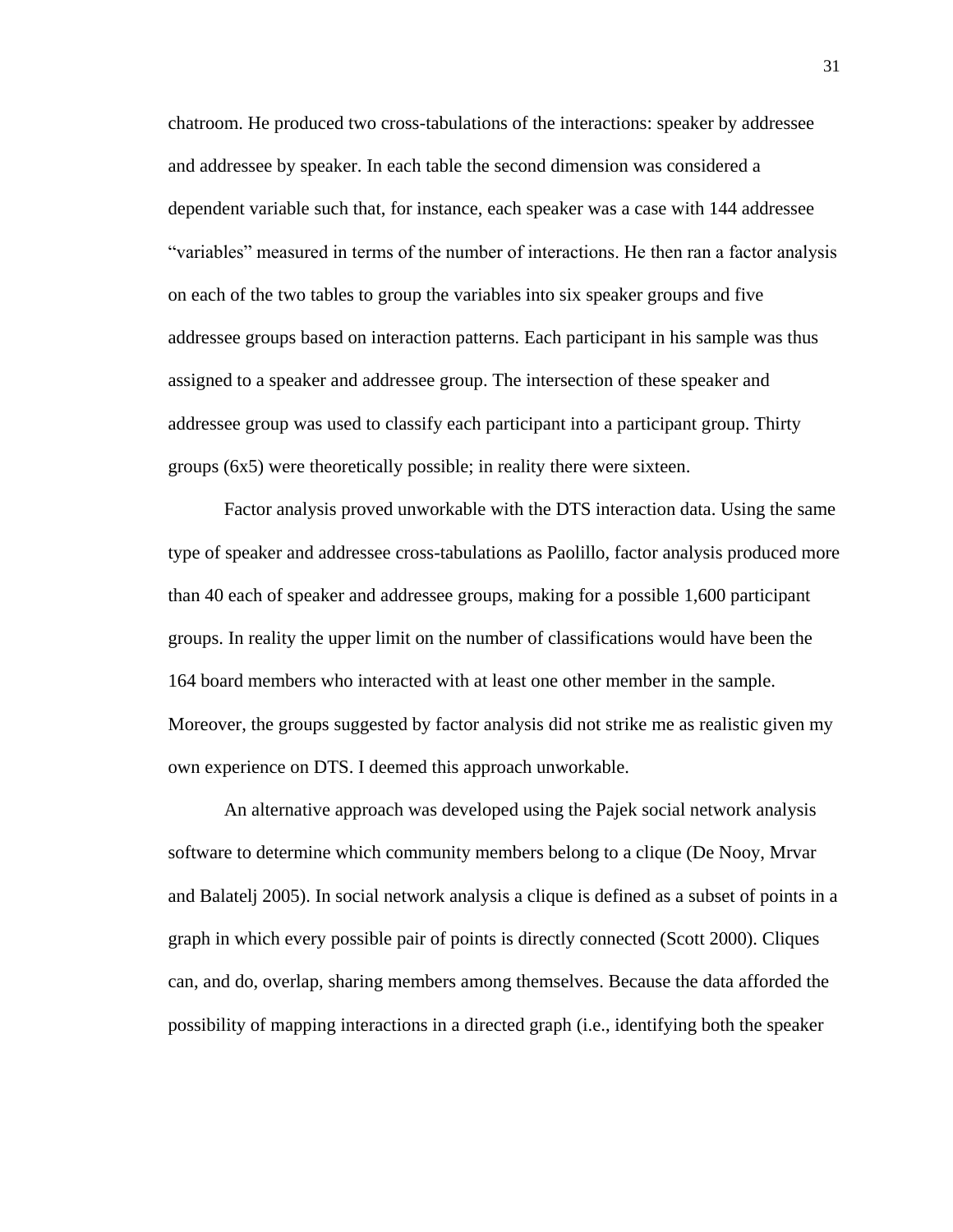and addressee), the notion of a strong clique was adopted. A strong clique is one where every member is connected in both directions. (Scott 2000)

Pajek is somewhat limited in clique analysis, however, in that it does not directly extract cliques. It can, however, be used to search for specific structures within a larger structure. The minimal size of a clique is three members, a structure also known as a triad, in which three members are all connected to each other. In a directed triad, all members are connected directly to each other in each direction, e.g., as both speaker and addressee. A directed triad is, therefore, a minimal strong clique, and the three members can be said to belong to the same clique or cliques.

Determining who belonged to a triad was three-step process in Pajek. First, I exported from the Access database a list of all speaker-addressee pairs in the sample along with the number of interactions between each. Many of these pairs were represented twice, once for each direction of the interaction. I used a Pajek tool to convert this list into the Pajek network file format, then imported that file into Pajek to create a directed network consisting of the 164 discussion board members in the sample who were a speaker or addressee in at least one interaction. Second, I created a dummy network consisting of a single directed triad and imported it into Pajek to serve as a pattern for matching triads in the data. Finally, I used Pajek to extract directed triads contained in the full directed network. This resulted in a subnetwork consisting of the 65 members who were also members of at least one directed triad and hence at least one clique.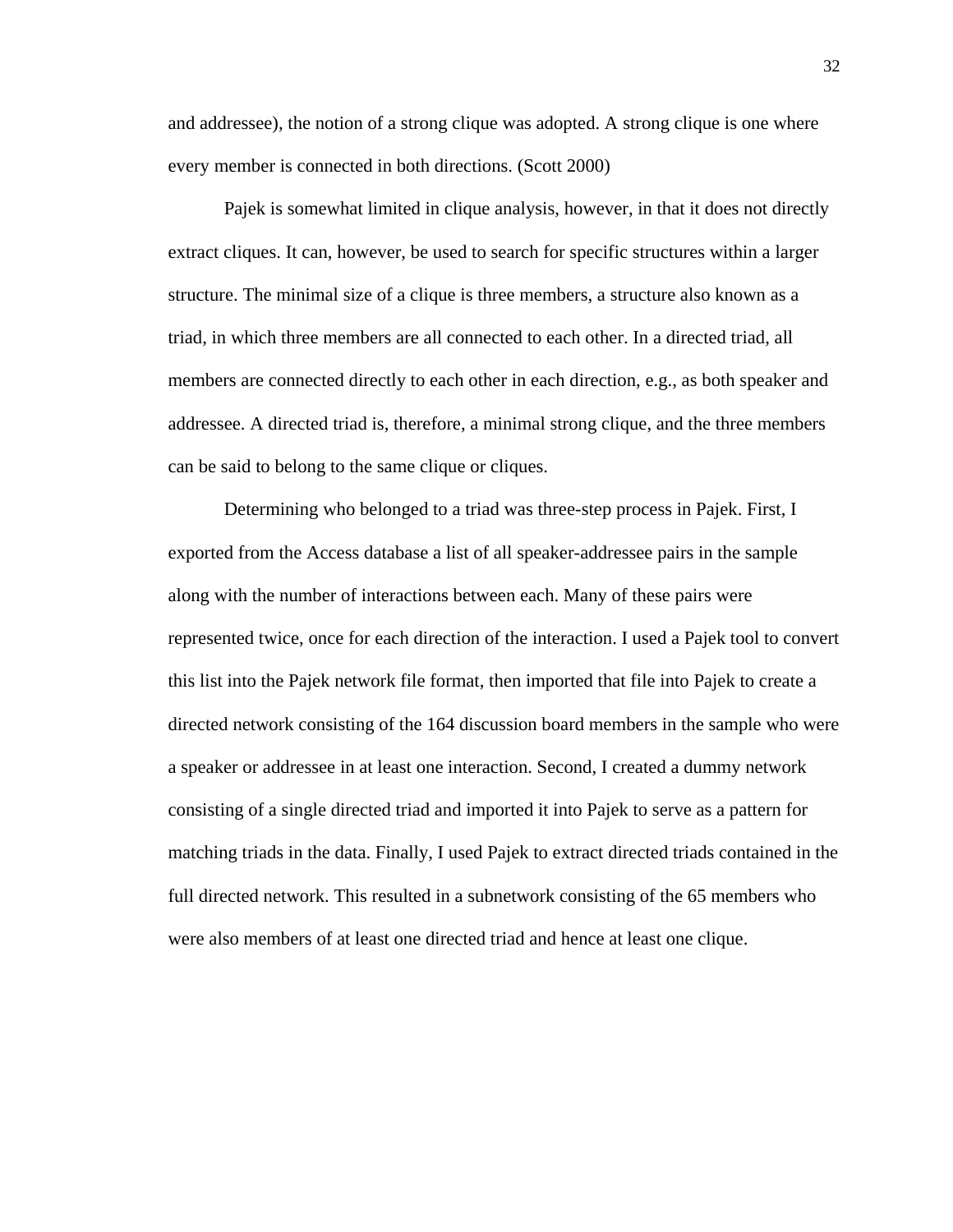

## **Figure 4-1: Directed Triad**

Given that mutual clique membership is being used to operationalize the concept of solidarity, a final important step in the network analysis was to determine which members belonged to the same clique. Pajek does not provide a straightforward report of clique or even triad membership, so I performed this analysis outside Pajek. I first extracted the 65-member subnetwork of directed-triad members with directed pair links and analyzed them with a Perl script to determine every directed pair with at least one mutual directed link. For example, if A and B both have a 2-way relationship with C, the three form a directed triad. For my purposes it was not necessary to determine the full membership of any specific clique, just that any pair of interlocutors were members of the same clique. This process produced a list of triad/clique members, which I was able to import to the Access database for use in subsequent analysis.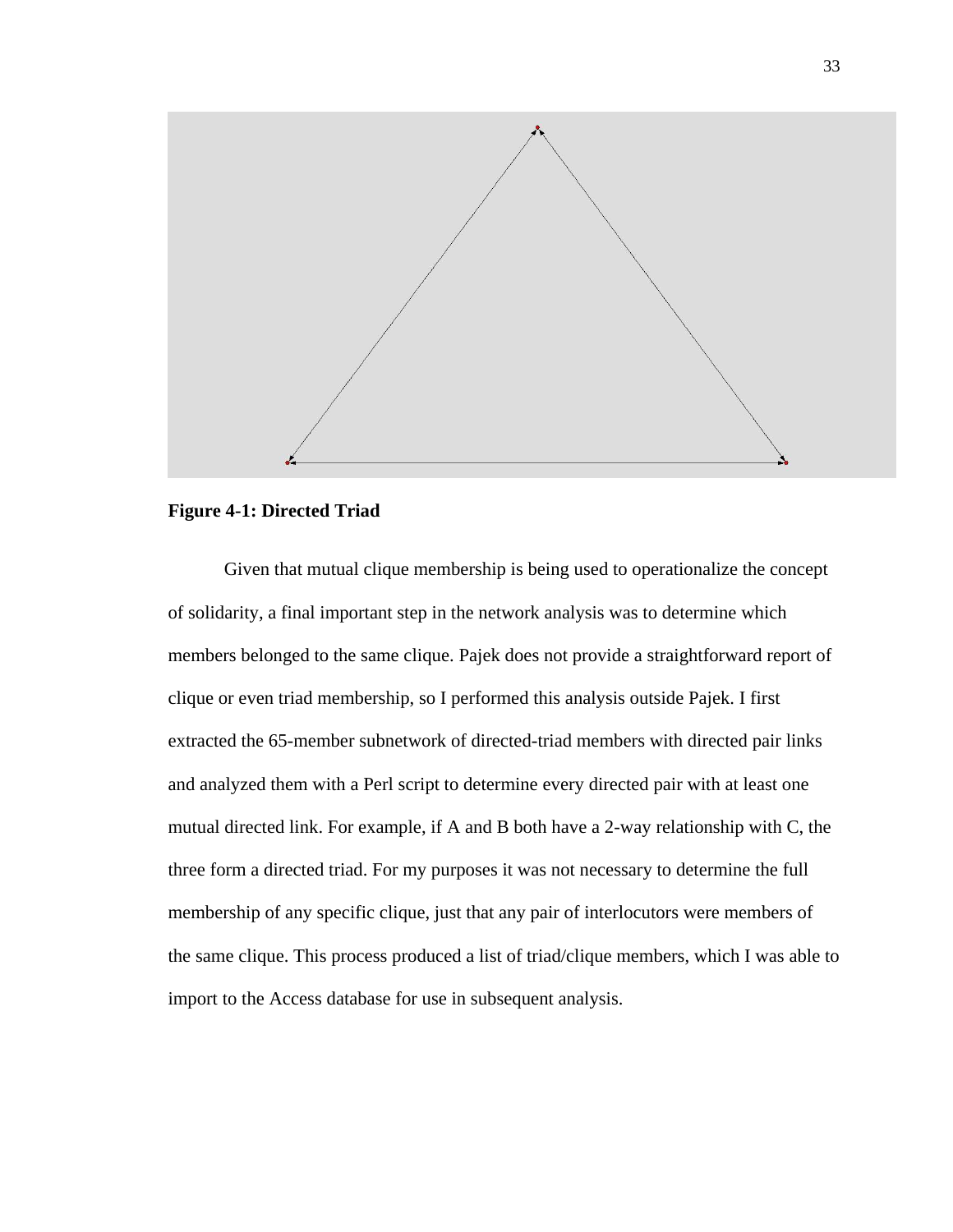Having this data in place, I could code interactive posts based on the clique status of the interlocutors:

- Speaker and addressee are in the same clique
- Speaker and addressee are in different cliques
- Speaker only (but not the addressee) is in a clique
- Addressee only (but not the speaker) is in a clique
- Neither interlocutor is in a clique

For the non-interactive posts, I could code the clique status of the speaker. This data was the basis of my analysis of "solidarity" among members of DTS.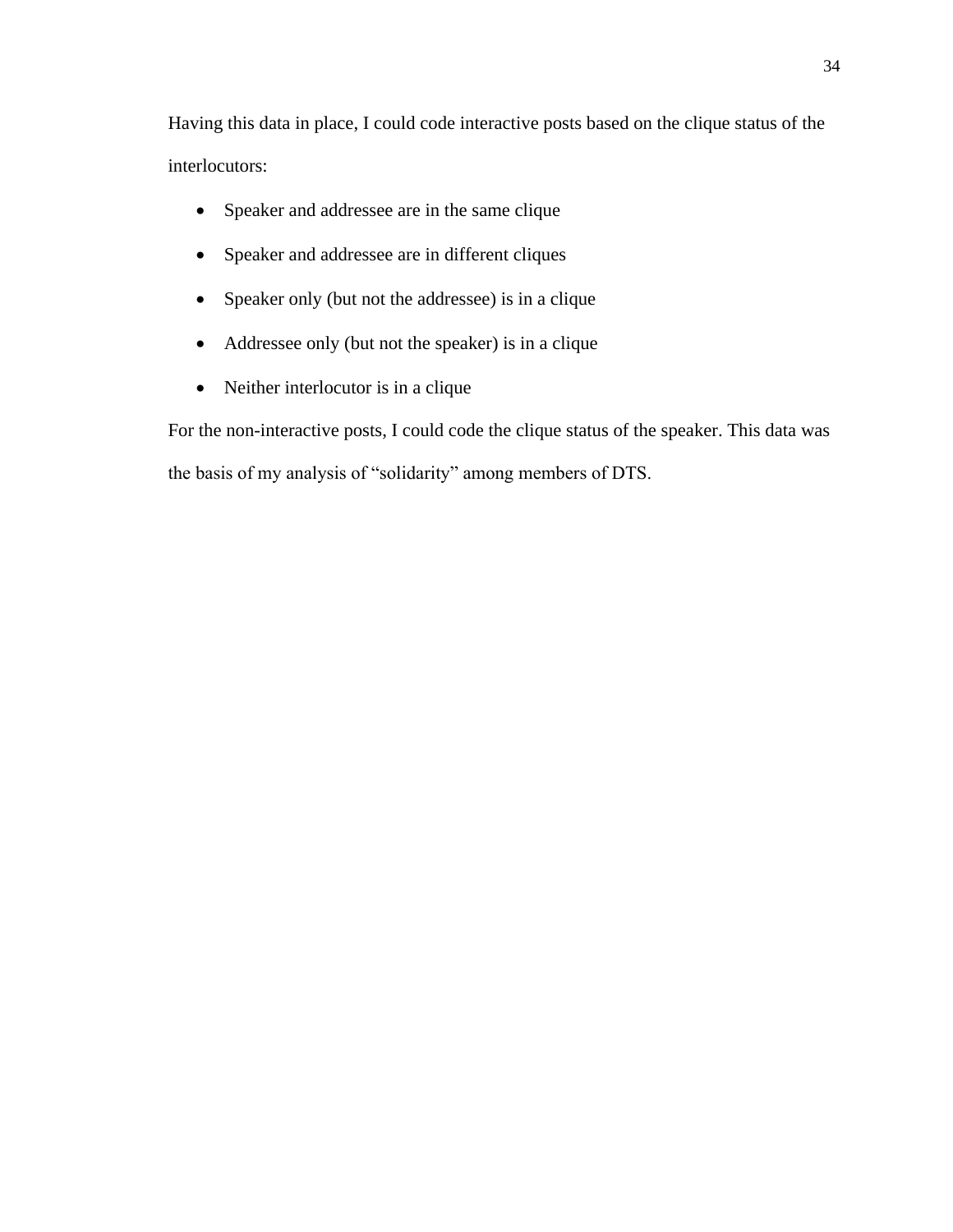## **5. Results and Analysis**

## **5.1 General Characteristics of Swearing**

The first set of data presented are meant to give an overall impression of the characteristics of swearing on DTS. The following tables show the words used, swearing expressions by functional categories, and swearing rate by discussion thread and topic. No statistically based conclusions are drawn from this data.

There were a total of 4,558 posts in the 141 discussion threads, and 794 contained at least one swearing expression. This results in an overall swearing rate of 0.174. There were a total of 1,033 individual swearing expressions. All forms of a word (aside from exceptions noted below are counted as uses of the base word.

| Table 5-1: Swear Word Use by Base Word |                  |       |  |  |  |
|----------------------------------------|------------------|-------|--|--|--|
| Word                                   | <b>Frequency</b> | Pct.  |  |  |  |
| fuck                                   | 387              | 37.5% |  |  |  |
| shit                                   | 222              | 21.5% |  |  |  |
| Ass                                    | 68               | 6.6%  |  |  |  |
| damn/God damn                          | 39               | 3.8%  |  |  |  |
| hell                                   | 38               | 3.7%  |  |  |  |
| fag/faggot                             | 35               | 3.4%  |  |  |  |
| cock                                   | 20               | 1.9%  |  |  |  |
| dick                                   | 19               | 1.8%  |  |  |  |
| asshole                                | 18               | 1.7%  |  |  |  |
| cunt                                   | 14               | 1.4%  |  |  |  |
| douche/douchebag                       | 13               | 1.3%  |  |  |  |
| Jesus Christ/Christ                    | 12               | 1.2%  |  |  |  |
| bitch                                  | 12               | 1.2%  |  |  |  |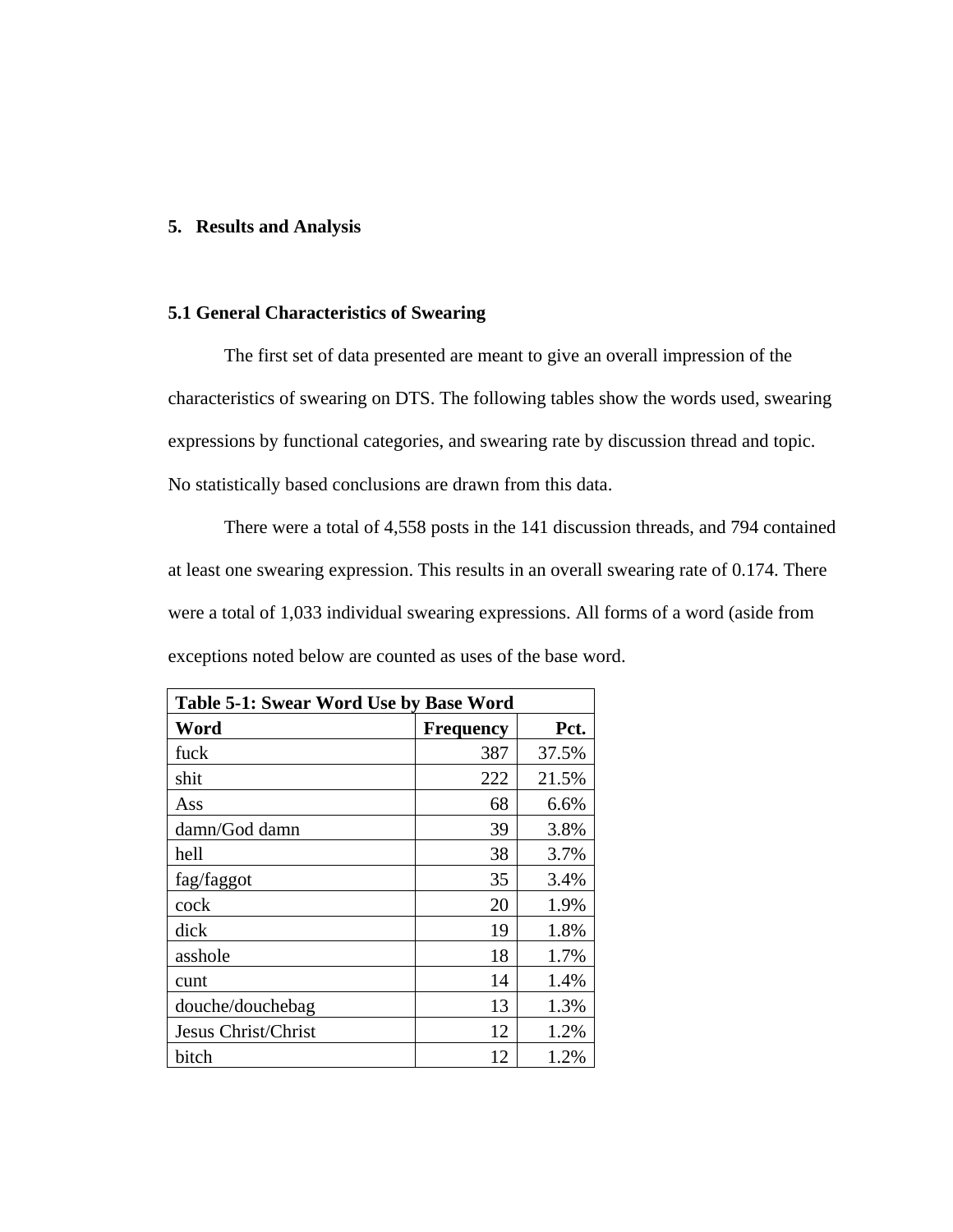| crap                            | 12   | 1.2%   |
|---------------------------------|------|--------|
| motherfucker/-ing               | 11   | 1.1%   |
| balls                           | 11   | 1.1%   |
| pee                             | 6    | 0.6%   |
| pussy ['coward or weakling']    | 6    | 0.6%   |
| bastard                         | 6    | 0.6%   |
| screw                           | 5    | 0.5%   |
| homo                            | 5    | 0.5%   |
| jack ['masturbate']             | 4    | 0.4%   |
| beat off/beat it ['masturbate'] | 3    | 0.3%   |
| wank ['masturbate']             | 3    | 0.3%   |
| prick                           | 3    | 0.3%   |
| all others                      | 61   | 5.9%   |
| <b>Totals</b>                   | 1033 | 100.0% |

Notably, the relatively strong swear word *fuck* is the most commonly used. The counts include several idiomatic expressions that include or imply the word, such as WTF 'what the fuck', WGAF 'who gives a fuck', and MILF 'mother I'd like to fuck'. The standalone insult term *motherfucker* was counted separately and it independently comprised about 1% of total words used. DTS members' use of the word exhibits its usual versatility, with it appearing in most of McEnery's categories, including as a literal reference to copulation.

*WGAF* as a commonly used abbreviation for "who gives a fuck" may be one coinage original to this group. According to a story that circulated among the community and posted on DTS, it came from a conversation on a car trip to see a Robert Pollard show in Chicago. A DTS member was explaining how the "Cloud Gate" sculpture in Chicago's Millenium Park (popularly called "The Bean") was fabricated without any seams. The explanation was interrupted by the driver of the car exclaiming, "Who gives a fuck?" This was shortened to *WGAF* by DTS members and applied to posts deemed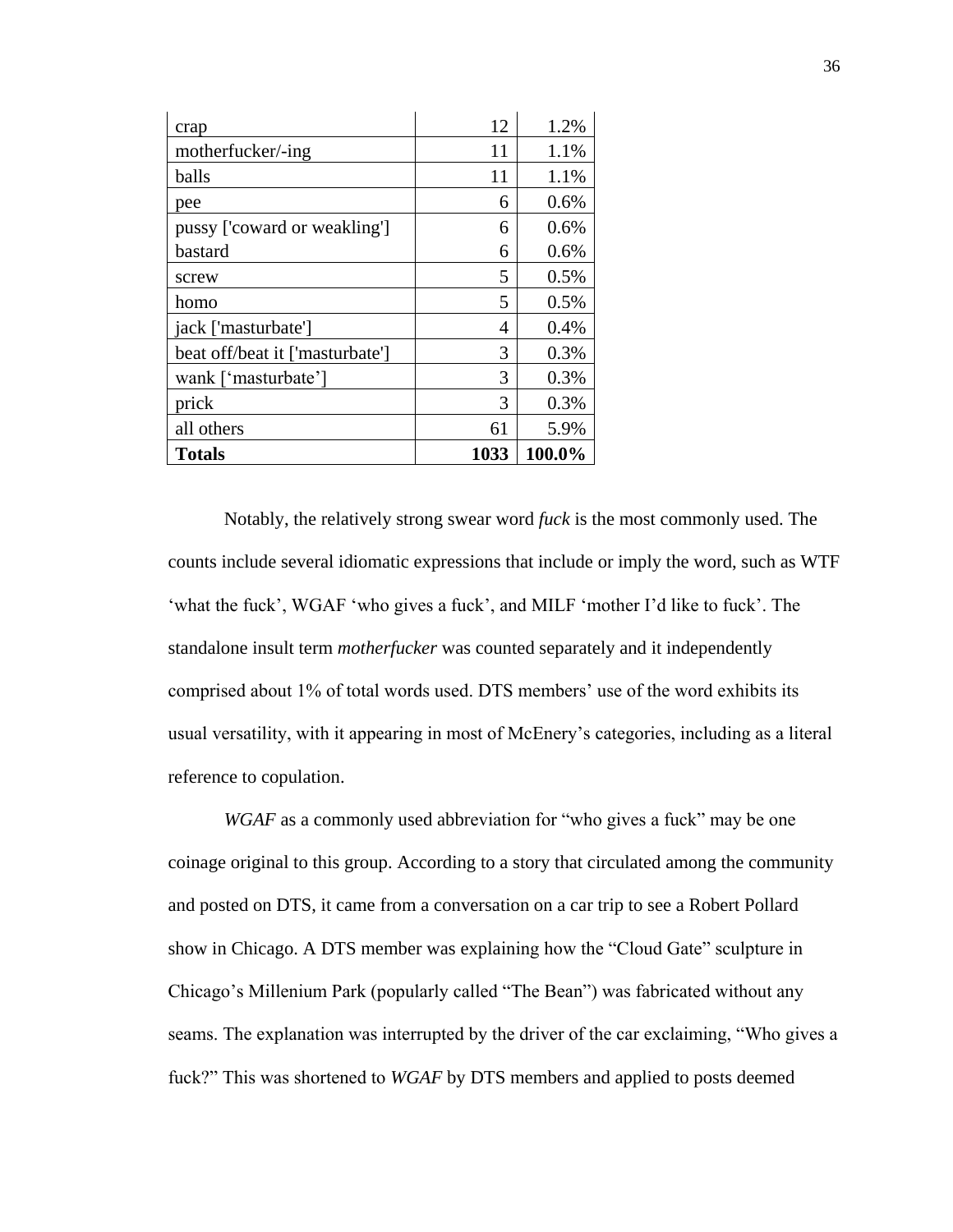pointless or uninteresting. It is even used preemptively by participants about their own posts. A photo of the sculpture itself has even been used to express the sentiment.

The word *shit* was used relatively seldom in a literal sense of 'excrement' (16 of 222 uses). It was used in compounds such as *bullshit*, *horseshit*, *shitass* and *shitballs*. A frequent figurative use was in the adjective *shitty* as coined by a member of the group to mean something like 'ersatz,' for example a person known to a board member who closely resembles a celebrity, or a band perceived by some to resemble another band. In this sense, however, *shitty* does not necessarily mean 'inferior.' The shitty entity could, in fact, be quite adequate. I have, for instance, been referred to by a DTS member as "Shitty Doug Gillard" due to a supposed resemblance with Gillard, who was the lead guitarist of Guided by Voices from 1997 to 2004.

A coined initialism using *shit* is *NGS* ['no gay shit'], used frequently to comment (usually ironically) on perceived homoerotic content in a post. Homoerotic banter is common on the discussion board, although it is somewhat perilous to read too much into it. It is true, however, that *fag* or *faggot* made of 3.4% of all swearwords and other words. The word was typically used as a jocular insult, e.g. "you guys are fagging this thread up," referring to a degree of male-to-male affection the poster may have found uncomfortable or inappropriate. 22 of the 35 instances of *fag*, however, appeared in two threads in which DTS members were forced to respond to a direct accusation of homophobia by one participant – the most hostile discussion threads in my sample. Other potential masculinity-affronting insult words with frequent use include *cunt, homo*, and *pussy*, although the last term was used in self-deprecating comments as well as being directed at other posters.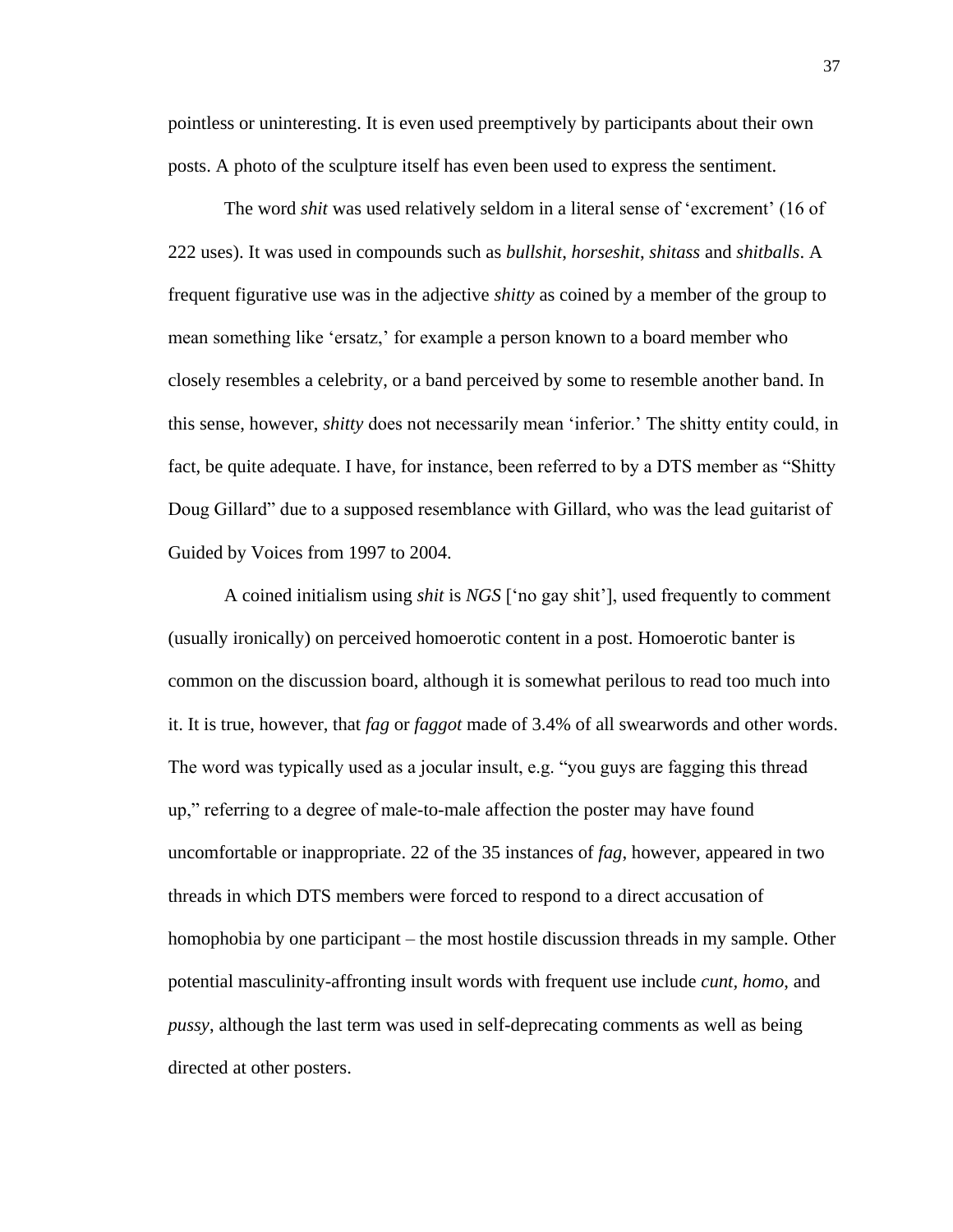Incidentally, coinages on DTS have not been strictly limited to swearing and

obscenity. Another example is the term "of/for". Originally used in a put down – "I am ashamed of /for you" – it became a shorthand commentary on admissions of failure.

Appying McEnery's categories, swearing expression counts by category appear in Table 5-2.

| Table 5-2: Swear Words Used, by Functional Category |                  |       |  |  |
|-----------------------------------------------------|------------------|-------|--|--|
| Category                                            | <b>Frequency</b> | Pct.  |  |  |
| literal usage denoting taboo referent               | 154              | 0.149 |  |  |
| figurative extension of literal meaning             | 146              | 0.141 |  |  |
| personal insult                                     | 138              | 0.134 |  |  |
| general expletive                                   | 122              | 0.118 |  |  |
| idiomatic/stereotyped phrase                        | 101              | 0.098 |  |  |
| emphatic adverb/adjective                           | 83               | 0.080 |  |  |
| curse                                               | 65               | 0.063 |  |  |
| premodifying intensifying negative adjective        | 61               | 0.059 |  |  |
| pronominal form with undefined referent             | 60               | 0.058 |  |  |
| adverbial booster                                   | 46               | 0.045 |  |  |
| destinational usage                                 | 18               | 0.017 |  |  |
| image based on literal meaning                      | 18               | 0.017 |  |  |
| predicate negative adjective                        | 12               | 0.012 |  |  |
| reclaimed usage                                     | 5                | 0.005 |  |  |
| religious oath                                      | 4                | 0.004 |  |  |
| unclassifiable                                      | 0                | 0.000 |  |  |
| <b>Totals</b>                                       | 1033             | 1.000 |  |  |

Examples of each category appear in the Methodology section.

There are several observations to be made about this. First, literal usage and figurative extensions are the most common categories, indicating that the group as a whole is comfortable addressing taboo subjects.

Secondly, personal insults are very common. Importantly, however, these were predominantly used with a joking or ironic intent, for instance, settling disagreements by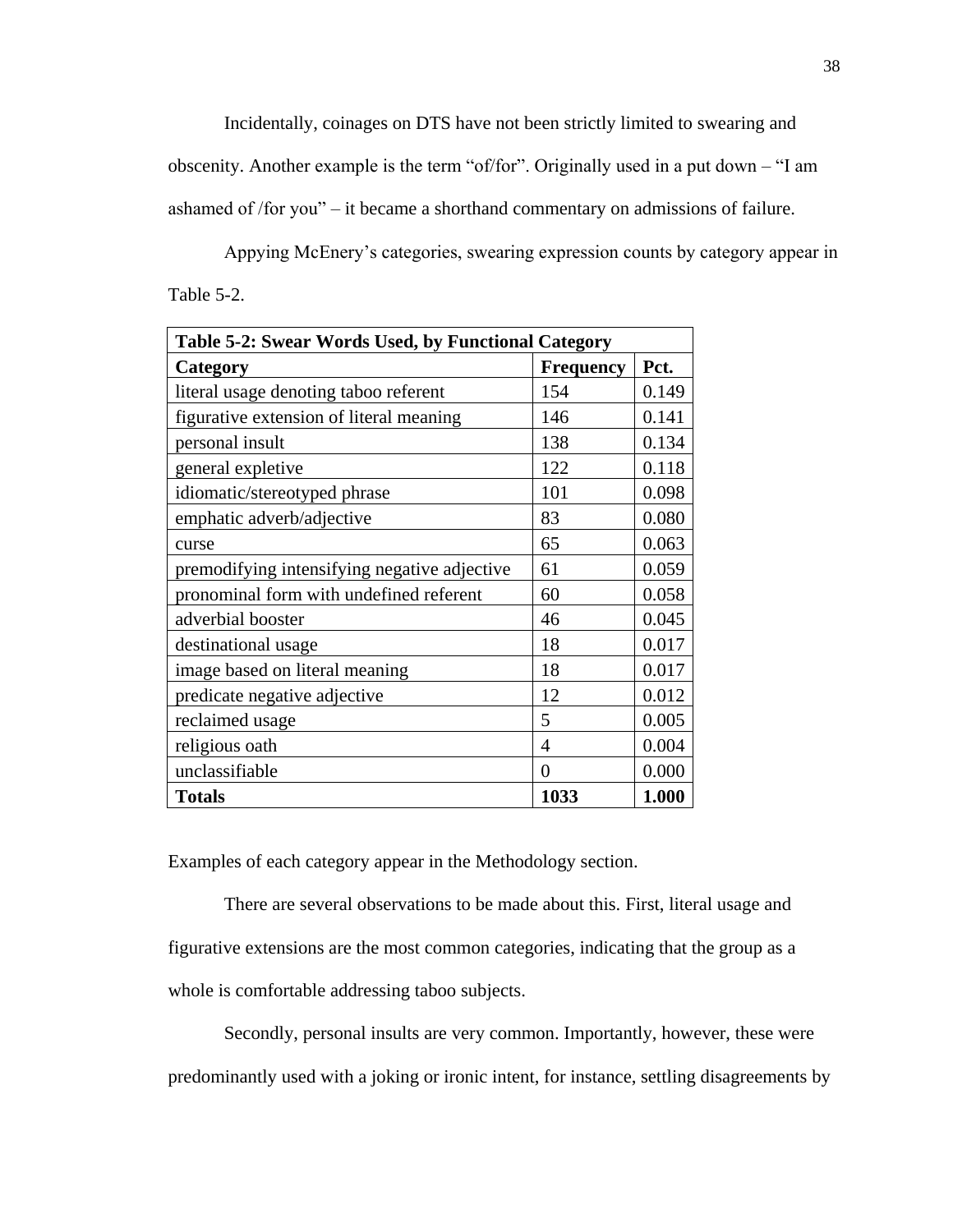calling each other *cunt* or *fag*. One term, *douche/douchebag* was, however, used almost exclusively with hostile intent, although it was usually directed at third parties rather than current DTS members.

Thirdly, both religious oaths and reclaimed usages were very rare. Old-fashioned religious oaths (e.g., "As God is my witness" or "I swear to God") may be declining in general usage, although the names of religious figures in expletives such as "Jesus Christ!" or "Goddammit!" are common in the DTS data. Reclaimed usages are understandably rare in such an ethnically and gender homogenous group. One example I counted as a reclaimed usage is the use of the word *chinky* (in reference to Chinese Olympic gymnasts) by a board member who happens to have an Asian spouse. This category is heavily dependent on context. For instance, *faggot* would be a reclaimed usage if used by members of the gay community, but during the time period covered by my research there was not a single openly gay participant. (The participant who accused DTS participants of being homophobic claimed to be straight, too.)

| Table 5-3: Sampled Posts and Swearing Rate by Thread    |              |                      |       |  |  |
|---------------------------------------------------------|--------------|----------------------|-------|--|--|
| <b>Thread Title</b>                                     | <b>Posts</b> | <b>With Swearing</b> | Rate  |  |  |
| "I'm green. Are you green? Well, I'm green."            | 19           | 5                    | 0.263 |  |  |
| "You're having an affair with the Bob board!"           | 22           |                      | 0.045 |  |  |
| \$5 cd's - free shipping                                | 12           | 3                    | 0.250 |  |  |
| 50 Best Websites of '08 by TIME Magazine                | 13           |                      | 0.077 |  |  |
| 62 users online at 11:14am on a a saturday              | 4            | $\theta$             | 0.000 |  |  |
| 777,777                                                 | 15           | $\overline{2}$       | 0.133 |  |  |
| A Contest Featuring Human Beings                        | ┑            |                      | 0.143 |  |  |
| a place for id and boh to get to know each other better | 31           | 9                    | 0.290 |  |  |
| A place for id and dex to get to know each other better | 506          | 73                   | 0.144 |  |  |
| A place for id to have cybersex.                        | 11           |                      | 0.091 |  |  |
| A real CAVE ZONE for sale!                              | 4            |                      | 0.250 |  |  |

We can also look at the distribution of swearing by discussion thread topic: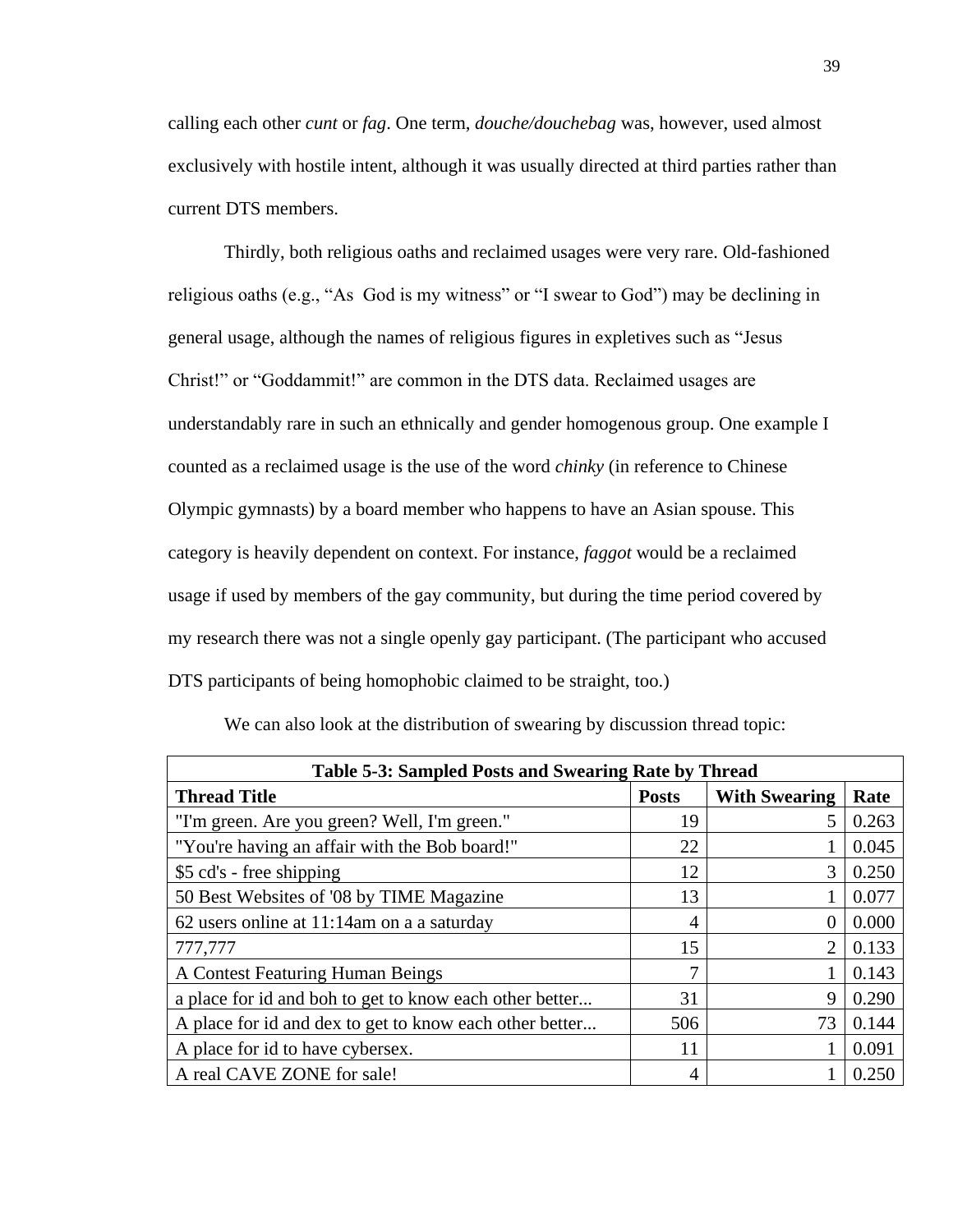| American Idol 8                                      | 31             | 3              | 0.097 |
|------------------------------------------------------|----------------|----------------|-------|
| Anacrusis - 1993-06-10 dvd                           | 5              | $\theta$       | 0.000 |
| Anybody remember Butterglory?                        | 22             | $\overline{2}$ | 0.091 |
| anyone going to durham for the book release par-tay? | 17             | $\overline{2}$ | 0.118 |
| <b>Applehead Appreciation Thread</b>                 | 67             | 17             | 0.254 |
| Ask The Flon Questions About Fashion Week            | 26             | 5              | 0.192 |
| <b>Attendee List</b>                                 | 147            | 14             | 0.095 |
| Aviation                                             | 15             | $\overline{2}$ | 0.133 |
| Back To School (not the movie!)                      | 8              | $\overline{2}$ | 0.250 |
| <b>Bernie Mac</b>                                    | 15             | $\overline{4}$ | 0.267 |
| best Roxy Music album?                               | 6              | 1              | 0.167 |
| <b>Big Love</b>                                      | 17             | 6              | 0.353 |
| <b>Blatant Doom Trip</b>                             | $\overline{2}$ | $\theta$       | 0.000 |
| <b>Bob Project Wishlist</b>                          | 16             | $\overline{2}$ | 0.125 |
| <b>Bob Saget Roast on Comedy Central</b>             | 49             | 12             | 0.245 |
| Boombox backup                                       | 6              | 1              | 0.167 |
| <b>Broadfield Marchers</b>                           | $\overline{2}$ | $\theta$       | 0.000 |
| Brown Submarine Pre Order NOW                        | 84             | 11             | 0.131 |
| Buffalo '66                                          | 23             | 3              | 0.130 |
| Buy some CDs and send me to college                  | 21             | $\overline{2}$ | 0.095 |
| can anyone post pics of the book party??             | 6              | $\overline{0}$ | 0.000 |
| Champagne ticket problems                            | 6              | $\theta$       | 0.000 |
| <b>Clone Wars</b>                                    | 69             | 8              | 0.116 |
| Contribute to the World's Longest Song!              | 6              | $\overline{0}$ | 0.000 |
| Costa Rica                                           | 12             | $\overline{2}$ | 0.167 |
| Customer Service at the end                          | 43             | 11             | 0.256 |
| Dark Was The Night                                   | 5              | $\overline{0}$ | 0.000 |
| Dean Quixote                                         | 12             | $\mathbf{1}$   | 0.083 |
| Do you give money to homeless people?                | 60             | 10             | 0.167 |
| <b>Eastbound And Down</b>                            | 33             | 9              | 0.273 |
| Every time I go to revelogic's myspace page          | 3              | $\Omega$       | 0.000 |
| Everything That Happens                              | $\overline{4}$ | $\theta$       | 0.000 |
| <b>Expecting Brainchild</b>                          | 1              | $\theta$       | 0.000 |
| Fading Captain T-Shirt?                              | $\overline{7}$ | $\Omega$       | 0.000 |
| famous last words                                    | 32             | $\overline{7}$ | 0.219 |
| Favre is a cocksucker                                | 23             | 7              | 0.304 |
| Found something                                      | 23             | $\overline{2}$ | 0.087 |
| Frogmen                                              | 5              | $\overline{0}$ | 0.000 |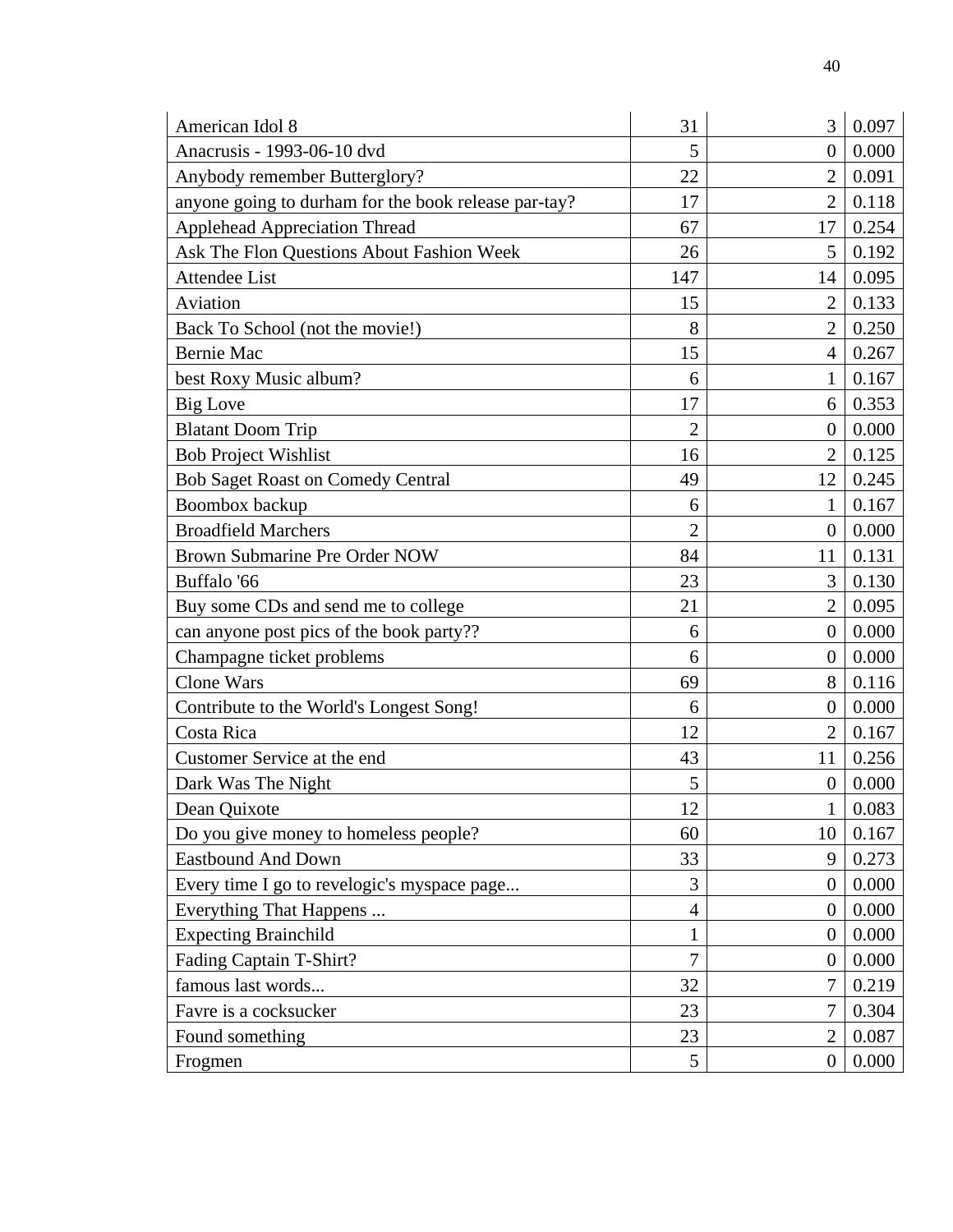| Go USA! (Beijing 2008 Olympics edition)              | 124            | 27             | 0.218 |
|------------------------------------------------------|----------------|----------------|-------|
| Greenface maybe quits smoking                        | 46             | 5              | 0.109 |
| greyson                                              | 162            | 22             | 0.136 |
| Have you ever had an openly gay friend?              | 89             | 37             | 0.416 |
| Heedfest Geetar (Ohio Settlers only, plz)            | 16             | 4              | 0.250 |
| Hey Lawyers!                                         | $\overline{2}$ | 1              | 0.500 |
| Hey yew Nork settlers, I mean New York settlers      | 32             | 5              | 0.156 |
| Hit                                                  | 5              | $\overline{2}$ | 0.400 |
| Hold Steady fans! Get ready!                         | 31             | 5              | 0.161 |
| I NEED YOUR CLICKS!                                  | 31             | 5              | 0.161 |
| Identify this song?                                  | 3              | 1              | 0.333 |
| if you have a goatee, post here                      | 33             | 7              | 0.212 |
| It's Dead Elvis Day                                  | 17             | $\overline{2}$ | 0.118 |
| Jamboree tape (demo - no label)                      | 7              | 1              | 0.143 |
| KCRW 97 session                                      | 1              | 1              | 1.000 |
| Keep Me Down                                         | 28             | 3              | 0.107 |
| Kelly Grocutt R.I.P                                  | $\mathbf{1}$   | $\overline{0}$ | 0.000 |
| Late Nite With Conan O'Brien                         | 9              | $\overline{2}$ | 0.222 |
| Let's Discuss the New War                            | 15             | $\theta$       | 0.000 |
| Let's Speak Candidly About the Band "Live"           | 22             | 1              | 0.045 |
| Liquor Bag                                           | 5              | $\overline{2}$ | 0.400 |
| Live vinyl bootlegsanyone miss them?                 | 12             | 3              | 0.250 |
| Look it's Cycling?                                   | 8              | $\theta$       | 0.000 |
| Look, its curling!                                   | 22             | 3              | 0.136 |
| <b>Lost Television Greats</b>                        | 47             | $\overline{4}$ | 0.085 |
| Lucero - Attic Tapes                                 | 15             | 4              | 0.267 |
| Merge Records - Score 20                             | 12             | $\overline{2}$ | 0.167 |
| MILF MUSIC/NOT MILF MUSIC                            | 48             | 6              | 0.125 |
| <b>Most Antagonistic Poster</b>                      | 34             | 11             | 0.324 |
| Mr. Ghost Town                                       | 1              | $\overline{0}$ | 0.000 |
| Name That Former Member of GBV!                      | 37             | 4              | 0.108 |
| Planning a Trip to Wales. Suggestions?               | 23             | $\overline{2}$ | 0.087 |
| pluck something from obscurity and post it here      | 79             | 11             | 0.139 |
| Poll: Crotch v. Ass                                  | 26             | 10             | 0.385 |
| Pollardy Googly Image Search                         | 22             | 1              | 0.045 |
| Post here after you certify your unemployment claim. | 10             | $\overline{2}$ | 0.200 |
| Post Here when you are on a conference call          | 22             | $\overline{2}$ | 0.091 |
| Presidents' Day Poll -- Favorite Monarch             | 37             | $\overline{2}$ | 0.054 |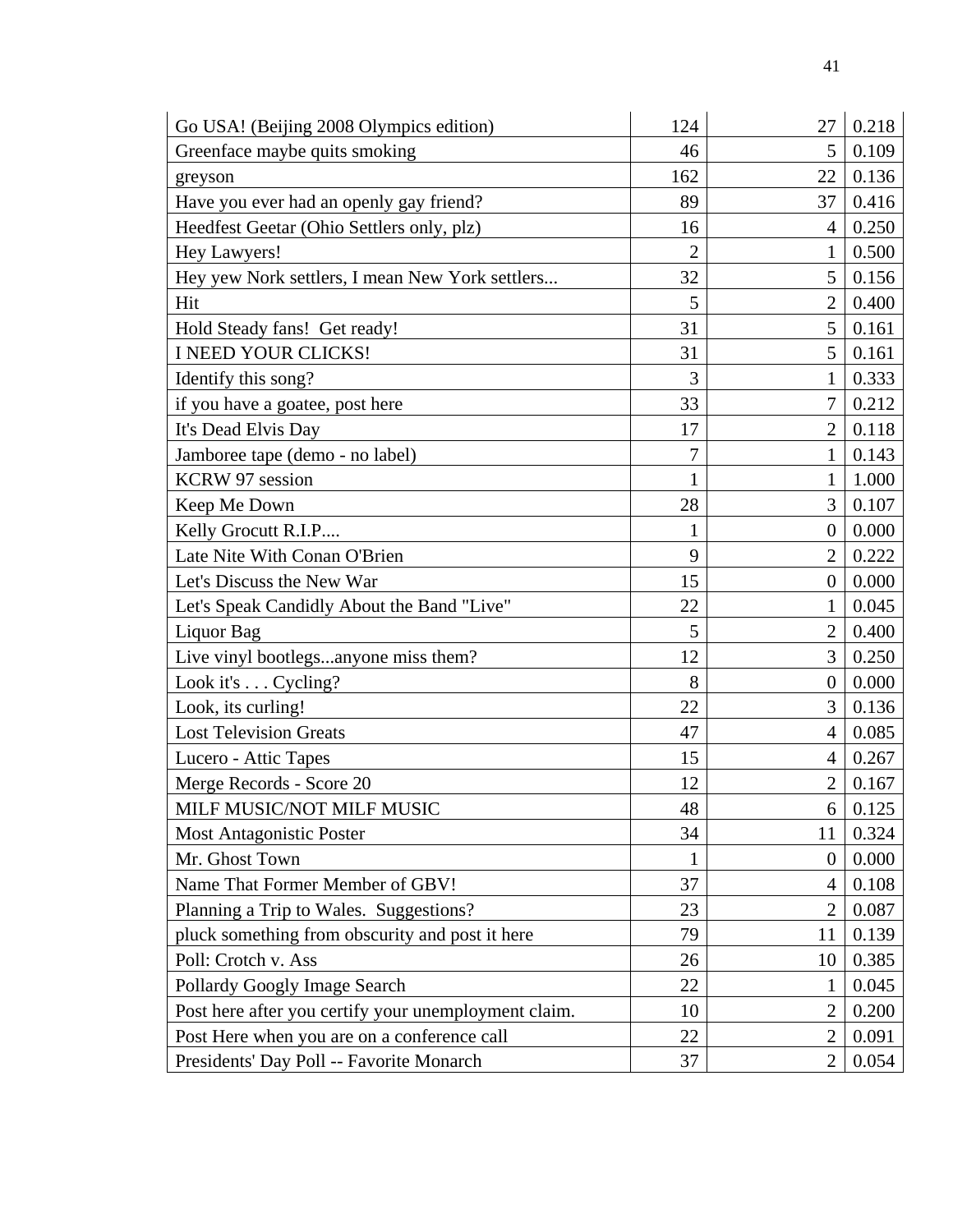| Queen of Stormy Weather                                | 13             | 1              | 0.077 |
|--------------------------------------------------------|----------------|----------------|-------|
| Quick A/V Cable Question                               | 6              | $\theta$       | 0.000 |
| <b>Random Funny Snippets</b>                           | 3              |                | 0.333 |
| <b>Rate Rock Band Content</b>                          | 13             | 4              | 0.308 |
| Rated: The Thread                                      | 18             | $\overline{0}$ | 0.000 |
| <b>RIP Bernie Mac</b>                                  | 1              | $\theta$       | 0.000 |
| <b>RIP Isaac Hayes</b>                                 | 26             | 8              | 0.308 |
| <b>RIP Jerry Wexler</b>                                | 3              | 1              | 0.333 |
| ROBERT POLLARD FORUM NUGGETS                           | 10             | 2              | 0.200 |
| Sign a Settler's Yearbook                              | 42             | 7              | 0.167 |
| Southgate House - 9/25 - A Thursday                    | 18             | 1              | 0.056 |
| SPAT! Lindsay Lohan and Sam Ronson in Valentine's      |                |                |       |
| Fight                                                  | $\overline{2}$ | 1              | 0.500 |
| Strawdogs                                              | 7              | 3              | 0.429 |
| Suicide                                                | 17             | 7              | 0.412 |
| Sundays are the new Mondays                            | 10             | $\overline{2}$ | 0.200 |
| Terrible Hard Rock Of The 90's                         | 185            | 58             | 0.314 |
| The "Ask 'Russell Johnson' A Question" Thread          | 58             | 9              | 0.155 |
| The Battle For ID's Heart                              | 28             | 10             | 0.357 |
| The Bel Air Drinking Society                           | 28             | 6              | 0.214 |
| The Cincinnati Bengals                                 | 11             | 3              | 0.273 |
| The Cleveland Browns                                   | 29             | 6              | 0.207 |
| The Erin Andrews Isn't All That Pretty Thread          | 15             | 4              | 0.267 |
| The Glove Thread                                       | 79             | 5              | 0.063 |
| the hitler game                                        | 32             | $\overline{2}$ | 0.063 |
| The It's Seriously Fucking Hot In The Northwest Thread | 28             | $\overline{7}$ | 0.250 |
| The Jesco White, Dancing Outlaw thread                 | 34             | 4              | 0.118 |
| The Lonesome Crowded West                              | 19             | 7              | 0.368 |
| the OKC boys                                           | 4              | 1              | 0.250 |
| the olympics are boring                                | 50             | 11             | 0.220 |
| the pan                                                | 7              |                | 0.143 |
| The Question Girl, Aright                              | 1              | $\theta$       | 0.000 |
| The Recession Strike Back                              | 26             | $\overline{2}$ | 0.077 |
| The Road                                               | 8              | 2              | 0.250 |
| The Sleeptalkers                                       | 8              |                | 0.125 |
| The Teenage FBI is coming to Chicago and Atlanta! Be   |                |                |       |
| there!                                                 | 24             | 3              | 0.125 |
| The Town That's After Me                               | 8              | $\theta$       | 0.000 |
| The TRIFFIDS thread                                    | 24             | 6              | 0.250 |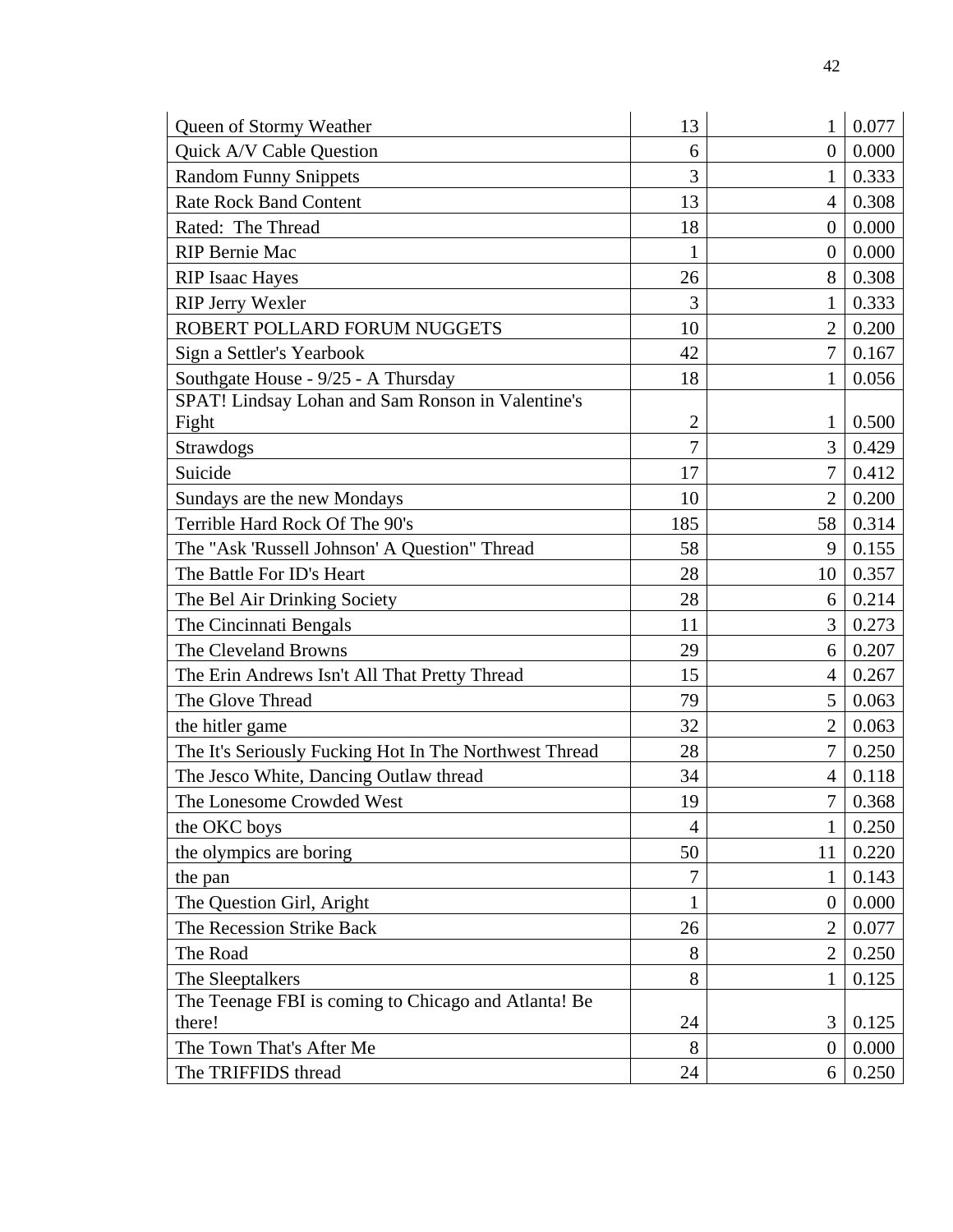| The Willard Scott Thread                                  | 11   |                | 0.091 |
|-----------------------------------------------------------|------|----------------|-------|
| Things you assume about the average Settler.              | 318  | 77             | 0.242 |
| Things You Assume About The Average Settler's Workout     |      |                |       |
| Regime                                                    | 57   | 11             | 0.193 |
| This Is Why You're Fat                                    | 77   | 8              | 0.104 |
| Tits vs Ass                                               | 73   | 10             | 0.137 |
| <b>Tropic Thunder</b>                                     | 17   | 2              | 0.118 |
| Way Down Yonder in New Orleans                            | 31   | 9              | 0.290 |
| What Do You Currently Smell Of?                           | 90   | 4              | 0.044 |
| What ever happend to dulli girl?                          | 37   | 3              | 0.081 |
| What's the Worst Place You've Ever Spent The Night        | 89   | 13             | 0.146 |
| Where is Sopes Getting His Chicken Wrap From Today?       | 53   | 8              | 0.151 |
| Which Marx Brother would you sleep with to save           |      |                |       |
| humanity?                                                 | 14   | $\overline{2}$ | 0.143 |
| Who inspires the most contempt and rage within your soul? | 25   | 10             | 0.400 |
| Winston's Atomic Bird                                     | 20   | 2              | 0.100 |
| Wormhole                                                  | 26   | 4              | 0.154 |
| YEP ROC ECONOMIC STIMULUS \$5 SALE                        | 14   | $\theta$       | 0.000 |
| You say it's your birthdayIt's Yoko's day too, yeah!      | 4    |                | 0.250 |
| <b>Totals</b>                                             | 4558 | 794            | 0.174 |

There is a wide distribution of the number of sampled posts in each thread, making it difficult to perform a valid statistical analysis or even make generalizations. 55 of the 141 threads in the sample exhibited a swearing rate (posts with at least one use of swearing / posts in the sample) greater than the overall average of 0.174. This suggests, plausibly, that certain thread topics may have elicited a higher swearing rate. The topic "Who inspires the most contempt and rage within your soul?", which could strike participants as an invitation to swear in anger, had a 40% rate. This is equally plausible with the thread "Terrible Hard Rock of the 90's" (31.4% rate), especially in a community made of strongly self-identified music fans. Thread titles containing swear words also tend to have an above average swearing rate: "The It's Seriously Fucking Hot in the Northwest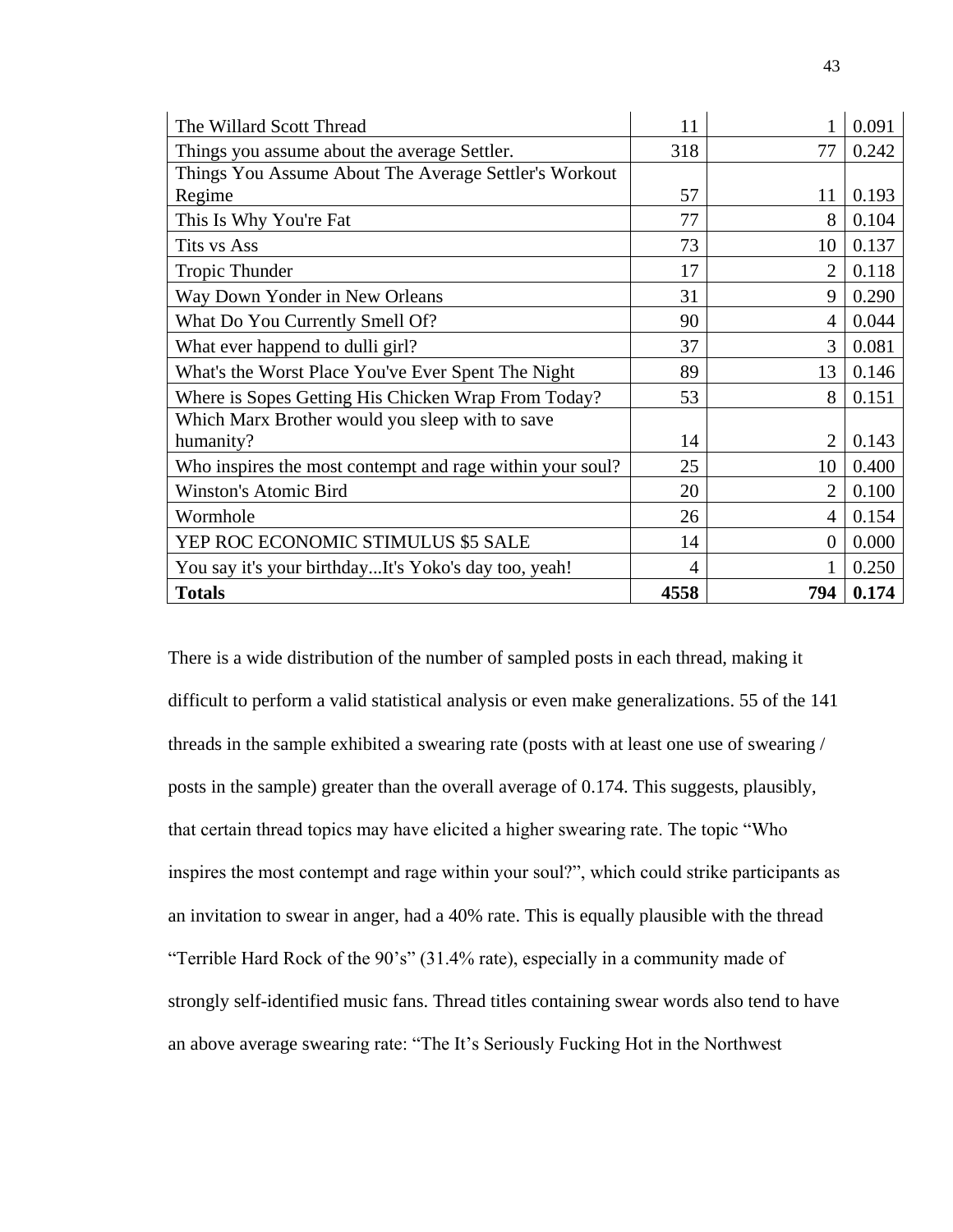Thread" (26.7%), about the weather, and "Favre is a cocksucker" (30.4%), about the former National Football League quarterback. The two threads containing a heated discussion of homophobia in the community exhibited a high swearing rate: "Things You Assume about the Average Settler", where the homophobia discussion started (24.2%), and "Have you ever had an openly gay friend?" (41.6%), where it was continued in a new thread dedicated to the topic. Since these threads involved community self-defense against a critic, this suggests that swearing is used as a defense strategy.<sup>1</sup>

One minor question I explored is whether the relevance of posts to the original topic affected the frequency of swearing. The question is whether the solidarity inherent in the informality of changing the subject encouraged swearing. I coded posts for this and found the following results exhibited in Table 5-4.

| <b>Table 5-4: Swearing by Topicality of Post</b>                              |     |      |      |       |  |  |  |
|-------------------------------------------------------------------------------|-----|------|------|-------|--|--|--|
| <b>Swearing</b><br><b>No Swearing</b><br><b>Swearing Rate</b><br><b>Total</b> |     |      |      |       |  |  |  |
| Post On-Topic                                                                 | 689 | 3157 | 3846 | 0.179 |  |  |  |
| Post Off-Topic                                                                | 105 | 607  | 712  | 0.147 |  |  |  |
| <b>Totals</b>                                                                 | 794 | 3764 | 4558 | 0.174 |  |  |  |
| (Statistical results: $Y^2 = 4.10$ df-1 n-041 at $y = 0.65$ )                 |     |      |      |       |  |  |  |

(Statistical results:  $X^2 = 4.19$ , df=1, p=.041 at  $\alpha = .05$ )

Pearson's Chi-Square shows that swearing is significantly more common in on-topic posts, so the hypothesis that this sort of informal solidarity encourages swearing is not supported.

## **5.2 The Social Network Structure.**

 $\overline{a}$ 

The first hypothesis is based on the structure of the social network evident in the sample of DTS postings, so it is important to know what the structure is. To reiterate,

<sup>&</sup>lt;sup>1</sup> The accuser posted under the username "Zombie in Tuxedo," a name derived from the lyrics to the song "Evil vs. Evil" by the Keene Brothers, a collaborative project between Robert Pollard and the guitarist Tommy Keene, who is openly gay.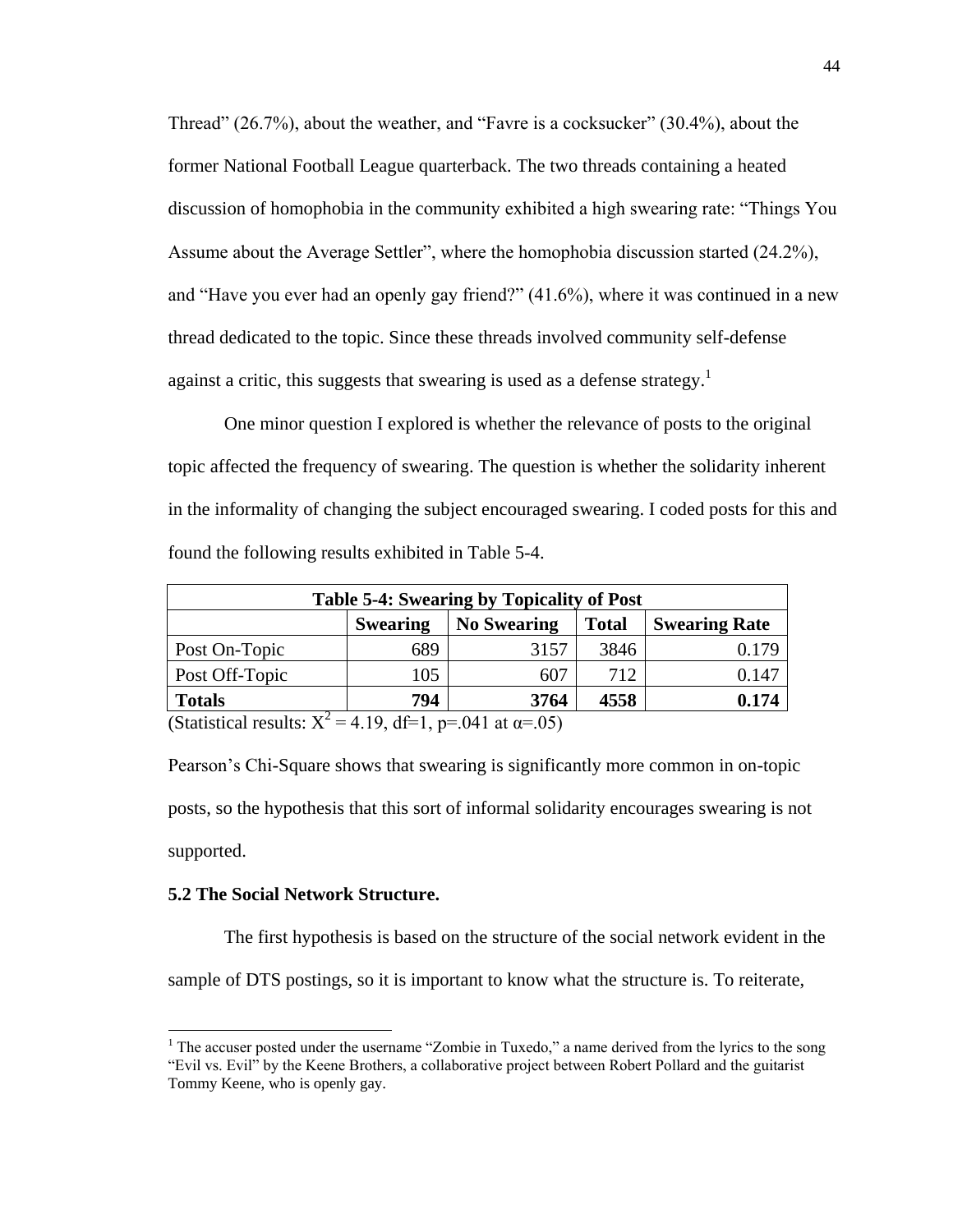solidarity is operationalized by membership of individual participants in one or more directed triads, defined as the smallest possible clique. Logically, then, three members is the minimum size of a clique; the largest cliques in the sample consisted of 21 members. While the sample included 175 participants with at least one posting in the sample, only 65 members (or 37.1%) were found to be members of a clique within the sample. Diagrams of the full network and the subnetwork of cliques follow.



**Figure 5-1: Full Network**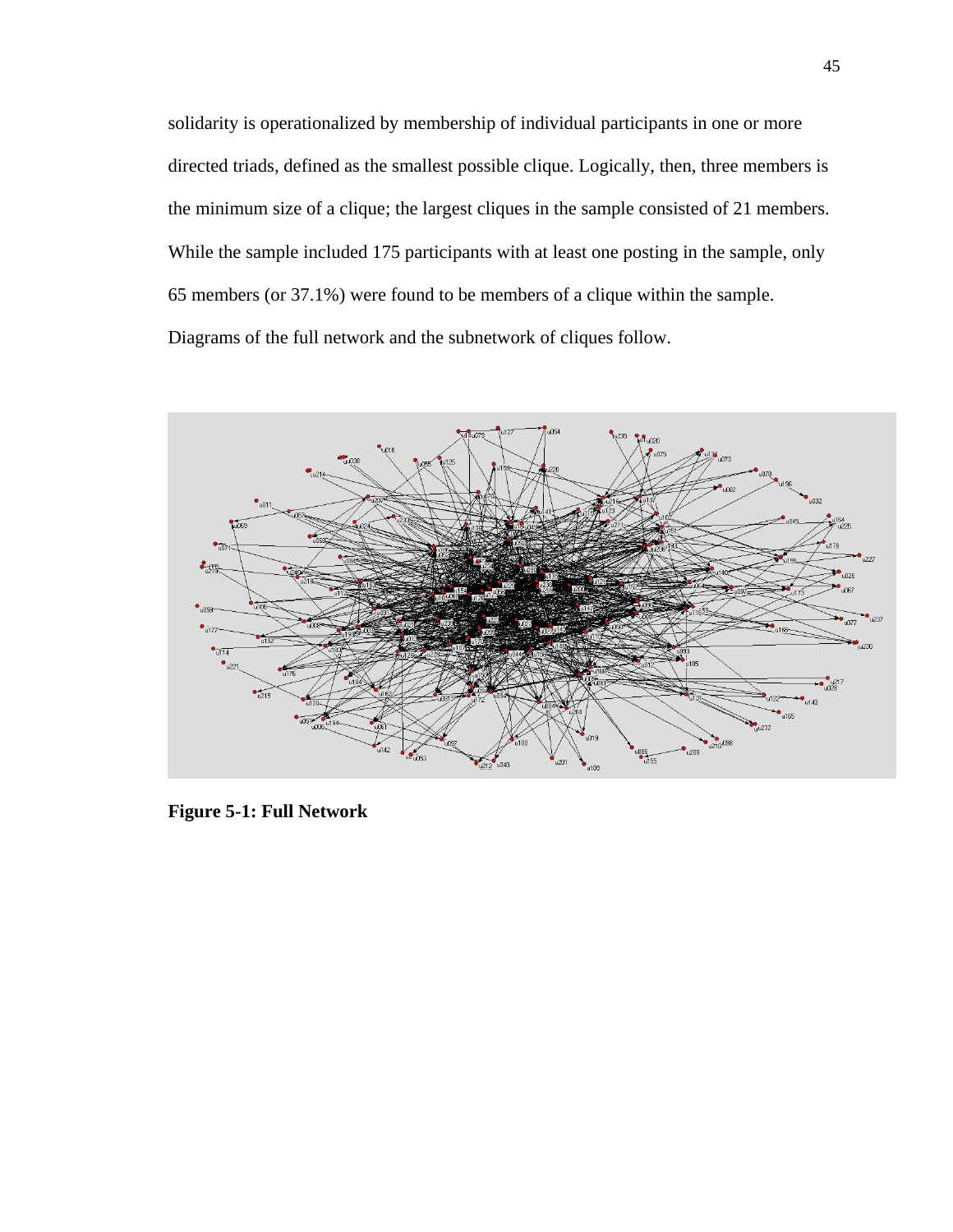

**Figure 5-2: Clique Subnet (i.e., members in directed triads)**

A count of interactions (posts in which one participant directly addresses one or more others) reveals that a majority of interactions (68.3%) occur between members of the same clique. This membership pattern is the most frequent (45.3%) and members of the same clique interact more frequently than others, with nearly three times as many interactions per interlocutor pair as all other membership patterns. This is clear evidence that clique formation is an important feature of this online community. (Note that the count of interactions includes posts where two addresses are counted. Each addressee is counted as an interaction. There were 70 multiple-interaction posts, thus 70 posts are represented twice in the interaction counts.)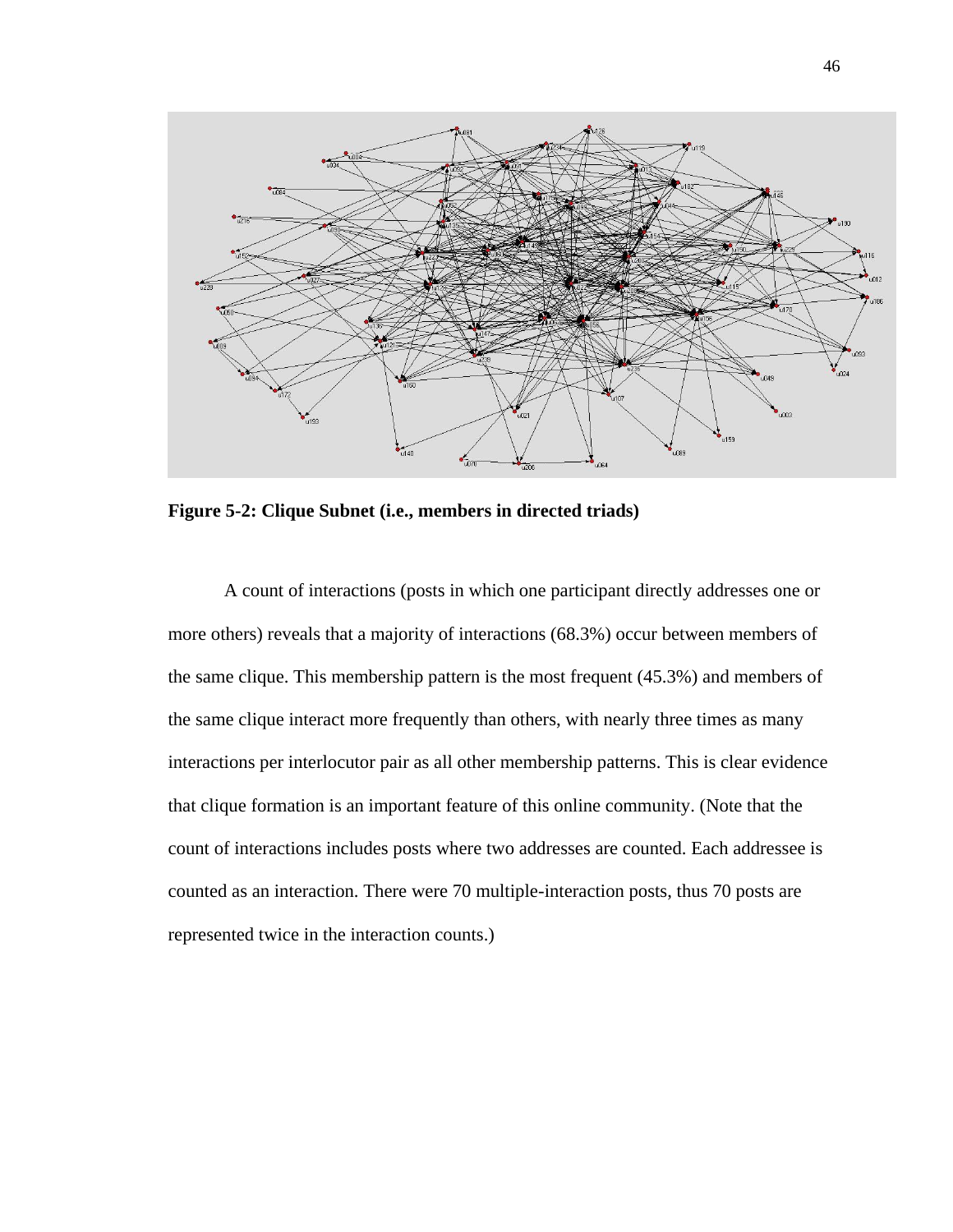| <b>Table 5-5: Interactions by Clique Membership</b>         |                     |       |                                                                         |       |                                 |  |  |
|-------------------------------------------------------------|---------------------|-------|-------------------------------------------------------------------------|-------|---------------------------------|--|--|
| <b>Clique Membership Pattern of</b><br><b>Interlocutors</b> | <b>Interactions</b> | Pct.  | <b>Interlocutor</b><br><b>Pairs</b><br><b>Fitting</b><br><b>Pattern</b> | Pct.  | <b>Interactions</b><br>Per Pair |  |  |
| Interlocutors in the Same Clique                            | 2001                | 0.683 | 650                                                                     | 0.453 | 3.08                            |  |  |
| Interlocutors in Different Cliques                          | 502                 | 0.171 | 408                                                                     | 0.285 | 1.23                            |  |  |
| Speaker Only Is in a Clique                                 | 205                 | 0.070 | 180                                                                     | 0.126 | 1.14                            |  |  |
| Addressee Only Is in a Clique                               | 163                 | 0.056 | 142                                                                     | 0.099 | 1.15                            |  |  |
| Neither Interlocutor in a Clique                            | 59                  | 0.020 | 54                                                                      | 0.038 | 1.09                            |  |  |
| <b>Total</b>                                                | 2930                | 1.000 | 1434                                                                    | 1.000 | 2.04                            |  |  |

In posts without a specific addressee, speakers who are in a clique are nearly six times as likely as those not in any clique to make a post: 20.8 posts per speaker in a clique, compared to 3.7 per speaker for those not in a clique. This suggests a strong relationship between clique membership and overall participation in the DTS community. Predictably, perhaps, the more frequently a participant makes posts to the board, the more likely he or she is to interact with other board members and form direct triads with others.

| Table 5-6: Clique Membership and Posts without a Specific Addressee                                           |     |       |      |       |      |  |  |
|---------------------------------------------------------------------------------------------------------------|-----|-------|------|-------|------|--|--|
| Posts per<br>Speaker<br><b>Speakers</b><br><b>Speaker Clique Membership</b><br>Pct.<br>  Pct.<br><b>Posts</b> |     |       |      |       |      |  |  |
| Speaker in a Clique                                                                                           | 64  | 0.388 | 1329 | 0.783 | 20.8 |  |  |
| Speaker not in a Clique                                                                                       | 101 | 0.612 | 369  | 0.217 | 3.7  |  |  |
| <b>Total</b>                                                                                                  | 165 | 1.000 | 1698 | 1.000 | 10.3 |  |  |

Social Network Analysis recognizes several measures of social "prestige" or "popularity". My unobtrusive data collection methodology did not permit a measurement of these concepts based on expressed subjective opinions of fellow board members (say, with questions like, "List the 10 DTS members you respect the most", but we can look at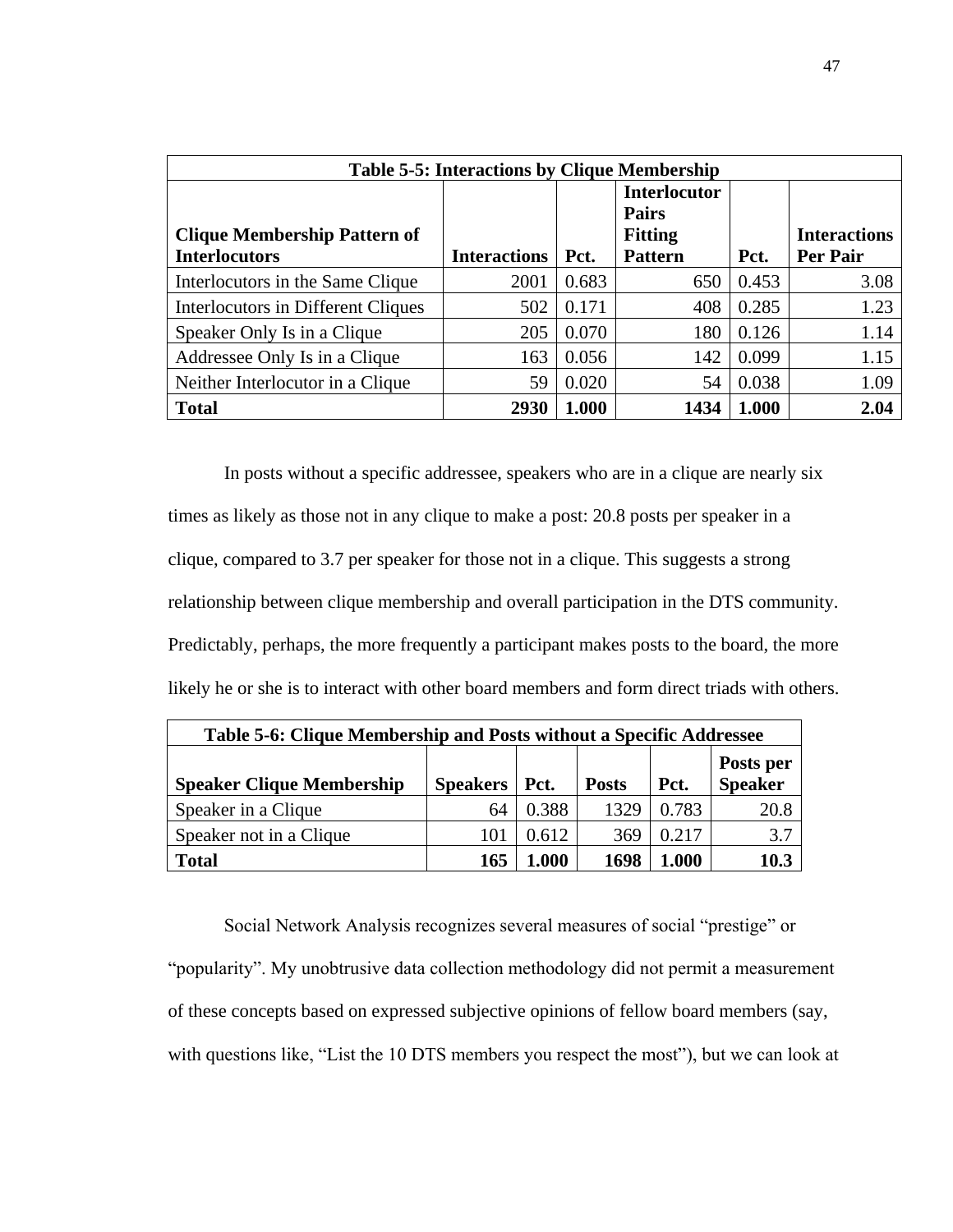the objective measures of **Degree**. In SNA, the degree of a particular network member is the number of connections with other members. In my method, a single interaction with a member constitutes a connection and is counted in the Degree measure. A member's In Degree is the number of participants who directly address the member. Similarly, the member's Out Degree is the number of individual participants the member directly addresses. Additionally, I derived a measure of Triad Degree, or the number of directed triads each member belongs to. This equates to the number of cliques the member belongs to.

Tables 5-7 and 5-8 include the five-number summary and the other major measures of central tendency of the degree measures.

| <b>Table 5-7: Degree Measures (All Participants)</b> |                                                                        |      |     |     |  |  |
|------------------------------------------------------|------------------------------------------------------------------------|------|-----|-----|--|--|
|                                                      | <b>Triad Degree</b><br><b>Out Degree</b><br>In Degree<br><b>Degree</b> |      |     |     |  |  |
| Max                                                  | 66                                                                     | 44   | 58  | 32  |  |  |
| 3rd Quartile                                         | 17                                                                     | 11.5 |     |     |  |  |
| Median                                               | 6                                                                      | 4    | 3   |     |  |  |
| 1st Quartile                                         | 2                                                                      |      |     |     |  |  |
| Min                                                  |                                                                        |      |     |     |  |  |
| Mean                                                 | 12.0                                                                   | 8.3  | 8.3 | 3.7 |  |  |
| Mode                                                 |                                                                        |      |     |     |  |  |

| <b>Table 5-8: Degree Measures (Clique Members Only)</b> |                                                                        |      |      |    |  |  |
|---------------------------------------------------------|------------------------------------------------------------------------|------|------|----|--|--|
|                                                         | <b>Triad Degree</b><br>In Degree<br><b>Out Degree</b><br><b>Degree</b> |      |      |    |  |  |
| Max                                                     | 66                                                                     | 44   | 58   | 32 |  |  |
| 3rd Quartile                                            | 35                                                                     | 25   | 26   | 14 |  |  |
| Median                                                  | 23                                                                     | 16   | 15   |    |  |  |
| 1st Quartile                                            | 14                                                                     | 9    | Q    |    |  |  |
| Min                                                     | 6                                                                      | 3    | 4    |    |  |  |
| Mean                                                    | 26.5                                                                   | 18.6 | 19.2 |    |  |  |
| Mode                                                    | 27                                                                     | q    | 8    |    |  |  |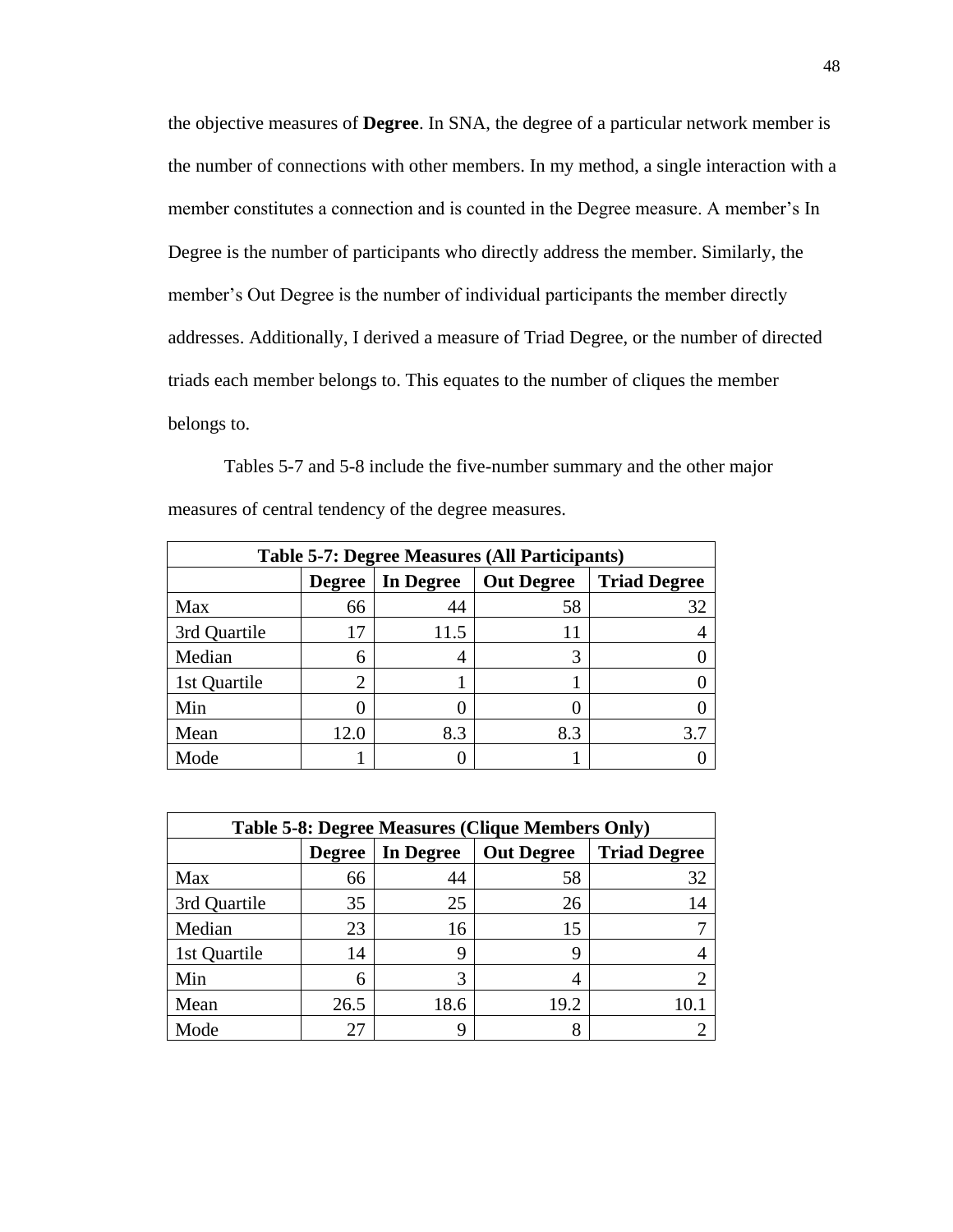Notably, both tables show a right skew (suggesting that that the means are greater than the medians), but the skew is somewhat less in the subnetwork of 65 clique members. Incidentally, the maximum values for all four measures were achieved by the same DTS participants, suggesting that this social network is built around one or a relative few active and/or prestigious members. The same member was also the most frequently addressed participant but, curiously, also made the greatest numbers of posts without a specific addressee. Table 5-9 summarizes post data.

| <b>Table 5-9: Posts by DTS Participant</b> |              |                          |                                    |                                  |  |  |
|--------------------------------------------|--------------|--------------------------|------------------------------------|----------------------------------|--|--|
|                                            | <b>Posts</b> | With<br><b>Addressee</b> | <b>Without</b><br><b>Addressee</b> | <b>Posts</b><br><b>Addressed</b> |  |  |
| Max                                        | 256          | 201                      | 73                                 | 226                              |  |  |
| 3rd Quartile                               | 27           | 13.5                     | 11                                 | 15                               |  |  |
| Median                                     |              | 3                        | 4                                  |                                  |  |  |
| 1st Quartile                               | 3            |                          | 1.5                                |                                  |  |  |
| Min                                        |              | $\mathbf{\Omega}$        |                                    |                                  |  |  |
| Mean                                       | 26.0         | 16.3                     | 9.7                                | 17.0                             |  |  |
| Mode                                       |              |                          |                                    |                                  |  |  |

### **5.3 Statistical Analysis of Hypotheses**

*Hypothesis 1: Swearing occurs more frequently among members of the same clique.*

Following previous research on swearing and solidarity, my first hypothesis is that clique membership should significantly influence swearing. The main test of this hypothesis involved coding the 2,930 interactions with an addressee (encompassing 2,860 posts) and whether or not they contained swearing. The results summarized in Table 5- 10. (17 instances of swearing included two addressees.)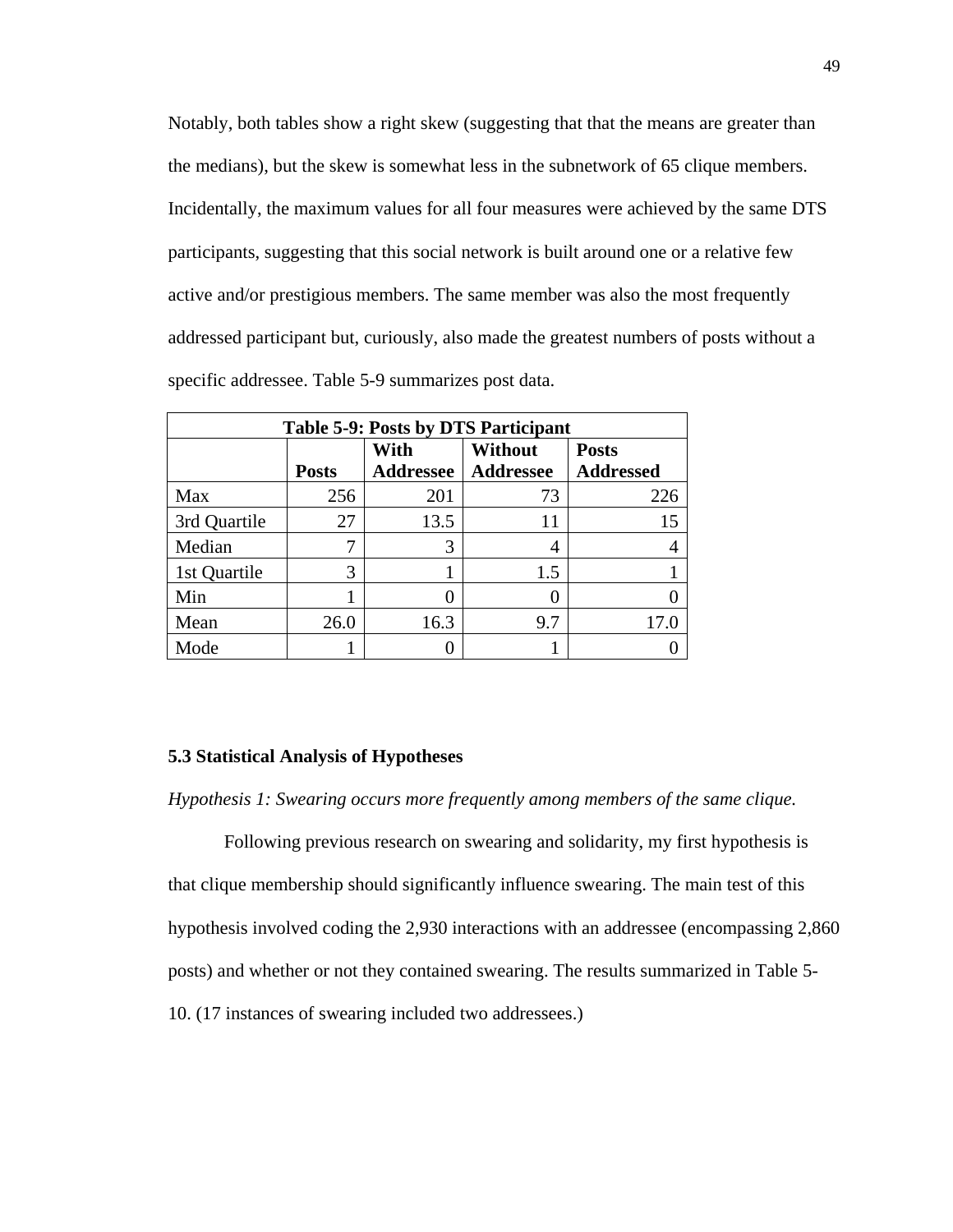| Table 5-10: Swearing by Interlocutor and Clique Membership: DTS Posts with Specific<br>Addressee(s) |     |      |      |       |  |  |  |
|-----------------------------------------------------------------------------------------------------|-----|------|------|-------|--|--|--|
| <b>No Swearing</b><br><b>Total</b><br><b>Swearing Rate</b><br><b>Swearing</b>                       |     |      |      |       |  |  |  |
| Interlocutors in the Same Clique                                                                    | 351 | 1650 | 2001 | 0.175 |  |  |  |
| Interlocutors in Different Cliques                                                                  | 80  | 422  | 502  | 0.159 |  |  |  |
| Speaker Only in a Clique                                                                            | 37  | 168  | 205  | 0.180 |  |  |  |
| Addressee Only in a Clique                                                                          | 24  | 139  | 163  | 0.147 |  |  |  |
| Neither Interlocutor in a Clique                                                                    | 14  | 45   | 59   | 0.237 |  |  |  |
| <b>Total</b>                                                                                        | 506 | 2424 | 2930 | 0.173 |  |  |  |

(Statistical results:  $X^2 = 3.277$ , df=4, **p=.513** at  $\alpha = .05$ )

The Chi Square test fails to show a significant difference among the various clique membership patterns of interlocutor in these interactive posts. Mutual clique membership, in fact, results in only a slightly greater swearing rate than the overall average. This was, however, a higher swearing rate than found between members of different cliques, so among members of the clique subnetwork there may be a slight effect. When only one interlocutor is a clique member, there is an apparent difference in swearing rate depending on whether the speaker or addressee is a clique member. The relative small number of interactions in these two categories undercuts their influence on the overall result. The highest swearing rate is found between non-clique members but, again, the small number interactions does not permit us to claim a significant result. This hypothesis is rejected.

Clique membership may yet have an overall influence on swearing.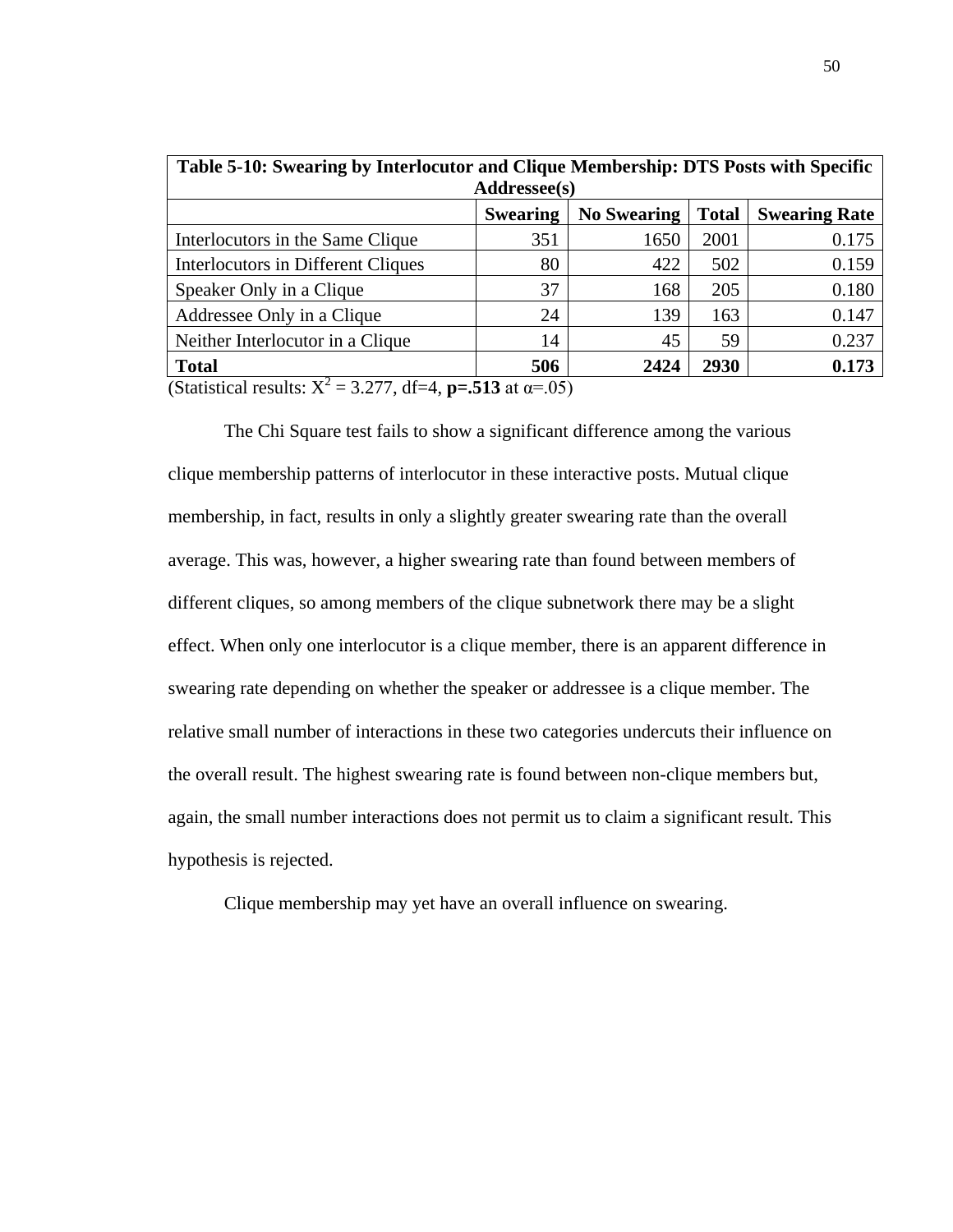| Table 5-11: Swearing and Clique Membership DTS Posts without a Specific       |                 |                  |              |                      |  |  |
|-------------------------------------------------------------------------------|-----------------|------------------|--------------|----------------------|--|--|
|                                                                               |                 | <b>Addressee</b> |              |                      |  |  |
|                                                                               |                 | N <sub>0</sub>   |              |                      |  |  |
|                                                                               | <b>Swearing</b> | <b>Swearing</b>  | <b>Total</b> | <b>Swearing Rate</b> |  |  |
| Speaker in a Clique                                                           | 252             | 1077             | 1329         | 0.190                |  |  |
| Speaker not in a Clique                                                       | 53              | 316              | 369          | 0.144                |  |  |
| <b>Total</b>                                                                  | 305             | 1393             | 1698         | 0.180                |  |  |
| (Statistical results: $X^2 = 4.144$ , df=1, <b>p=.042</b> at $\alpha = .05$ ) |                 |                  |              |                      |  |  |

Looking at posts without an addressee, presented in Table 5-11, we do find a significant difference based on clique membership of the speaker.

*Hypothesis 2: Recognized leaders of the community will swear at a significantly different rate than others.*

The most straightforward indicator of formal leadership in the DTS community is status as a moderator or administrator. In theory the participants who hold these positions have certain powers other members do not have, including the ability to delete and/or edit posts, and ban other members. In practice, only administrators do this, although the moderator tag is still recognized to some extent as an emblem of importance.

The hypothesis is stated neutrally with respect to swearing rate, because it could work either way: formal leaders could serve to reinforce general swearing behavior, or they could aim to reduce it. (It should be noted that there was not one instance of disapproval of another DTS member's swearing by a moderator or administrator in the sample.)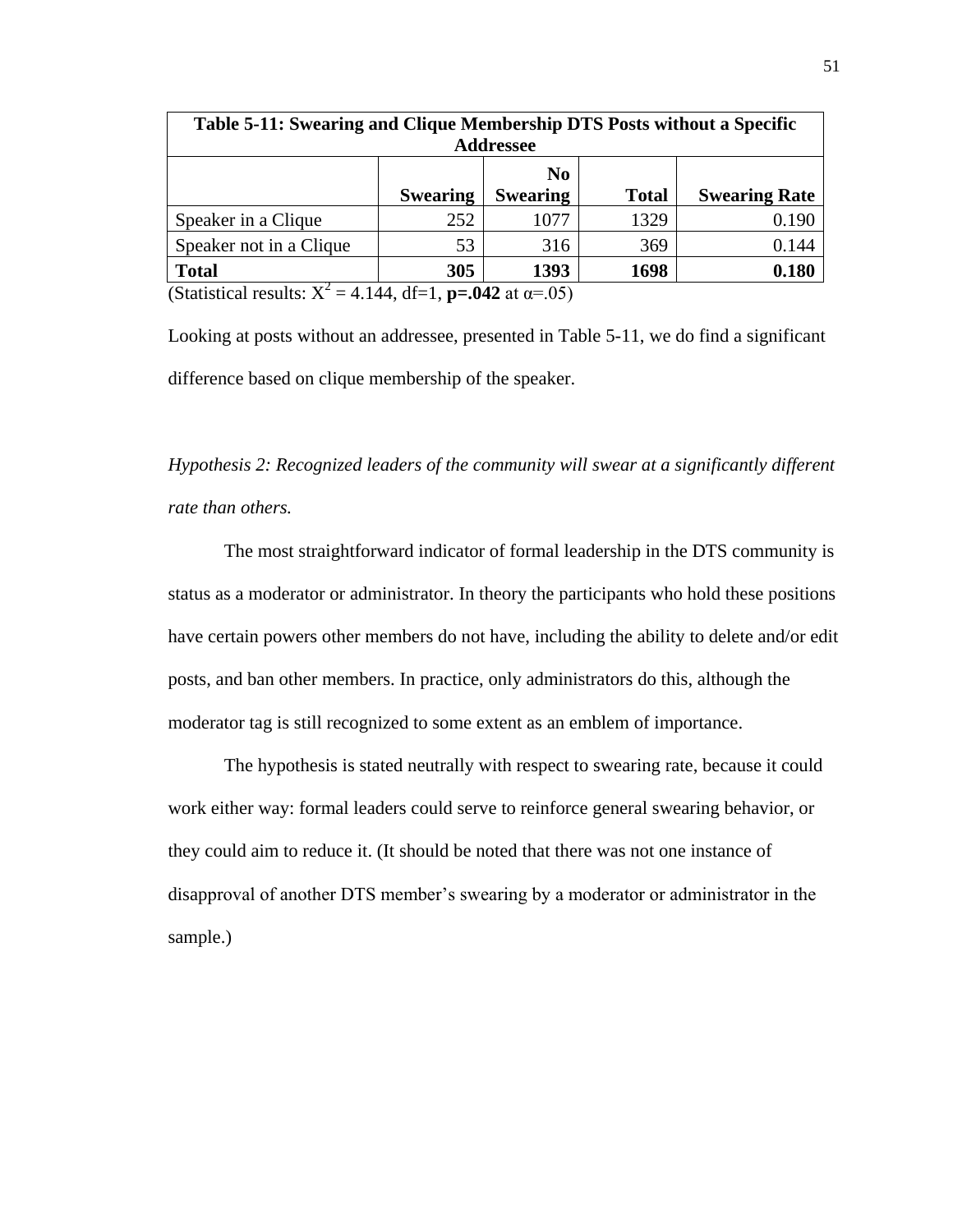| <b>Table 5-12: Swearing By Moderator or Administrator Status</b>              |     |      |      |       |  |  |
|-------------------------------------------------------------------------------|-----|------|------|-------|--|--|
| No Swearing   Total   Swearing Rate<br><b>Swearing</b>                        |     |      |      |       |  |  |
| Moderator/Administrator $(n=10)$                                              | 154 | 624  | 778  | 0.198 |  |  |
| Non-Moderator $(n=165)$                                                       | 640 | 3140 | 3780 | 0.169 |  |  |
| 794<br>4558<br>3764<br>0.174<br><b>Totals</b>                                 |     |      |      |       |  |  |
| (Statistical results: $X^2 = 3.677$ , df=1, <b>p=.055</b> at $\alpha = .05$ ) |     |      |      |       |  |  |

As seen in a Table 5-12, the ten DTS participants with moderator or administrator status during the time of the sample posts swear as a noticeably higher rate. The Chi-Square statistic is very close to the required significance level ( $\alpha$ =.05), but we can only tentatively accept the hypothesis if we relax the standard.

## *Hypothesis 3: Male participants swear at a higher rate than female participants*

Previous research showed differences between sexes in swearing, in frequency, in who they swear with, and in the specific swear words used. One recent study of online swearing (Thelwall 2008) showed that the differences seemed to be less apparent in online communities in the United Kingdom, but that the difference was still evident in the United States. Since most DTS participants are based in the US, I base this hypothesis on recent findings for US users.

One caveat must be made in the analysis that follows. Without a direct questionnaire, I had to determine the sex of participants from the content of their posts and the responses and commentary of other DTS members. Since I attended several DTSrelated events and was able to meet many participants in person, I am able to confirm that the data is accurate. It is not complete, however – I could not determine the sex of 45 of the 175 users from DTS post content. On the other hand, these 25.7% of participants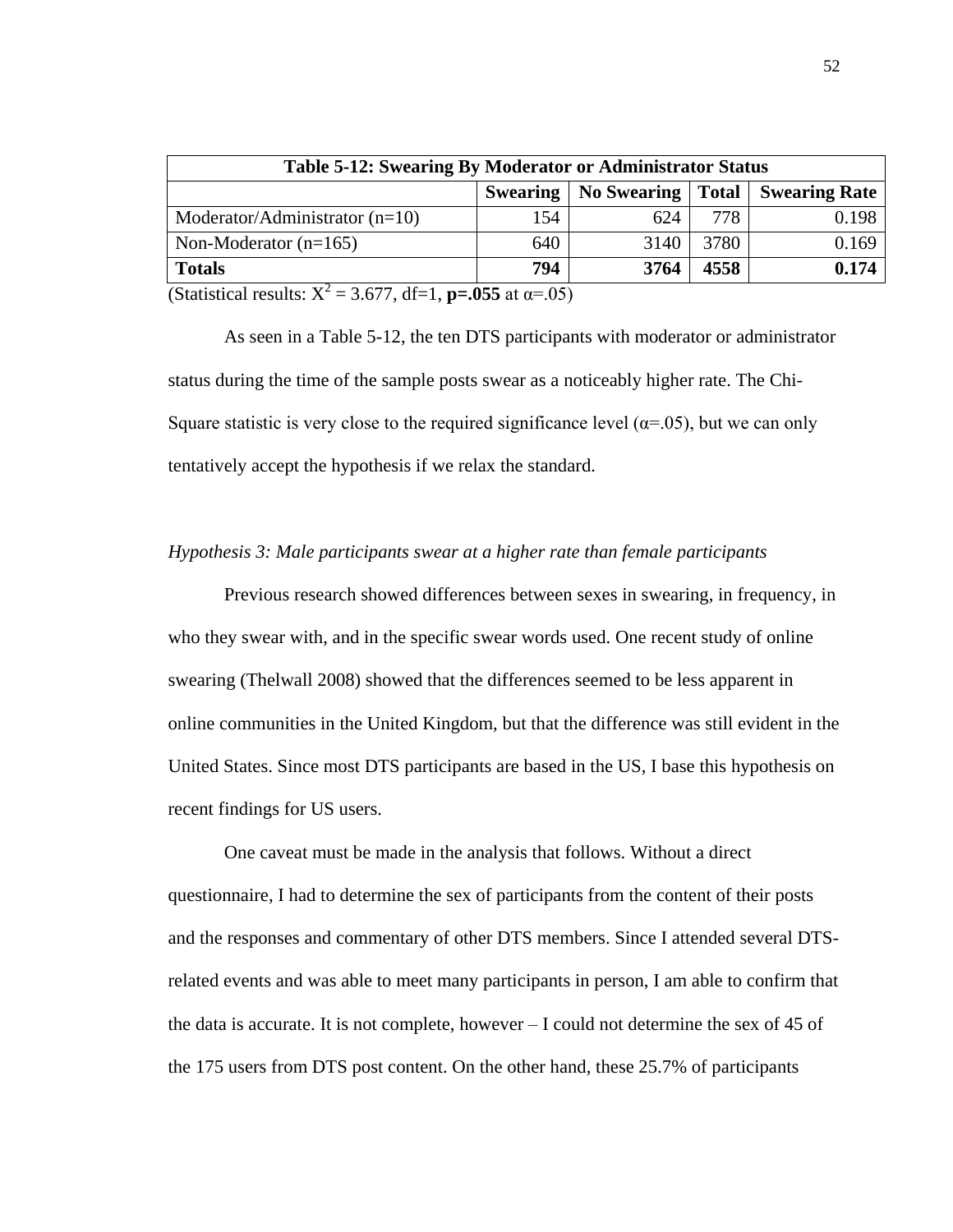made fewer than 4% of all posts, so factoring out their possible influence should not harm my analysis. Table 5-13 shows the breakdown of participation by sex.

| Table 5-13: Participation by Sex: User Count and Number of Posts |     |       |              |      |                      |             |
|------------------------------------------------------------------|-----|-------|--------------|------|----------------------|-------------|
|                                                                  |     |       |              |      |                      | Per         |
| <b>Sex of Participant</b>                                        | N   | Pct   | <b>Posts</b> |      | Per User   Addressed | <b>User</b> |
| Female                                                           | 13  | 0.074 | 418          | 32.2 | 406                  | 31.2        |
| Male                                                             | 117 | 0.669 | 3982         | 34.0 | 2440                 | 20.9        |
| Unknown                                                          | 45  | 0.257 | 158          | 3.5  | 84                   | 1.9         |
| <b>Totals</b>                                                    | 175 | 1.000 | 4558         | 26.0 | 2930                 | 16.7        |

Interestingly, while female DTS participants made up only 7.4% of posters in the sample, they participated at roughly the same rate as males (32.2 posts per member, compared to 34.0) and were addressed at more than a 50% higher rate than males.

A key place to look for a difference in swearing is in interactive posts and the sex of speakers and addressees. Table 5-14 includes all interactive posts, including those by those whose sex is unknown.

| Table 5-14: Interactive Swearing by Sex of Speaker and Addressee |                 |                 |              |                 |  |
|------------------------------------------------------------------|-----------------|-----------------|--------------|-----------------|--|
|                                                                  |                 | N <sub>0</sub>  |              | <b>Swearing</b> |  |
| <b>Sex of Speaker-Addressee</b>                                  | <b>Swearing</b> | <b>Swearing</b> | <b>Total</b> | Rate            |  |
| Female-Female                                                    |                 | 27              | 28           | 0.036           |  |
| Female-Male                                                      | 33              | 235             | 268          | 0.123           |  |
| Female-Unknown                                                   | 0               | 4               | 4            | 0.000           |  |
| Male-Female                                                      | 52              | 321             | 373          | 0.139           |  |
| Male-Male                                                        | 396             | 1726            | 2122         | 0.187           |  |
| Male-Unknown                                                     | 18              | 55              | 73           | 0.247           |  |
| Unknown-Female                                                   | 0               | 5               | 5            | 0.000           |  |
| Unknown-Male                                                     | 4               | 46              | 50           | 0.080           |  |
| Unknown-Unknown                                                  | $\overline{2}$  | 5               | 7            | 0.286           |  |
| <b>Totals</b>                                                    | 506             | 2424            | 2930         | 0.173           |  |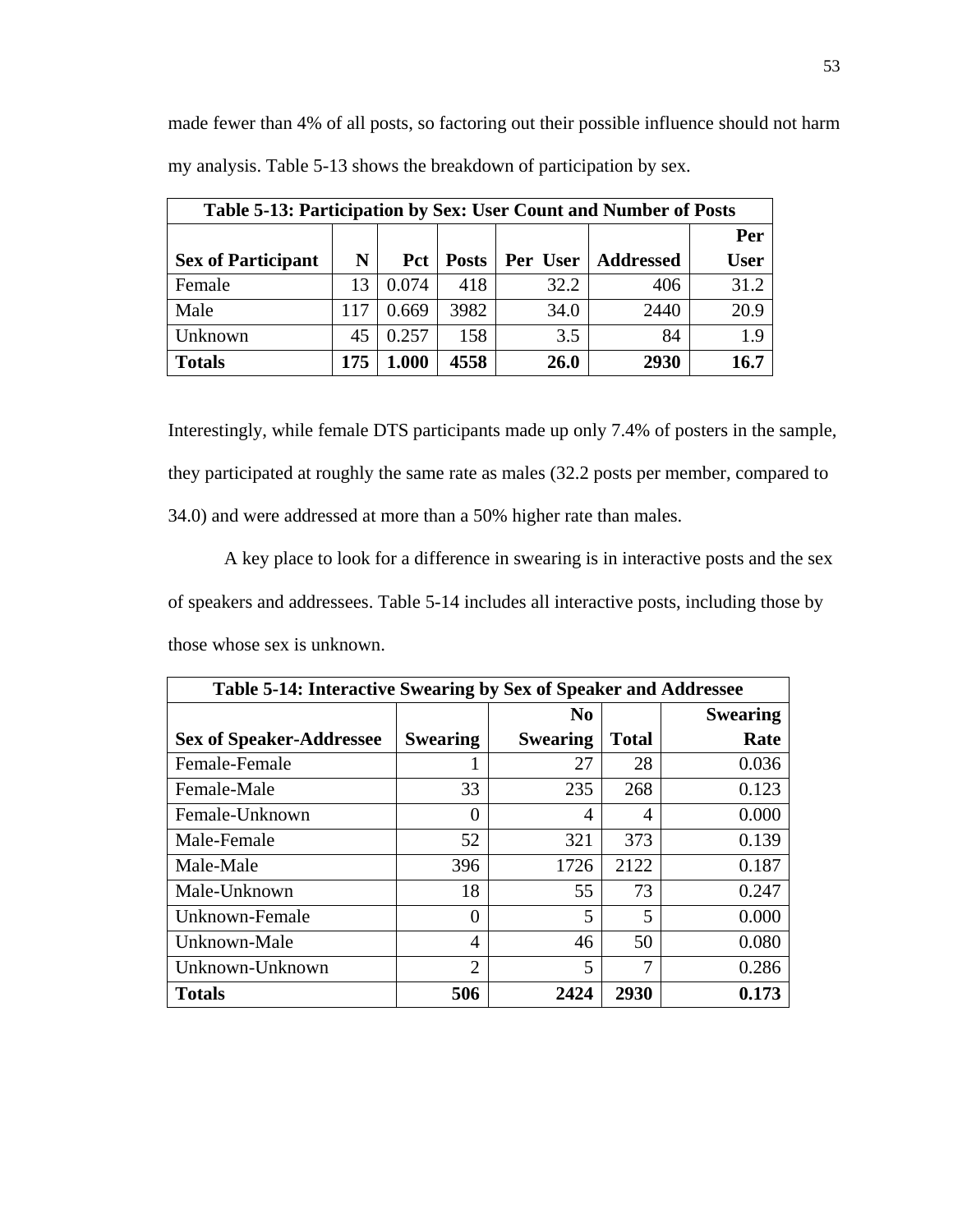No statistical tests are attempted on this table since we cannot interpret the influence of an unknown sex. Table 5-15 reduces the results to interactions where the sex of both interlocutors is known.

| Table 5-15: Interactive Swearing by Sex of Speaker and Addressee |                 |                 |              |                 |  |
|------------------------------------------------------------------|-----------------|-----------------|--------------|-----------------|--|
|                                                                  |                 | N <sub>0</sub>  |              | <b>Swearing</b> |  |
| <b>Sex of Speaker-Addressee</b>                                  | <b>Swearing</b> | <b>Swearing</b> | <b>Total</b> | Rate            |  |
| Female-Female                                                    |                 | 27              | 28           | 0.036           |  |
| Female-Male                                                      | 33              | 235             | 268          | 0.123           |  |
| Male-Female                                                      | 52              | 321             | 373          | 0.139           |  |
| Male-Male                                                        | 396             | 1726            | 2122         | 0.187           |  |
| <b>Totals</b><br>$\overline{ }$                                  | 482             | 2309            | 2791         | 0.173           |  |

(Statistical results:  $X^2 = 14.06$ , df=3, **p=.003** at  $\alpha = .05$ )

Females swear with other females at a much lower rate than would be expected in this sample, and they swear almost four times as often with males. Males, in turn swear at a higher rate with other males than with females, although they still do so more frequently than females to males. The Chi Square test shows significance, so this data supports the hypothesis.

Overall swearing rates by sex also support the hypothesis.

| <b>Table 5-16: Swearing By Speaker Sex</b>                |                 |                    |              |                      |  |  |
|-----------------------------------------------------------|-----------------|--------------------|--------------|----------------------|--|--|
| <b>Speaker Sex</b>                                        | <b>Swearing</b> | <b>No Swearing</b> | <b>Total</b> | <b>Swearing Rate</b> |  |  |
| Female                                                    | 53              | 365                | 418          | 0.127                |  |  |
| Male                                                      | 720             | 3262               | 3982         | $0.18^{\circ}$       |  |  |
| <b>Totals</b>                                             | 773             | 3627               | 4400         | 0.176                |  |  |
| $-7.622$ df-1 n-006 of $y = 0.5$<br>$\sigma$ $\sim$ $V^2$ |                 |                    |              |                      |  |  |

(Statistical results:  $X^2 = 7.623$ , df=1, **p=.006** at  $\alpha = .05$ )

Again, the Chi Square test shows significance again. The situation appears more complex, however, when we look at posts with and without a specific addressee. When there is a specific addressee, we will see a significant difference.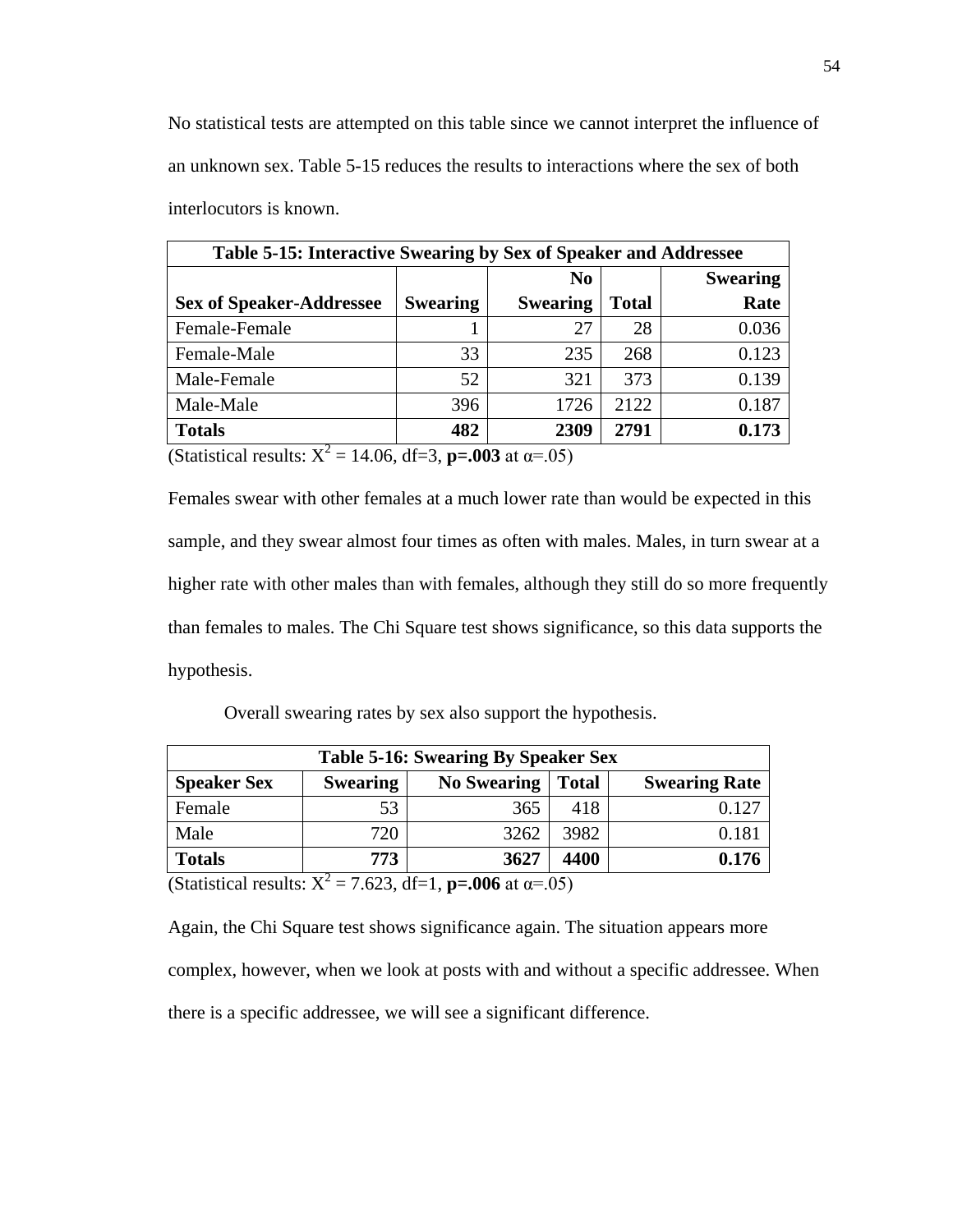| Table 5-17: Swearing by Sex, with Specific Addressee           |                 |                    |              |                      |  |  |
|----------------------------------------------------------------|-----------------|--------------------|--------------|----------------------|--|--|
| <b>Speaker Sex</b>                                             | <b>Swearing</b> | <b>No Swearing</b> | <b>Total</b> | <b>Swearing Rate</b> |  |  |
| Female                                                         | 34              | 266                | 300          |                      |  |  |
| Male                                                           | 466             | 2102               | 2568         | 0.181                |  |  |
| <b>Totals</b>                                                  | 500             | 2368               | 2868         | 0.174                |  |  |
| $7.751$ $1f-1$ $m = 0.05$ of $m = 0.5$<br>$\mathbf{V}^{\perp}$ |                 |                    |              |                      |  |  |

(Statistical results:  $X^2 = 7.751$ , df=1, **p=.005** at  $\alpha = .05$ )

But when there is not a specific addressee, the difference is insignificant, as females

swear at a rate similar to males. Analysis if Table 5-18 shows no significant difference.

| Table 5-18: Swearing by Sex, with No Specific Addressee |                 |                    |              |                      |  |  |  |
|---------------------------------------------------------|-----------------|--------------------|--------------|----------------------|--|--|--|
| <b>Speaker Sex</b>                                      | <b>Swearing</b> | <b>No Swearing</b> | <b>Total</b> | <b>Swearing Rate</b> |  |  |  |
| Female                                                  | 20              | 105                | 125          | 0.160                |  |  |  |
| Male                                                    | 270             | 1203               | 1473         | 0.183                |  |  |  |
| <b>Totals</b>                                           | 290             | 1308               | 1598         | 0.181                |  |  |  |

(Statistical results:  $X^2 = 0.421$ , df=1, **p=.516** at  $\alpha = .05$ )

The difference is clear again, however, if we look at the sex of the addressee, regardless of the sex of the speaker.

| Table 5-19: Swearing by Addressee Sex                                  |                 |                    |              |                      |  |  |  |
|------------------------------------------------------------------------|-----------------|--------------------|--------------|----------------------|--|--|--|
| <b>Addressee Sex</b>                                                   | <b>Swearing</b> | <b>No Swearing</b> | <b>Total</b> | <b>Swearing Rate</b> |  |  |  |
| Female                                                                 | 53              | 353                | 406          | 0.131                |  |  |  |
| Male                                                                   | 433             | 2007               | 2440         | 0.177                |  |  |  |
| <b>Totals</b>                                                          | 486             | 2360               | 2846         | 0.171                |  |  |  |
| $(0 + 1 - 1 - 1 - 1 + 1 + 1)$<br>$5.204$ $10.1$ $-0.2$ $+$ $05\lambda$ |                 |                    |              |                      |  |  |  |

(Statistical results:  $X^2 = 5.384$ , df=1, **p=.02** at  $\alpha = .05$ )

The Chi Square test shows that male Settlers are addressed with swearing at a significantly higher rate than female Settlers.

On the whole, the analysis of swearing by sex supports the hypothesis. However, females themselves swear more frequently to male addressees than to other females, and when there is no specific addressee, there is no significant difference between the sexes in swearing rate.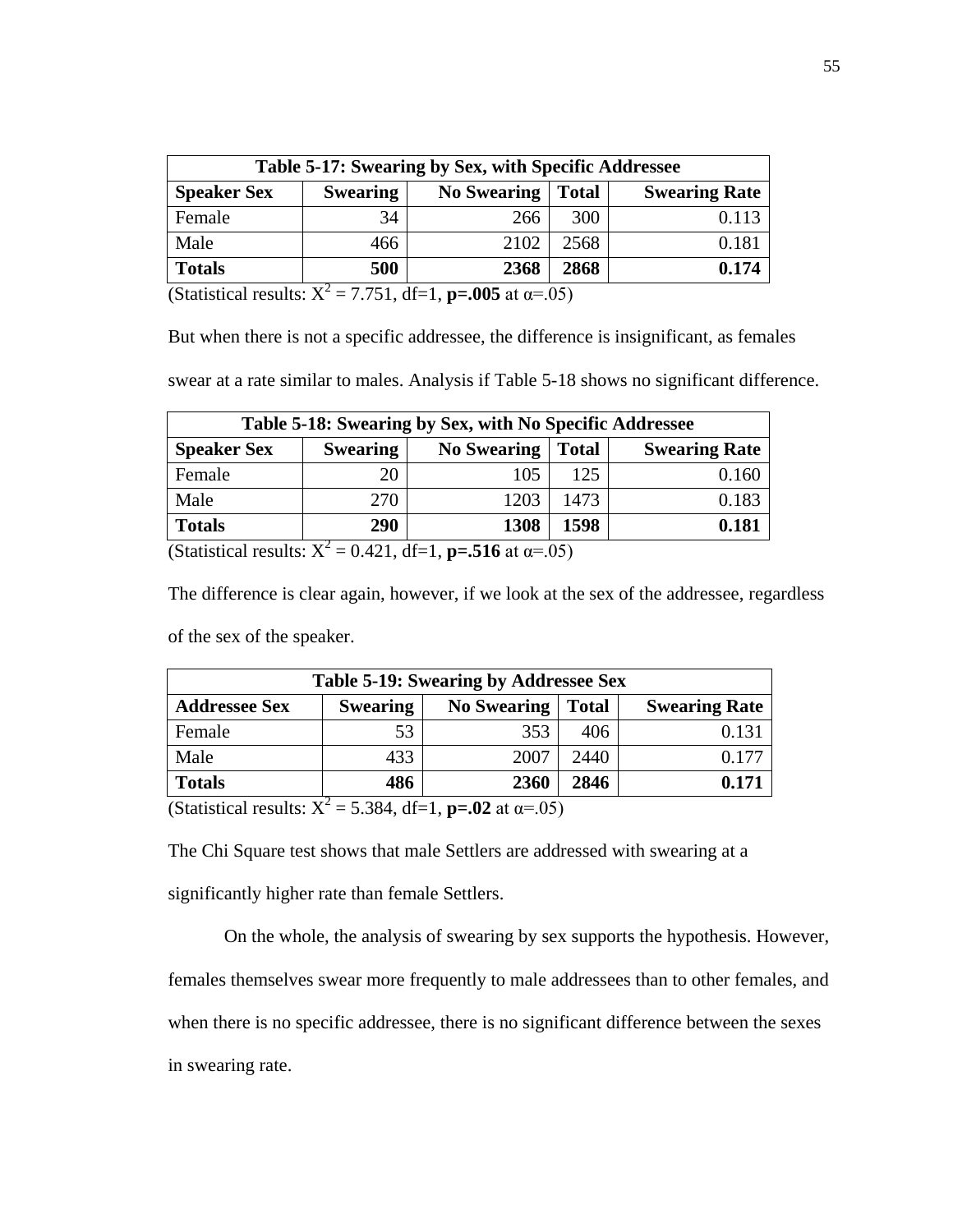## **6. Discussion and Conclusions**

To reiterate the results for each hypothesis:

- *Hypothesis 1: Swearing occurs more frequently among members of the same clique.* This hypothesis is rejected based on the data analysis.
- *Hypothesis 2: Recognized leaders of the community will swear at a significantly different rate than others.* This hypothesis is tentatively supported when "leadership" is defined by discussion board moderator or administrator status.
- *Hypothesis 3: Male participants swear at a higher rate than female participants.* This hypothesis is supported by the data, at least for swearing in interactive posts. With respect to Hypothesis 1, Daly, et al (2004) had observed a high frequency of swearing in a face-to-face communication within a factory work team when compared to rates between members of different work teams. Their conclusion was that solidarity within the work team encouraged swearing, or at least loosened the rules about swearing

and making potentially face-threatening insults to either other. I did not find the same strong relationship. Using the SNA concept of a clique to

define solidarity, there was no significant relationship between belonging to the same clique and swearing in interactive posts. As I used a very different methology than the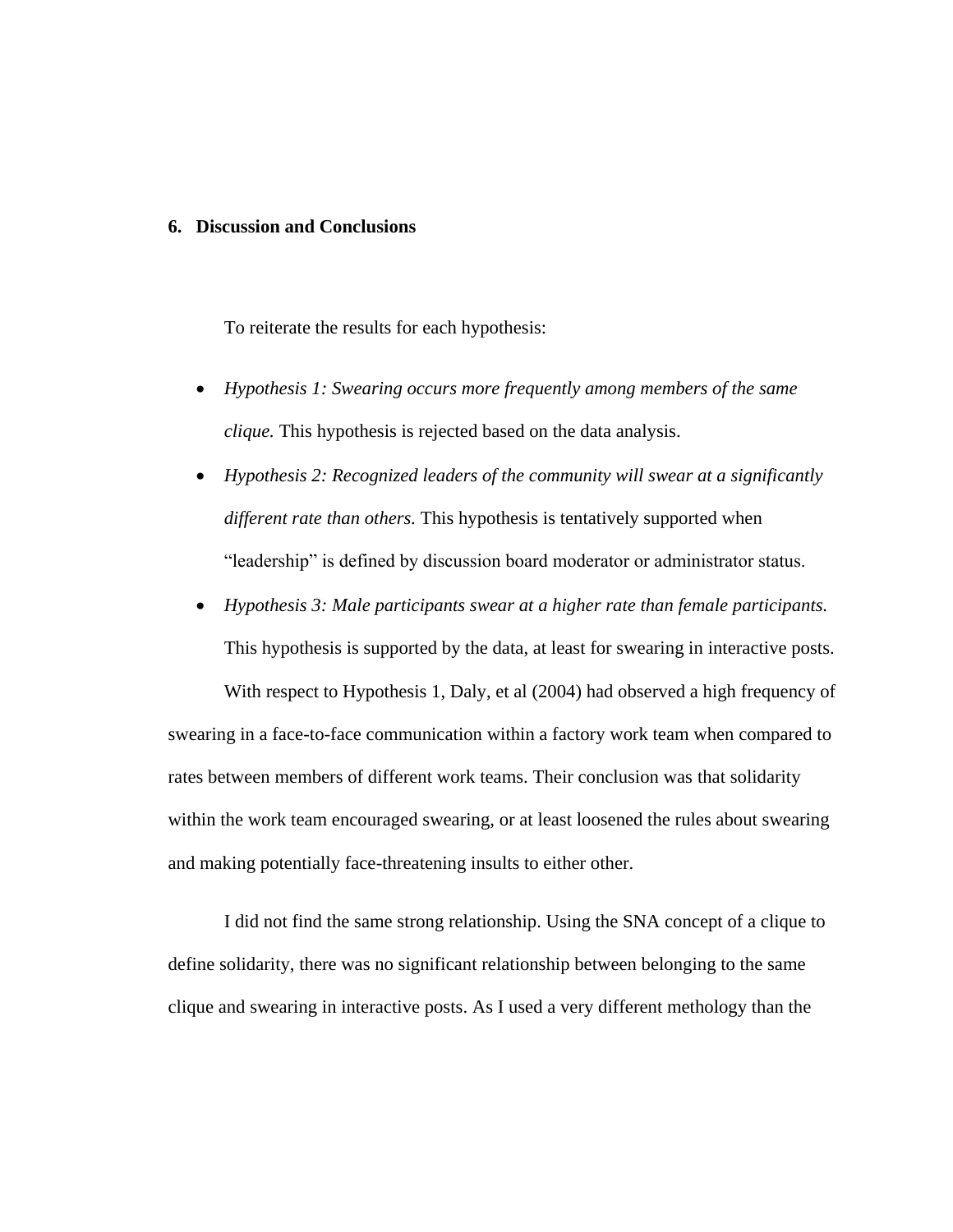Daly team, I cannot directly challenge their findings, but my findings beg for an explanation. There could be several explanations for my different findings:

- 1. The Disarm the Settlers community is highly effective at incorporating new members into its practices. If swearing is indeed one of those practices, it would be difficult to detect differences based on solidarity.
- 2. The sense of solidarity among the DTS membership in general is so strong that it is difficult to measure a difference between subgroups of participants. In a sense, everyone who registers on the discussion board is already predisposed to solidarity with their fellow Guided By Voices fans.
- 3. DTS members, by the time period covered by my sample, were so accustomed to meeting in person at live shows and other gatherings that solidarity was a given when they returned to the online environment.
- 4. Participant swearing is based largely on factors other than group solidarity, e.g., individual preference and personality.

It is tempting to wonder if this result would have been different if I had used a stricter definition of "clique", perhaps as directed network of at least four members. There is no theoretical requirement to do this in social network analysis, however, so this strategy would probably not be justified.

Another alternative approach would be to compare samples from two or more communities. Social network analysis could be used to measure differences between communities (e.g., degree, and other measures like network density) and their relationship to swearing rates. Clique membership apparently has some influence on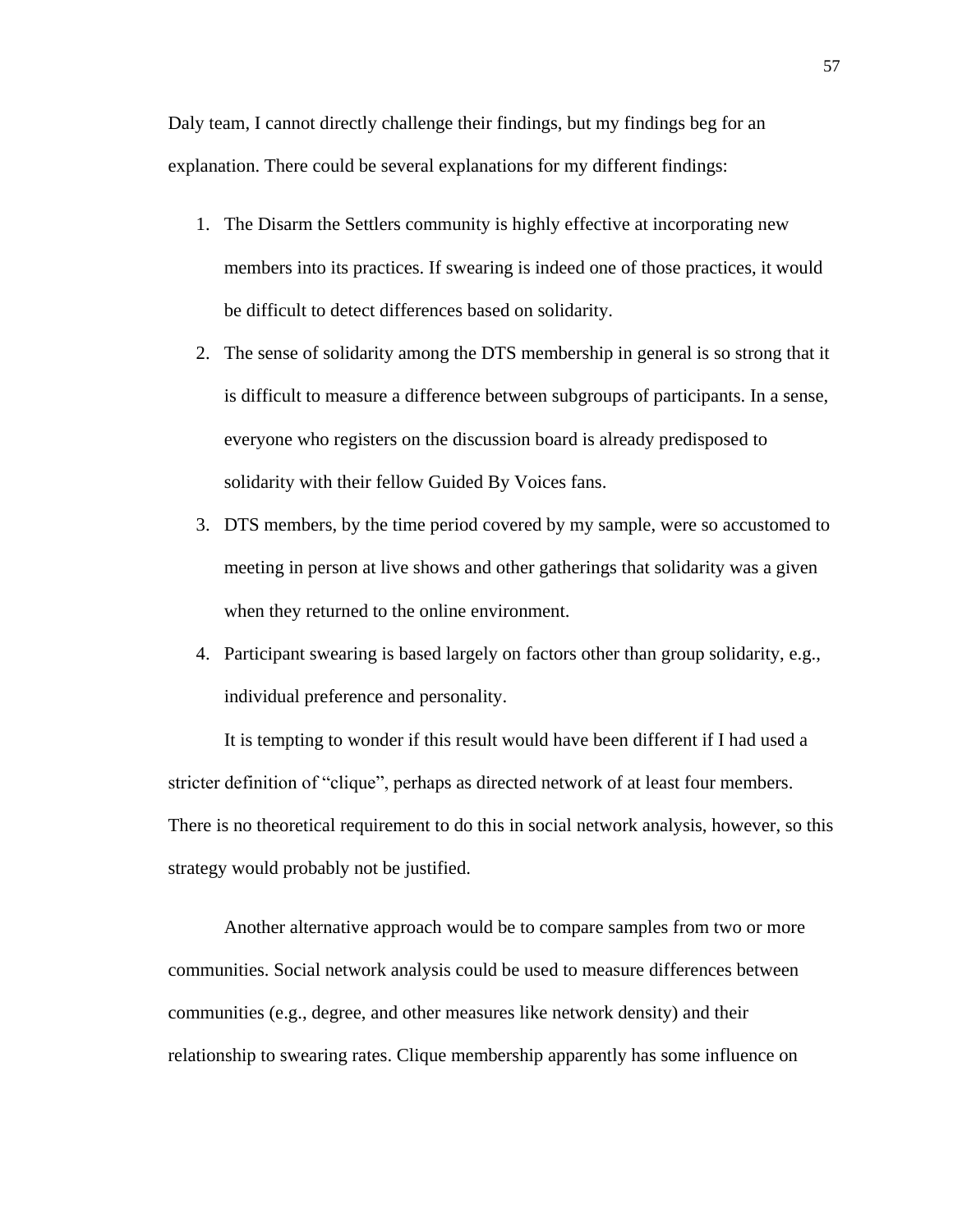swearing behavior. I did find a significantly higher swearing rate by clique members than non-clique members when not addressing a specific participant, so there is reason to think network structure has some relationship to swearing, at least where swearing is a community practice.

Hypothesis 2 is tentatively supported, with a p-value of near .05. This finding differs from Paolillo (1999 and 2001), who found that the moderator/administrator group in his community did not swear at a significantly different rate than some other groups, which led him to raise some questions about how the natural leaders in a community influence language use. But if leaders have a conservative influence on language (Milroy and Milroy 1992) and swearing is a community practice, my findings make sense. It would be interesting to measure the difference with a different definition of leadership, for instance by replacing the group of ten moderators and administrators with the ten belonging to the greatest number of triads, which arguably are the best "connected" members of the group. (The various degree measures turned out to be useless in analyzing differences in individual swearing rates: fewer triad memberships correlates with few posts, which distorts swearing rates.)

Hypothesis 3 confirms some previous findings that swearing is dependent on sex, and the relationship is complex. In my sample, female board members swore among themselves in only one interactive post, a rate of 3.6%, yet they swore nearly as much in female-to-male interactions as males did in male-to-female interactions. This suggests that while swearing is definitely part of women speakers' linguistic repertoire, it is perhaps less important as a mode of expression among women than it is among men.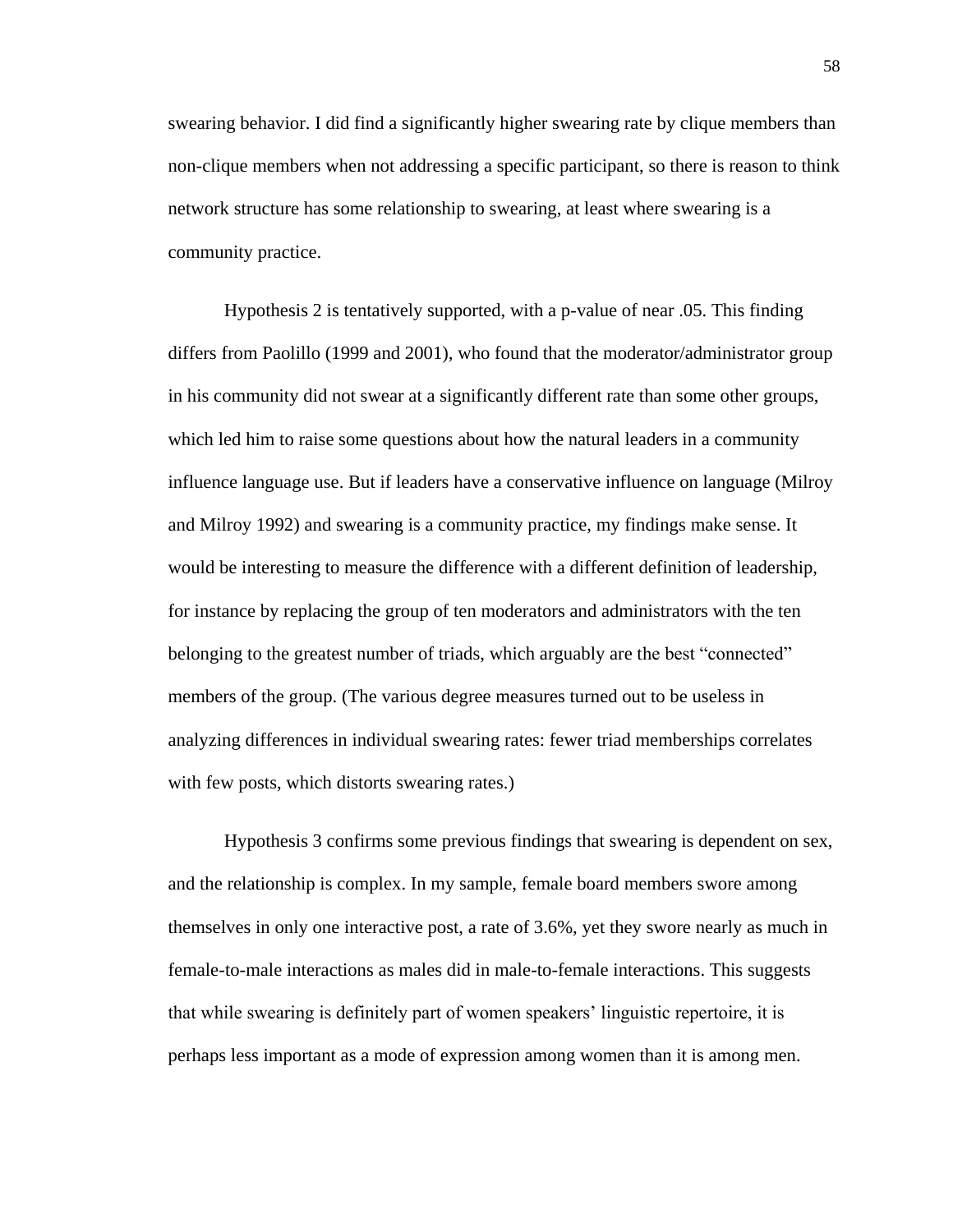Note however that in posts that addressed the entire community rather than any specific addressee, there was no significant difference in swearing rate between males and females. This suggests that the women of DTS in aggregate have no concern with being observed using taboo language.

Yet another line of exploration could include usage of specific words. Does clique membership, moderator status, or sex relate to usage of, say, forms of *fuck*, or use of swearing in personal insults? Data collected using my methods could address these and more questions.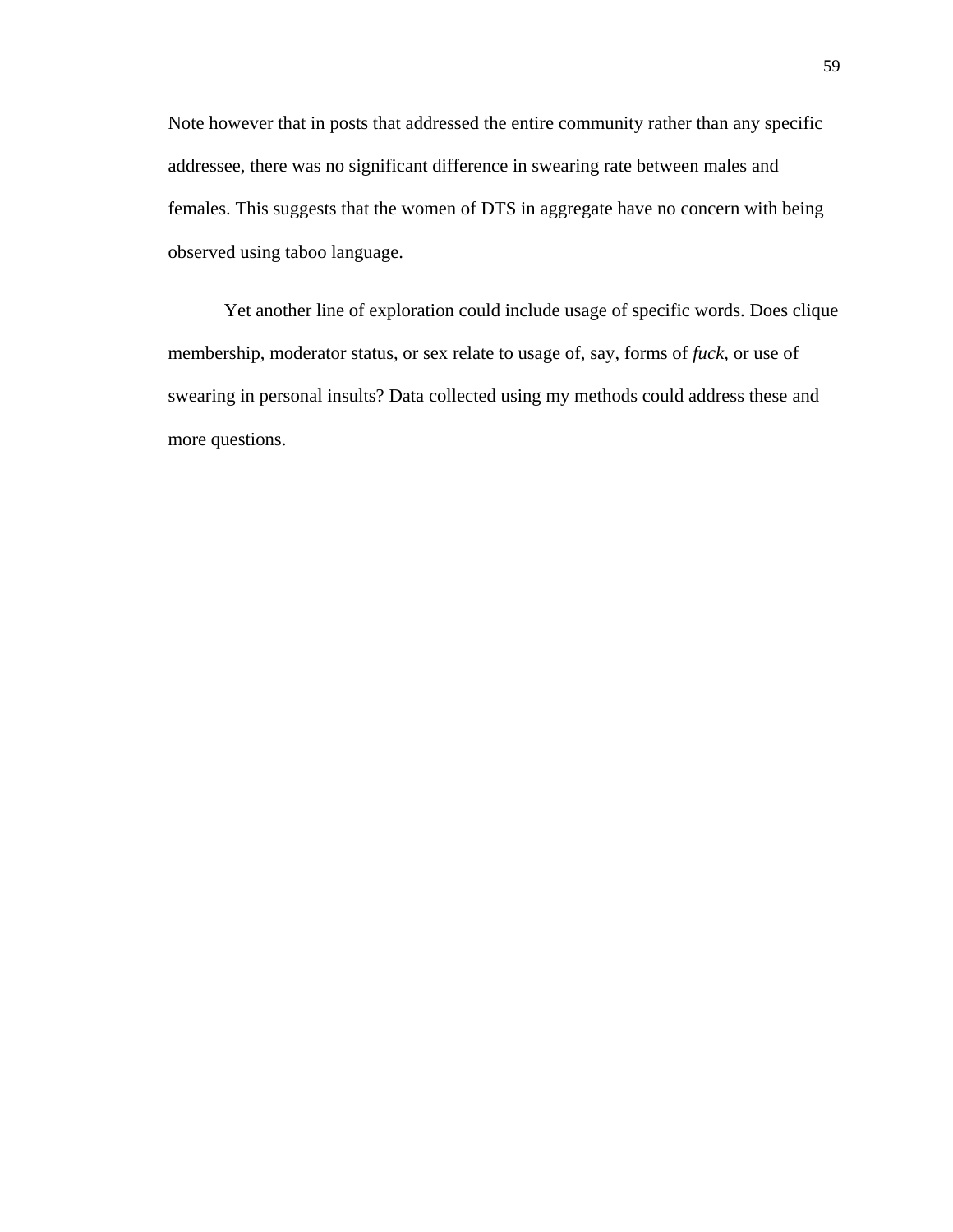## **7. References**

- Allan, Keith, and Burridge, Kate. 1991. *Euphemism and dysphemism: Language used as shield and weapon.* Cambridge: Cambridge University Press.
- Allan, Keith, and Burridge, Kate. 2006. *Forbidden words: Taboo and the censoring of language.* Cambridge: Cambridge University Press.
- Bailey, Lee Ann, and Timm, Lenora A. 1976. More on women's and men's expletives. Anthropological Linguistics 18(9): 438-449.
- Bayard, Donn, and Krishnayya, Sateesh. 2001. Gender, expletive use, and context: Male and female expletive use in structured and unstructured conversation among New Zealand University students. *Women and Language* 24(1): 1-15.
- Baym, Nancy K. 1998. The emergence of on-line community. In Jones, Steven G., ed., *Cybersociety 2.0: Revisiting computer-mediated communication and community*, 35-68. Thousand Oaks, CA: Sage Publications.
- Baym, Nancy K. 2000. *Tune in, log on: soaps, fandom and online community*. Thousand Oaks, CA: Sage Publications.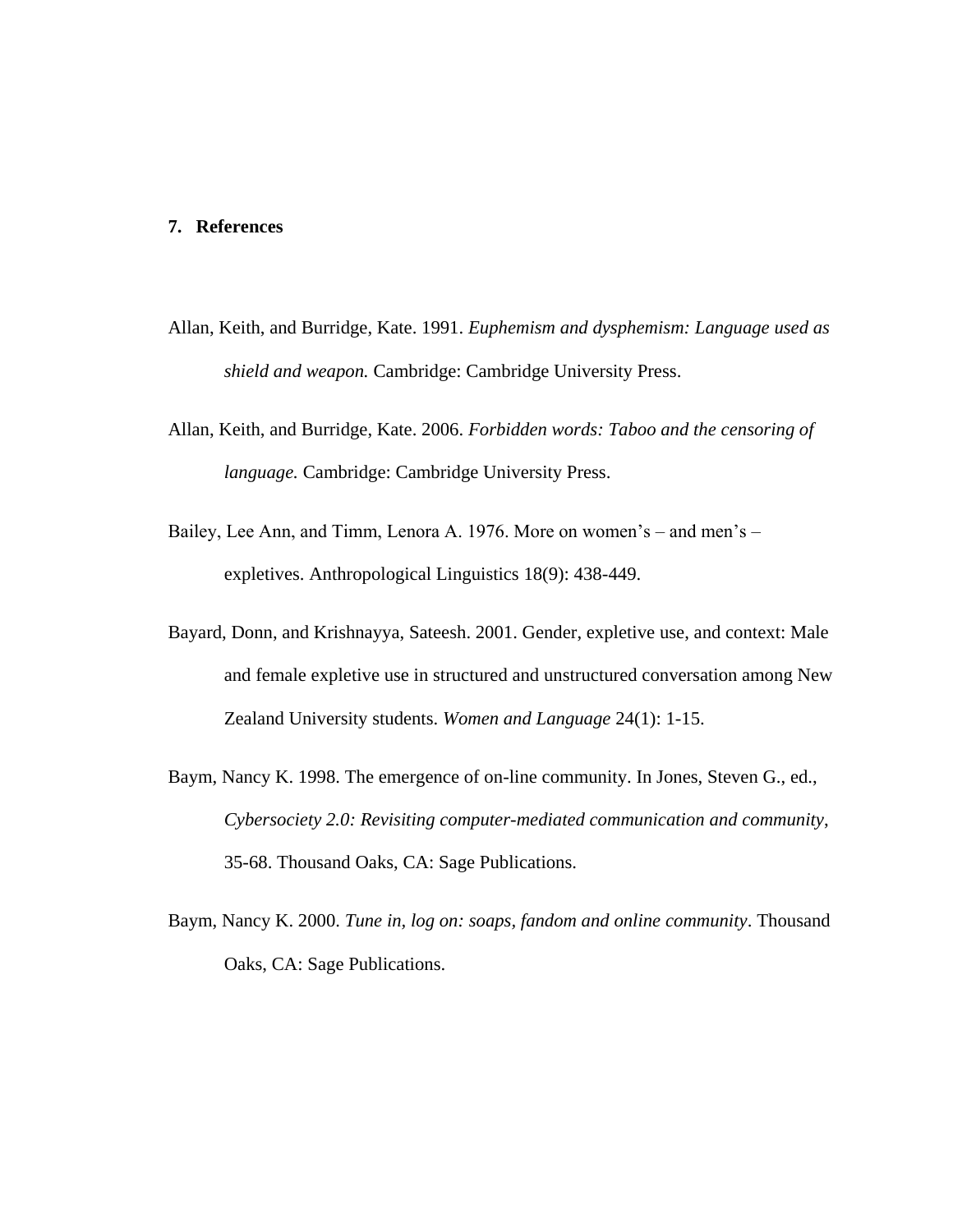- Baym, Nancy K. 2002. Situating Online Community in Offline Life. (English manuscript provided by the author of an Italian translation published in *Rassegna Italiana di Sociologia* 43(1): 55-71.)
- Baym, Nancy K. 2007. The new shape of online community: The example of Swedish independent music fandom. *First Monday* 12(8). Retrieved Nov. 18, 2008 from [http://firstmonday.org/issues/issue12\\_8/baym/index.html.](http://firstmonday.org/issues/issue12_8/baym/index.html)
- Beers Fägersten, Kristy Anina. 2000. A descriptive analysis of the social functions of swearing in American English. Ph.D. dissertation, University of Florida.
- Dabke, Roswitha. 1978. Participant swearing in Australian rules football. *Maledicta* 2(1/2): 189-205.
- Daly, Nicola, Holmes, Janet, Newton, Jonathan, and Stubbe, Maria. 2004. Expletives as solidarity signals in FTAs on the factory floor. *Journal of Pragmatics* 36(5): 945- 964.
- De Nooy, Wouter, Mrvar, Andrej, and Batagelj, Vladimir. 2005. *Exploratory social network analysis with Pajek*. Cambridge: Cambridge University Press.
- Dewaele, Jean-Marc. 2004. The emotional force of swearwords and taboo words in the speech of multilinguals. Journal of Multilingual and Multicultural Development 25(2/3): 204-222.
- Gatson, Sarah N., and Zweerink, Amanda. 2004. Ethnography online: 'Natives' practising and inscribing community. *Qualitative Research* 4(2): 179-200.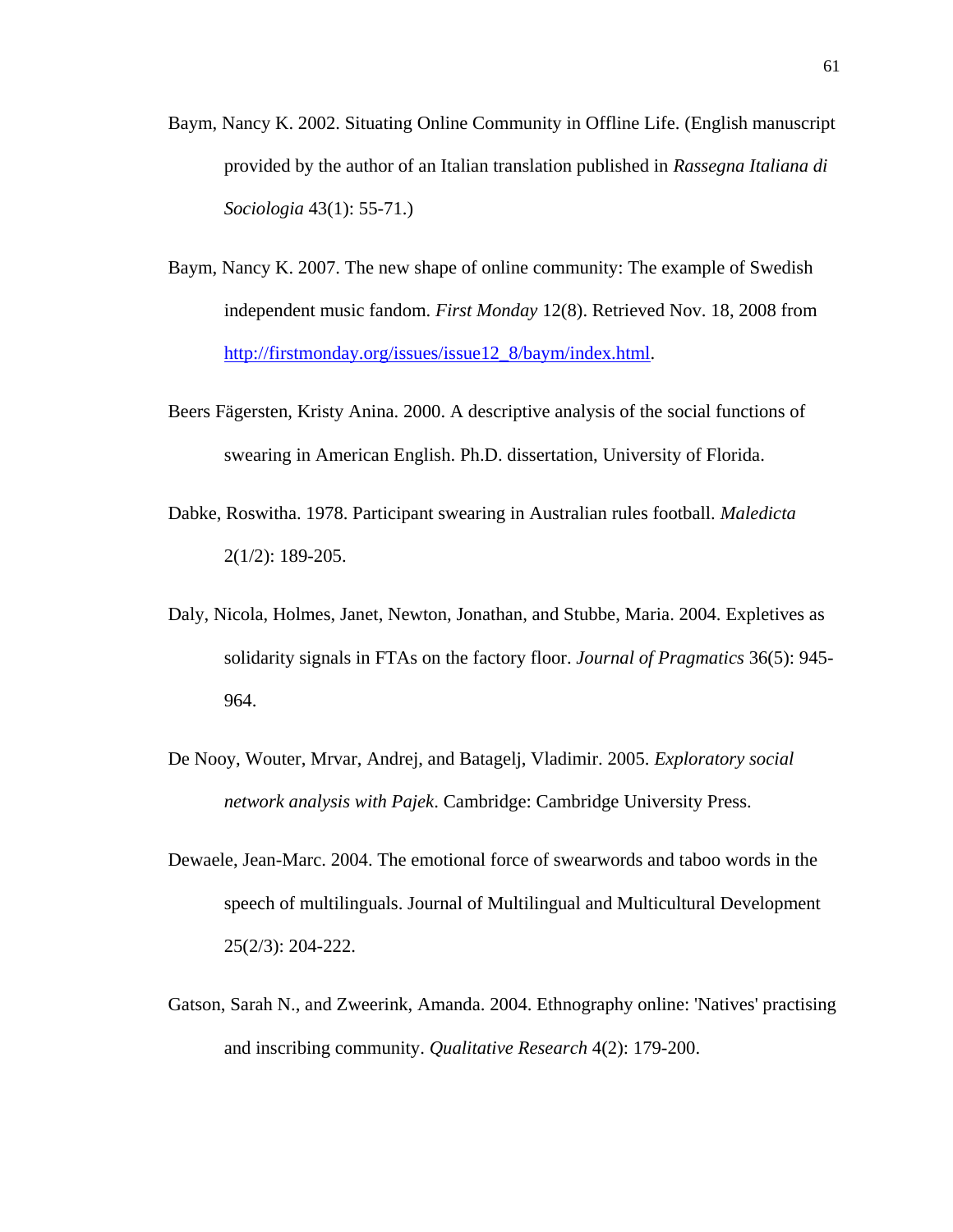- Holmes, Janet, and Stubbe, Maria. 2003. *Power and politeness in the workplace: a sociolinguistic analysis of talk at work.* London: Longman.
- Hughes, Geoffrey. 1998. Swearing: the social history of oaths and profanity in English. London: Penguin.
- Infante, Dominic A., Riddle Bruce L., Horvath, Cary L., and Tumlin, S.A. 1992. *Verbal aggressiveness: messages and reasons*. Communication Quarterly 40(2): 116- 126.
- Jay, Timothy. 1992. Cursing in America: a psycholinguistic study of dirty language in the courts, in the movies, in the schoolyards and on the streets. Philadelphia: John Benjamins.
- Jay, Timothy, and Janschewitz, Kristin. 2008. The pragmatics of swearing. *Journal of Politeness Research* 4: 267-288.
- Jones, Steven G. 1998. Information, internet, and community: notes toward an understanding of community in the information age. In Jones, Steven G., ed., *Cybersociety 2.0: Revisiting computer-mediated communication and community*, 1-34. Thousand Oaks, CA: Sage Publications.
- Kiesling, Scott Fabius. 2001. "Now I gotta watch what I say": shifting constructions of masculinity in discourse. *Journal of Linguistic Anthropology* 11(2): 250-273.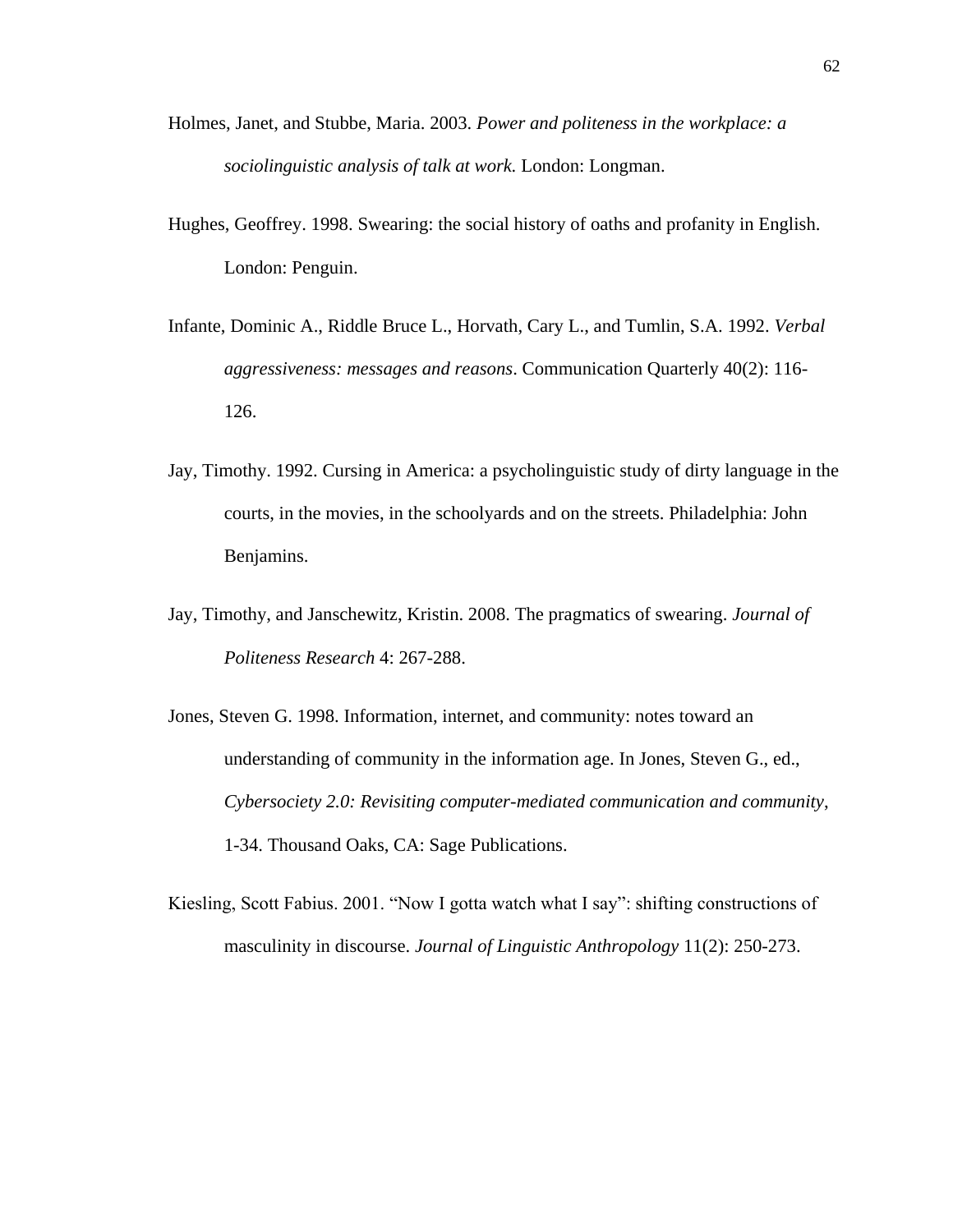- Kuiper, Koenraad. 1991. Sporting formulae in New Zealand English: Two models of male solidarity. In Cheshire, Jenny (ed.), *English around the world: sociolinguistic perspectives*, 200-209. Cambridge: Cambridge University Press.
- McEnery, Anthony. 2006. *Swearing in English: bad language, purity and power from 1586 to the present*. London. Routledge.
- McEnery, Anthony, Baker, John Paul, and Hardie, Andrew. 2004/1998. Assessing claims about language use with corpus data: Swearing and abuse. In Sampson, Geoffrey, and McCarthy, Diana, eds., *Corpus linguistics: Readings in a widening disciplin*e, 396-403. London: Continuum.
- McEnery, Anthony, and Xiao, Zhonghua. 2004. Swearing in modern British English: The case of 'fuck' in the BNC. *Language and Literature* 13(3): 235-268.
- Milroy, Lesley, and Milroy, James. 1992. Social network and social class: toward and integrated sociolinguistic model. *Language in Society* 21: 1-26.

Montagu, Ashley. 1967. *The anatomy of swearing*. New York: MacMillan.

- Murray, Thomas E. 1990. *Swearing as a function of gender in the language of Midwestern college students: who does it more, what do they say, when and where do they do it, and why do they do it?* Maledicta 11: 139-152.
- Nieckarz, Peter P., Jr. 2005. Community in Cyber Space?: The role of the Internet in facilitating and maintaining a community of live music collecting and trading. *City & Community* 4(4): 403-423.